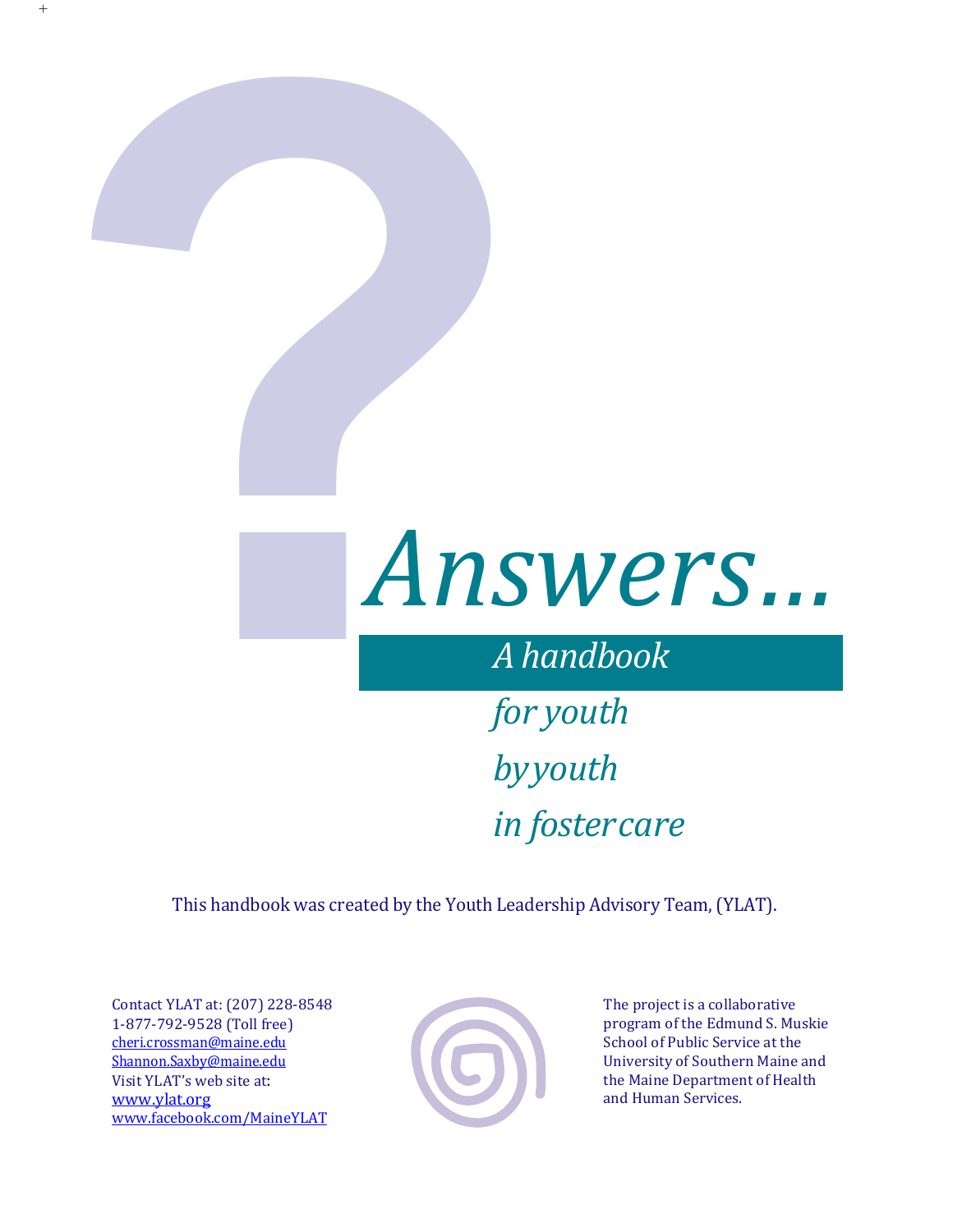# How to use thisbook

This handbook was originally written for you by a team of 22 youth in foster care who came together for a two-day summit (fancy name for a big meeting). The purpose of the summit was to provide youth in foster care with a way to help other youth in foster care understand the system. This group of youth became the Youth Leadership Advisory Team (YLAT). This handbook has been continually updated and revised by the Youth Leadership Advisory Team.

This handbook addresses many of the issues and questions that you may have about the foster care system. It is meant to be a guide and source of information.

The book can be used in many different ways. You can read the whole book, or you can look up the answers to questions you have right now. Jumping around in the book to read about things that interest you is okay too. The Table of Contents will help get you started.

If you have any questions or need additional information, please talk to your caseworker, Youth Transition Specialist, care provider, Court Appointed Special Advocate (CASA), Guardian Ad Litem, mentor or another other adult you trust.

### **Contents**

| <b>Introduction</b>                                 |          |
|-----------------------------------------------------|----------|
| What is foster care?                                | 2        |
| What is confidentiality?                            | 3        |
| Where will I live?                                  | 4        |
|                                                     |          |
| <b>DHHS Connections &amp; Resources</b>             |          |
| Who are the people who can help me?                 | 5        |
| What if I can't get what I need?                    | 6        |
| How do I contact the DHHS offices?                  | 7        |
| What if I can't get the clothes I need?             | 8        |
|                                                     |          |
| Your Life, Your Voice                               |          |
| What are Family Team meetings (FTMs)?               | 9        |
| How do I prepare for my FTMs?                       | 10       |
| Going to court (for being in state custody)?        | 11       |
| Who's who in court?                                 | 12       |
| What are all these legal terms?                     | 13       |
| What? Even more legal terms?                        | 14       |
| What is the Youth Leadership Advisory Team?         | 15       |
| What is the Teen Conference?                        | 16       |
| Family                                              |          |
| How do I visit with my family?                      | 17       |
| What do I do if I have siblings?                    | 18       |
| What is "Permanency?"                               | 19       |
|                                                     |          |
| <b>Rights and Responsibilities</b>                  |          |
| Of youth in care?                                   | 20       |
| Of care providers?                                  | 21       |
| Of caseworkers?                                     | 22       |
| Of your biological family?                          | 23       |
|                                                     |          |
| <b>Community Resources</b>                          |          |
| What are my community resources?                    | 24       |
| What are my volunteer opportunities?                | 25       |
| Your Life, Your Future                              |          |
| Who are the Youth Transition Workers?               | 26       |
| What is the extended Care V-9 Contract?             | 27       |
| If you are 15 or older, read this page!             | 28       |
| If you are turning 18, read this page!              | 29       |
| How do I take care of my health?                    | 30       |
| How do I take care of my mental health?             | 31       |
| What are my rights in mental health care?           | 32       |
| What information should I keep safe?                | 33       |
|                                                     |          |
| <b>Education</b>                                    |          |
| What are education supports and services?           | 34<br>35 |
| What happens if I have to change schools?           | 36       |
| Heading to a new school?<br>Thinking about college? | 37       |
| How do I apply for the tuition waiver?              | 39       |
| What if I don't qualify for the tuition waiver?     | 40       |
| What are financial supports for college?            | 41       |
| What are additional ways to pay for school?         | 42       |
| What if I am unsure about what I want to do?        | 43       |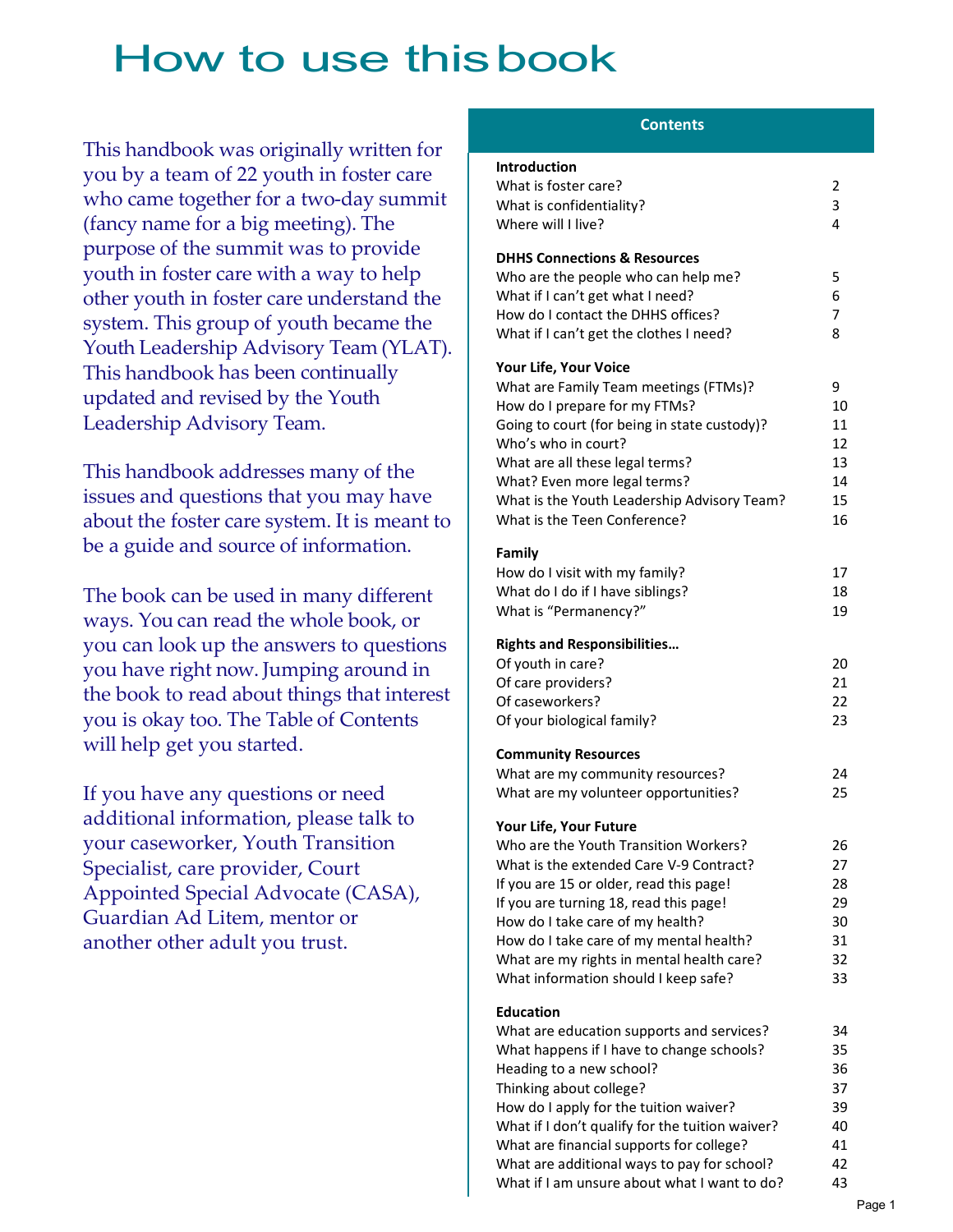# *What is foster care?*



Foster care is when you are removed from your family's home because it is not safe for you to be there anymore. A Judge of the District Court can place you in the custody of the Department of Health and Human Services (foster care). The reason you are placed in foster care is to keep you safe while your family has an opportunity to make positive changes.

Youth come into care for many reasons:

- Physical, sexual and/or emotional abuse or neglect
- Family crisis or conflict
- Voluntary placement by parents or care providers
- Parents or care providers are not able to keep you safe
- Parents or care providers cannot control a youth's behavior

Always remember that you were not removed from your home because of something you did.

Being in foster care doesn't mean you have to live in a foster home, although that is an option. Other placements include relative's home, group home, residential placement or shelter.

You may have many questions about the rules and routines of your placement. Ask your care provider to go over them with you. If you have more questions or concerns, or are uncomfortable in any way, be sure to speak with a person whom you trust.

# "It's OK to be mad and sad. It's how you deal with it that counts."

Muriel G., age 17

Being removed from your home and placed somewhere new can bring up a lot of feelings. You may feel angry, confused, sad, afraid, relieved and/or glad. It is important to talk to a person you trust about your feelings. All of your feelings are okay.

> Sitting in the corner alone and afraid trying to hold to hope for the life I've made. It's so hard to smile while holding back tears.

But if you dig down deep somewhere in your soul, you will find the strength to fill in the empty hole.

It might take time, long hours of pain But nothing to lose, and everything to gain.

Chanthy L., age 17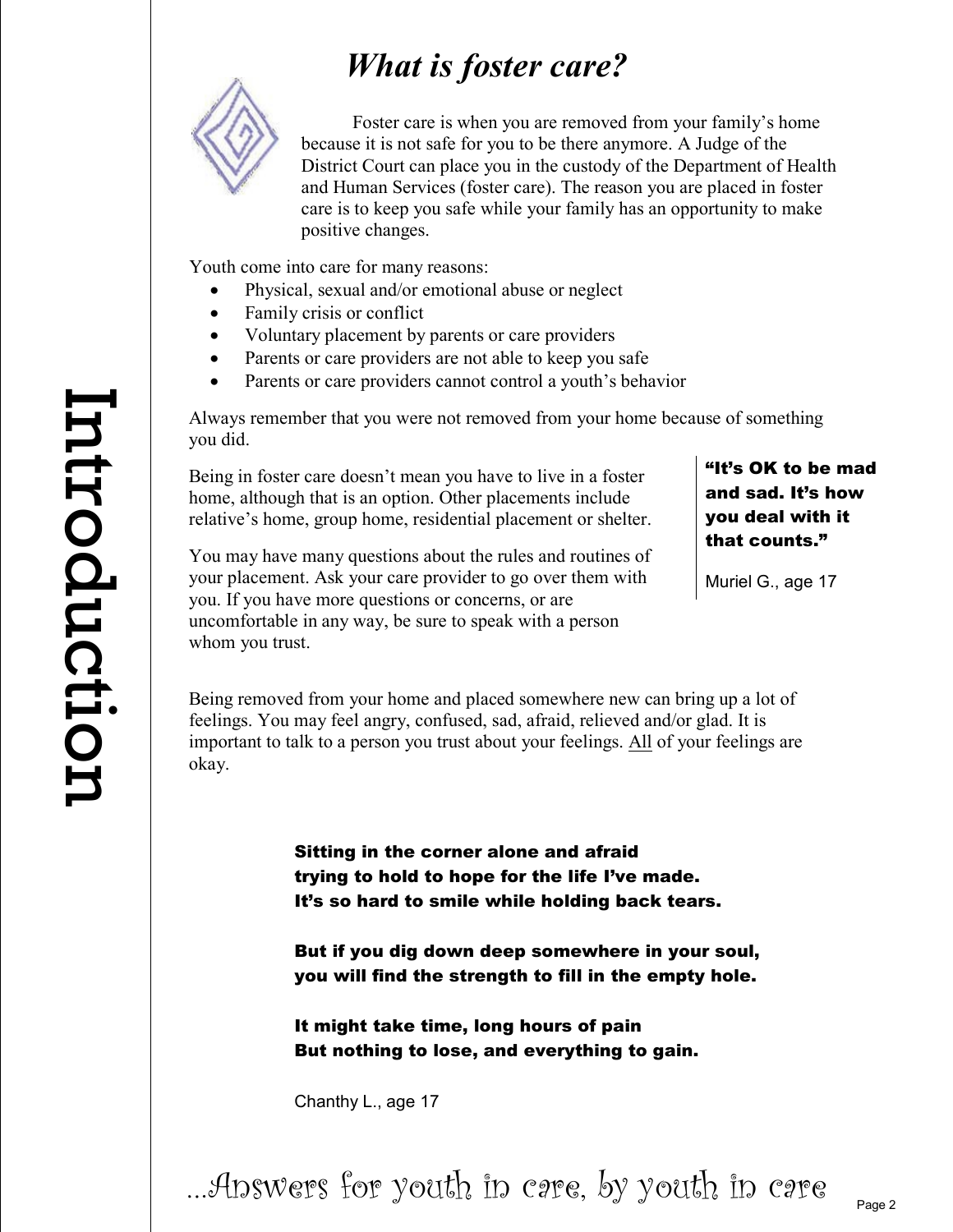# *What is Confidentiality?*

Confidentiality means that information about you and your situation is private.



Some confidential information may be shared with your care provider, family team, and the court.

You can talk to your caseworker about what information is being shared. All professionals, including your care provider, must keep the information that is given to them confidential.

If you are over 18, your consent is needed to release any information about you. If consent forms are confusing, ask your worker or someone else whom you trust to help explain them.

Friends or other people may ask why you are no longer living with your family. Remember, it is your decision to whether or not to share this information. These questions may be difficult to answer.

It may help to talk with your caseworker, care provider or other adults you trust so you can answer questions in a way that helps you feel comfortable and safe.

"When things aren't working the way you want them to, don't give up and run away. Reach for something better."

Lizz M., age 17

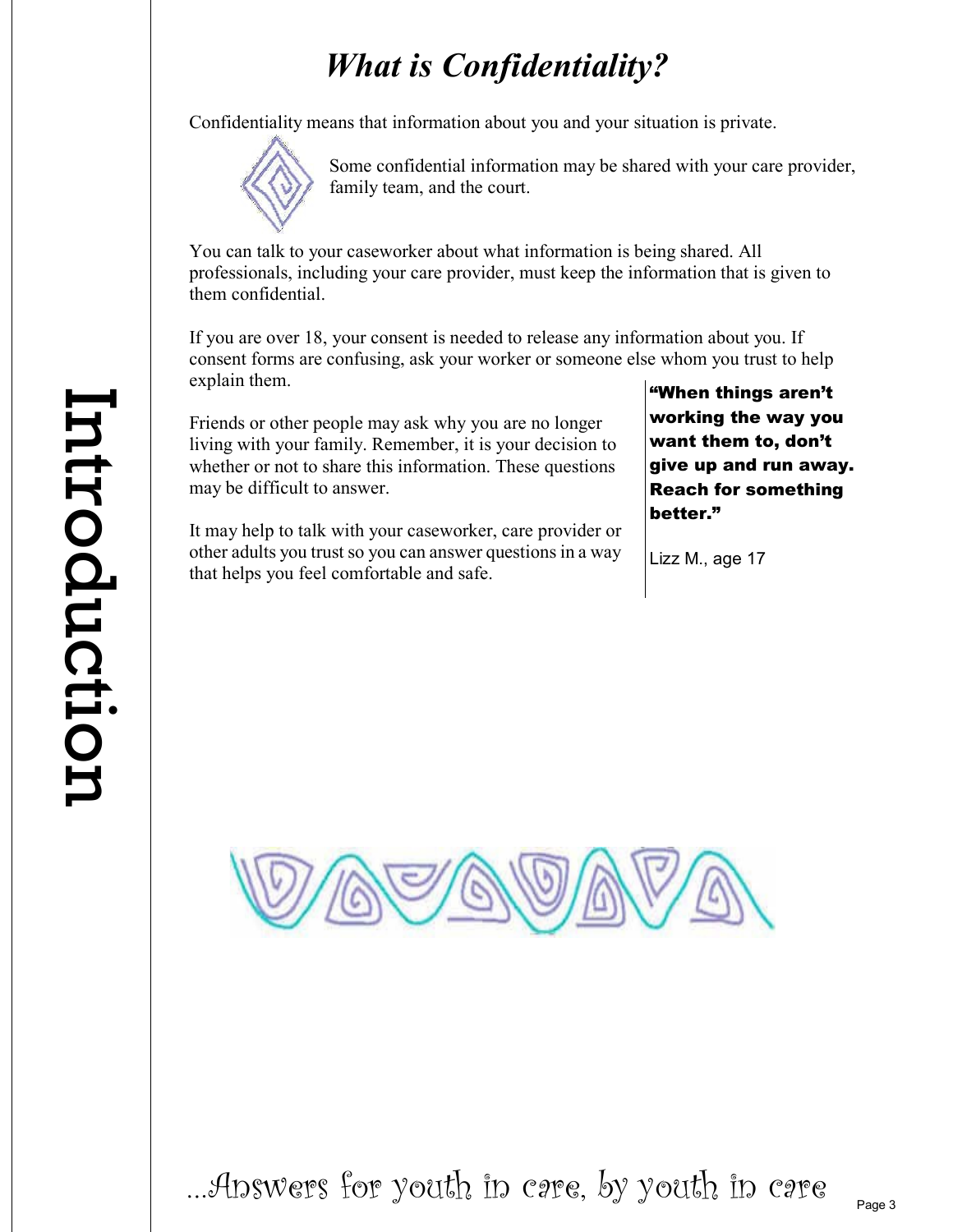# *Where will I live?*

Here are a few descriptions of different kinds of placements where youth in foster care might live. Talk with your caseworker, Guardian ad Litem (GAL) or another person that you trust about any questions, hopes or concerns that you might have with placement options that are being considered for you.



# **Family Foster Home**

A private home in which a youth resides. This home is the most family-like setting available to you when you are removed from your biological home. The home is limited to a total of six children under the age of 16, including the host family's legal children. Exceptions to the number of allowed children can be made in order to allow siblings to be placed together.

# **Kinship Care**

Sometimes your foster home can be with a relative, which is called kinship care. Kinship care is grandparents, aunts, uncles, or other relatives and relative-like adults raising their grandchildren, nieces, nephews, or another relative's child. This can also include "fictive kin," which are people you or your family may be close to who are not related to you by blood.

# **Therapeutic Foster Home**

This foster home gives special care to youth with behavioral or emotional challenges. The foster family gets special training and support. This foster home is limited to two youth with therapeutic needs. A third slot is reserved for a child/youth who, at the time of placement, needed therapeutic level of care, but who has made improvements and no longer needs that level of care.

# **Group Home/Residential Facility**

This is a licensed facility with 24-hour staff which provides residential care for twelve or fewer youth. This placement provides individualized treatment for youth, such as psychiatric consultation, group work, and individual work. This type of care is used only when it is medically needed.

# **Shelter**

A residential facility that provides care for youth in crisis on a short term basis; up to three weeks.

# **Transitional Living Program**

This program teaches life skills and helps you set and follow goals for your education, work, relationships, etc. As you do well in these areas, you'll prepare for your own place. It's not as easy as it sounds, but these programs have helped youth who are ready for bigger responsibilities.



### "Foster care doesn't make you less of a person, it makes you a stronger person." Nichole C., age 17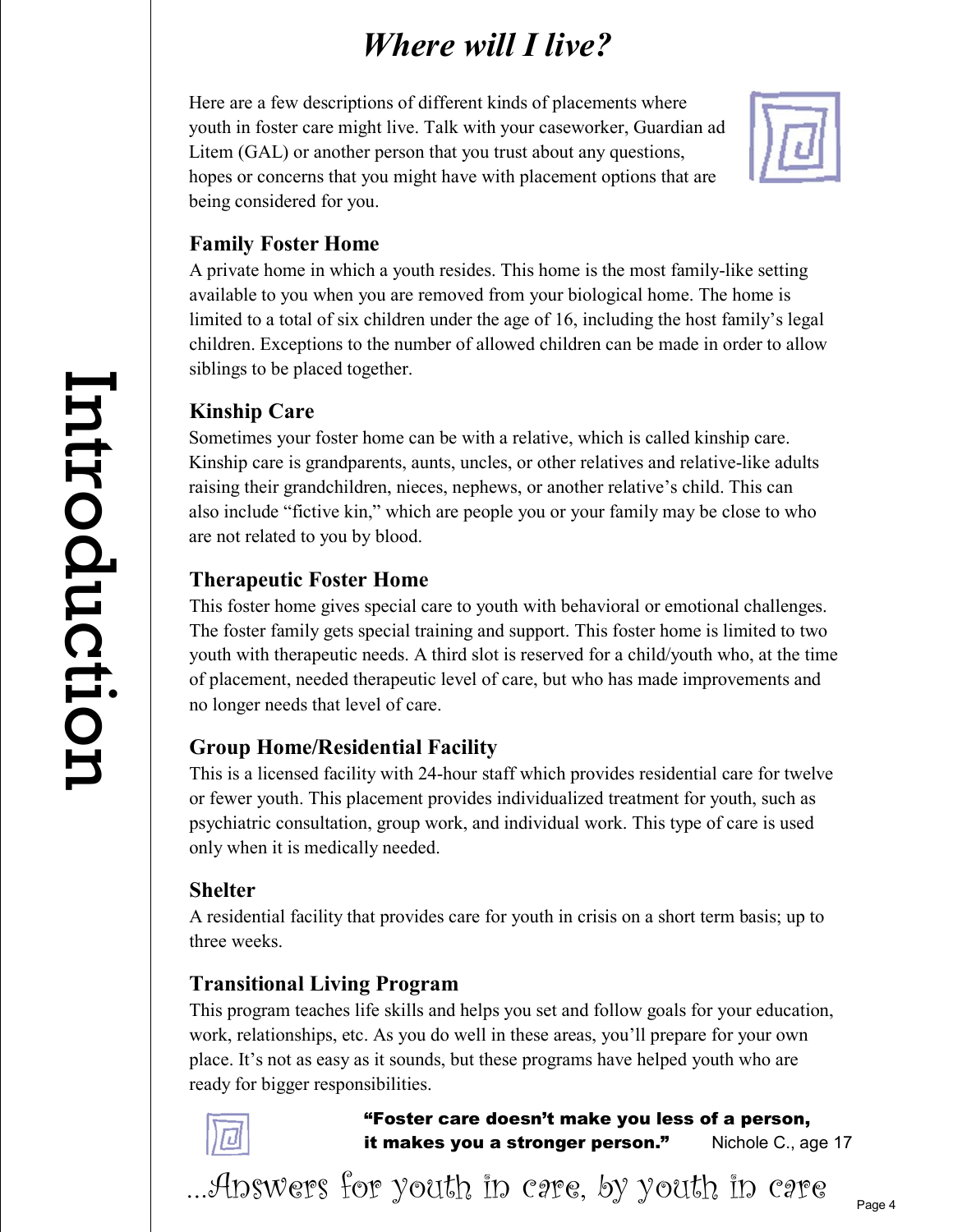# *Who are the people who can help me?*

| E-Mail $\qquad \qquad \qquad \qquad \text{Cell Phone} \#$                                                                                                                                                                      |  |
|--------------------------------------------------------------------------------------------------------------------------------------------------------------------------------------------------------------------------------|--|
|                                                                                                                                                                                                                                |  |
|                                                                                                                                                                                                                                |  |
|                                                                                                                                                                                                                                |  |
| E-Mail $\qquad \qquad \qquad \qquad \text{Cell Phone} \#$                                                                                                                                                                      |  |
| Youth Transition Specialist's Name                                                                                                                                                                                             |  |
|                                                                                                                                                                                                                                |  |
|                                                                                                                                                                                                                                |  |
| E-Mail Cell Phone #                                                                                                                                                                                                            |  |
| Therapist(s) Name and the contract of the contract of the contract of the contract of the contract of the contract of the contract of the contract of the contract of the contract of the contract of the contract of the cont |  |
|                                                                                                                                                                                                                                |  |
|                                                                                                                                                                                                                                |  |
| E-Mail $\qquad \qquad \qquad \qquad \text{Cell Phone} \#$                                                                                                                                                                      |  |
| Doctor's Name                                                                                                                                                                                                                  |  |
|                                                                                                                                                                                                                                |  |
|                                                                                                                                                                                                                                |  |
|                                                                                                                                                                                                                                |  |
| $E-Mail$ $Cell Phone #$                                                                                                                                                                                                        |  |
| Dentist's Name                                                                                                                                                                                                                 |  |
|                                                                                                                                                                                                                                |  |
|                                                                                                                                                                                                                                |  |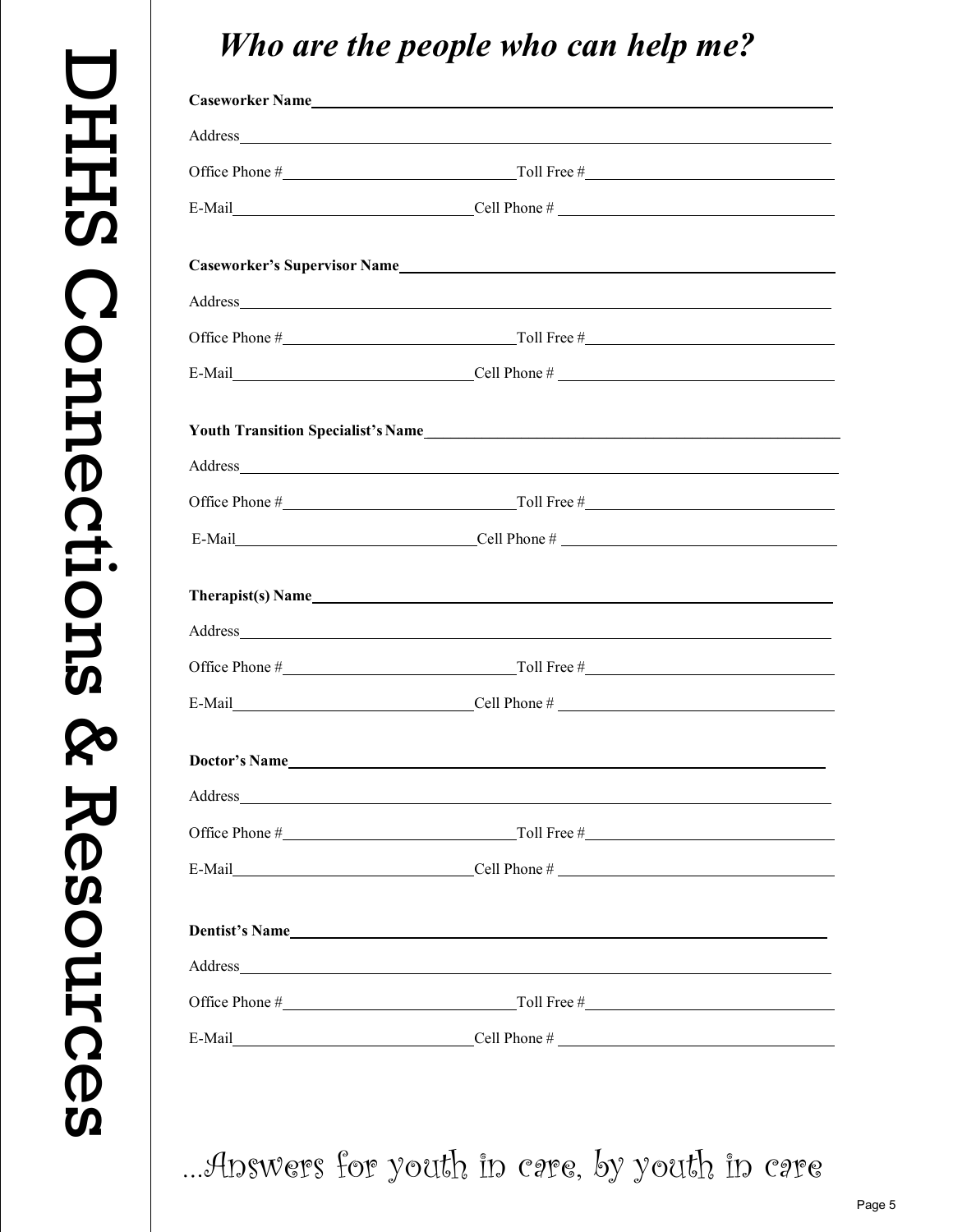Ask your caseworker for the names and numbers of these people. When you need help, contact your caseworker first, and then work up from there.

# **DHHS Commissioner** Name: Number: Email: **OCFS Director** Name: Number: Email: **District Office Program Administrator** Name: Name: Number: Email: **Supervisor** Name: Number: Email: **Caseworker** Name: Number: Email: Email: **Child Welfare Ombudsman Program** Call: 866-621-0758 An Ombdusman (pronounced: om-budz-man) helps people when they have concerns about DHHS "We have a voice and we

involvement in families' lives. Anyone who has a concern has the right to call the Ombudsman and tell him/her about it. If you make a complaint, you can ask that your name be kept private. The Ombudsman will check out complaints and see if he/she can help get more information, notify DHHS of problems, work with people to find out what is wrong and try to fix the problem at no cost to you!

aren't afraid to speak up." John R., age 17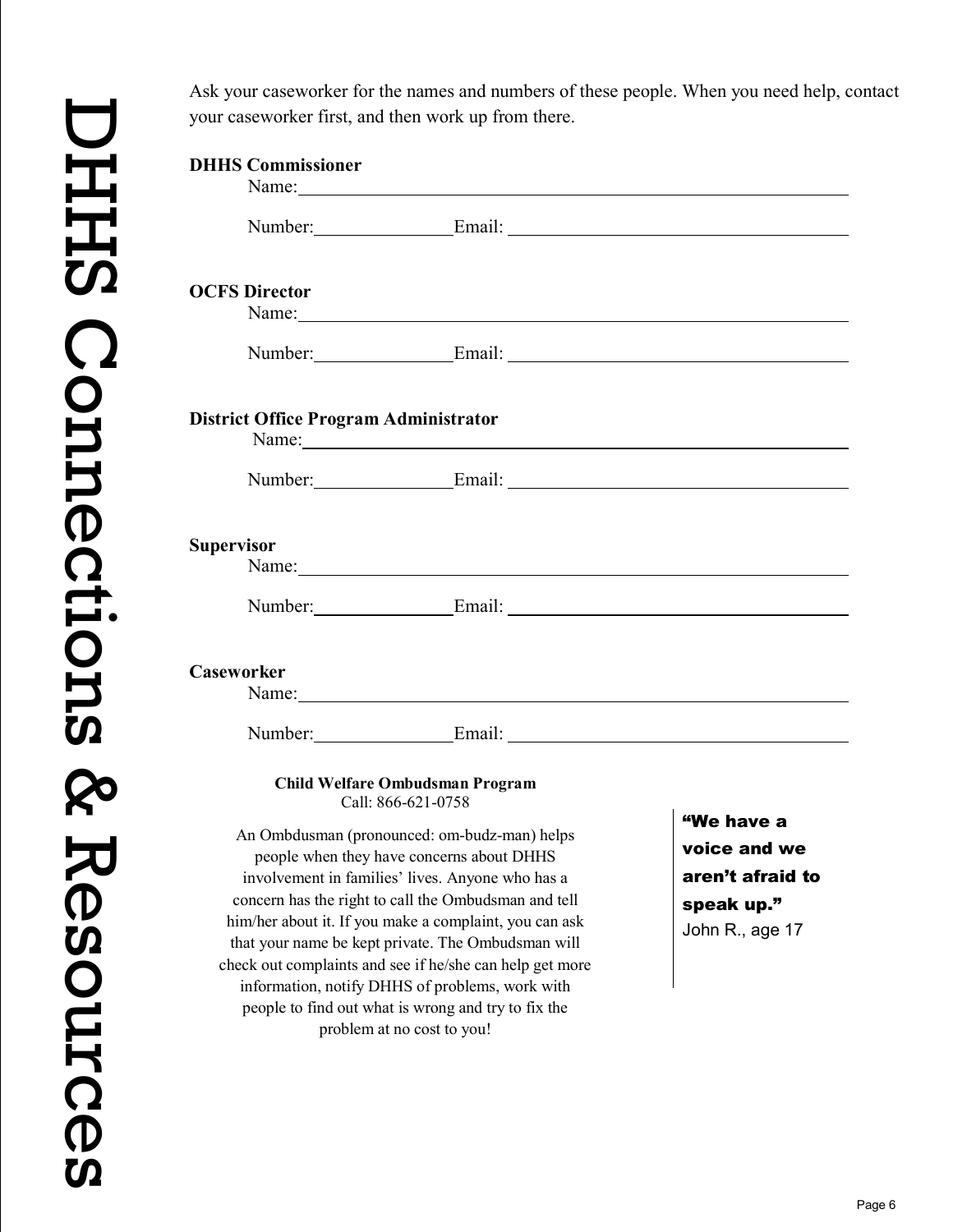# *How do I contact the Department of Health and Human Services Offices?*

### **Augusta DHHS**

35 Anthony Avenue Augusta, ME 04330 207-624-8000 or 1-855-797-4357 TTY Maine Relay 711

**Bangor DHHS** 19 Maine Avenue Bangor, ME 04401 207-561-4100 or 1-855-797-4357

TTY Maine Relay 711

**Biddeford DHHS** Park One Eleven 407 Alfred Street Suite A1

1-855-797-4357 TTY Maine Relay 711

**Calais DHHS** 392 North Street, Suite 1 Calais, ME 04619

1-855-797-4357 TTY Maine Relay 711

**Caribou DHHS** 30 Skyway Drive, Unit 100 Caribou, ME 04736 207-493-4000 or 1-855-797-4357 TTY Maine Relay 711

# **Ellsworth DHHS**

17 Eastward Lane Ellsworth, ME 04605 207-664-1400 or 1-855-797-4357 TTY Maine Relay 711

### **Farmington DHHS**

114 Corn Shop Lane Farmington, ME 04938 207-778-8400 or 1-855-797-4357 TTY Maine Relay 711

**Fort Kent DHHS**  139 Market Street, Suite 109 Fort Kent, ME 04743 207-834-1000 or 1-855-797-4357

TTY Maine Relay 711

**Houlton** 11 High Street Houlton, ME 04730 207-532-5000 or 1-855-797-4357 TTY Maine Relay 711

**Lewiston DHHS** 200 Main Street Lewiston, ME 04240 207-795-4300 or 1-855-797-4357 TTY Maine Relay 711

**Machias DHHS** 38 Prescott Drive Machias, ME 04654 207-255-2000 or 1-855-797-4357 TTY Maine Relay 711

**Portland DHHS** 151 Jetport Boulevard South Portland, ME 04106 207-822-2000 or 1-855-797-4357 TTY Maine Relay 711

### **Rockland DHHS**

91 Camden Street, Suite 103 Rockland, ME 04841 207-596-4200 or 1-855-797-4357 TTY Maine Relay 711

### **Sanford DHHS**

890 Main Street, Suite 208 Sanford, ME 04073 207-490-5400 or 1-855-797-4357 TTY Maine Relay 711



**Skowhegan DHHS** 98 North Avenue Suite 10 Skowhegan, ME 04976 207-474-4800 or 1-855-797-4357 TTY Maine Relay 711

### **South Paris DHHS**

243 Main Street, Suite 6 South Paris, ME 04281-9901 207-744-1200 or 1-855-797-4357 TTY Maine Relay 711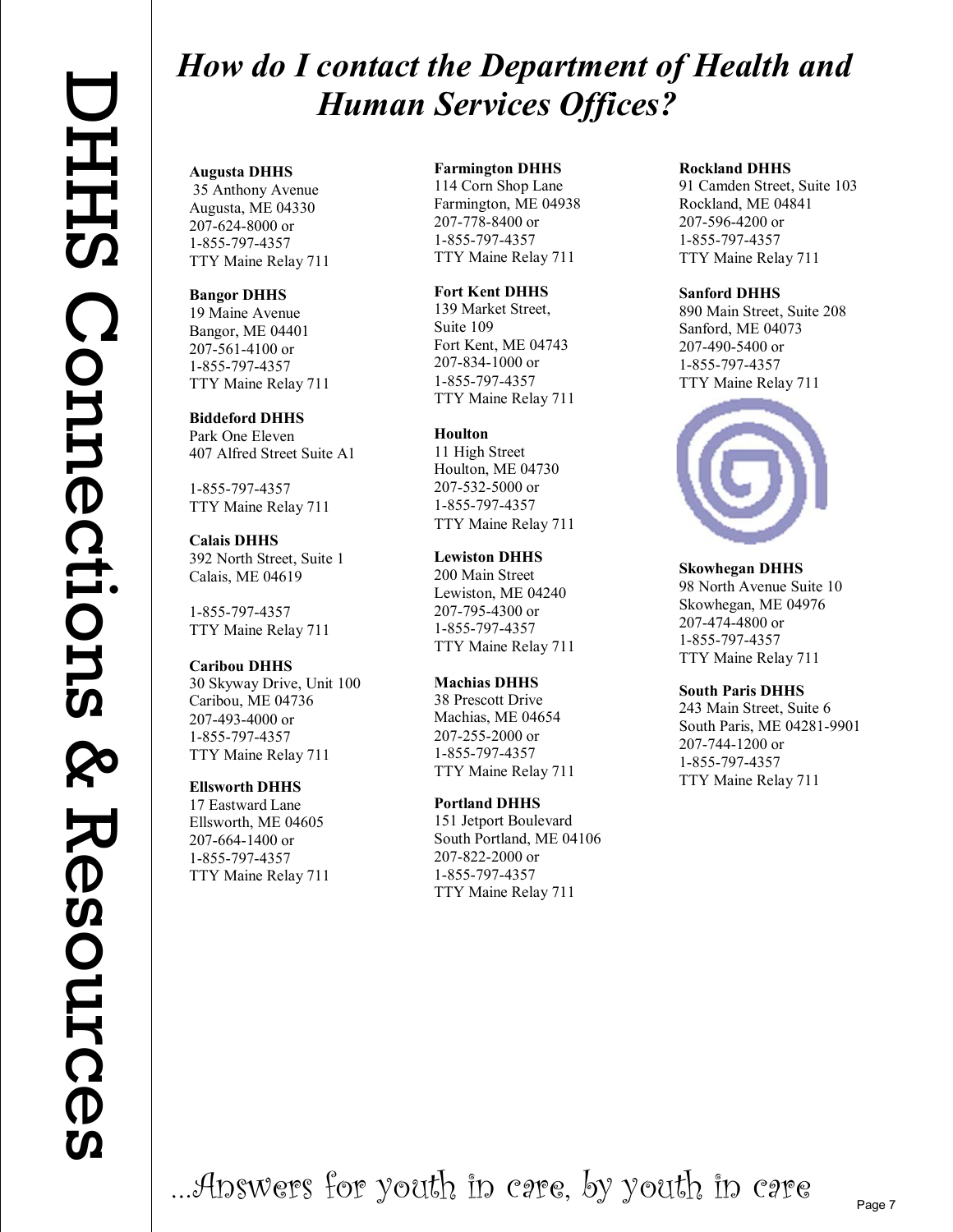# *How will I get the clothes I need?*

The Department of Health and Human Services, as your legal guardian, wants to help you get the clothes you need. There are a couple of different ways this works.

# **Monthly Clothing Allowance**



Every youth in care or with a signed V-9 agreement receives a clothing allowance. This clothing allowance is around \$100 each month. Twice a month, about \$50.00 is sent to your care provider (that means foster parent, group home staff, or someone like that). This money should be saved and used ONLY for clothes and footwear for you.

### **Note: if you are placed in an emergency shelter or in a hospital, you are not eligible to receive the clothing allowance, but you can receive purchase orders.**

# **Purchase Orders**

Sometimes, your caseworker can supplement your clothing allowance with a purchase order for specific needs. A purchase order is a letter that allows you to buy specific items for a specific amount of money. At many stores you have to go to the customer service desk to buy items with a purchase order.

Some specific needs that a purchase order may be given for are:

- If you gain or lose weight
- If your clothes were destroyed or lost
- If you had to move to a new place to live without enough or the right clothes
- If there is a special medical reason
- If you need money for food or personal hygiene items
- If you are placed in an emergency shelter or hospital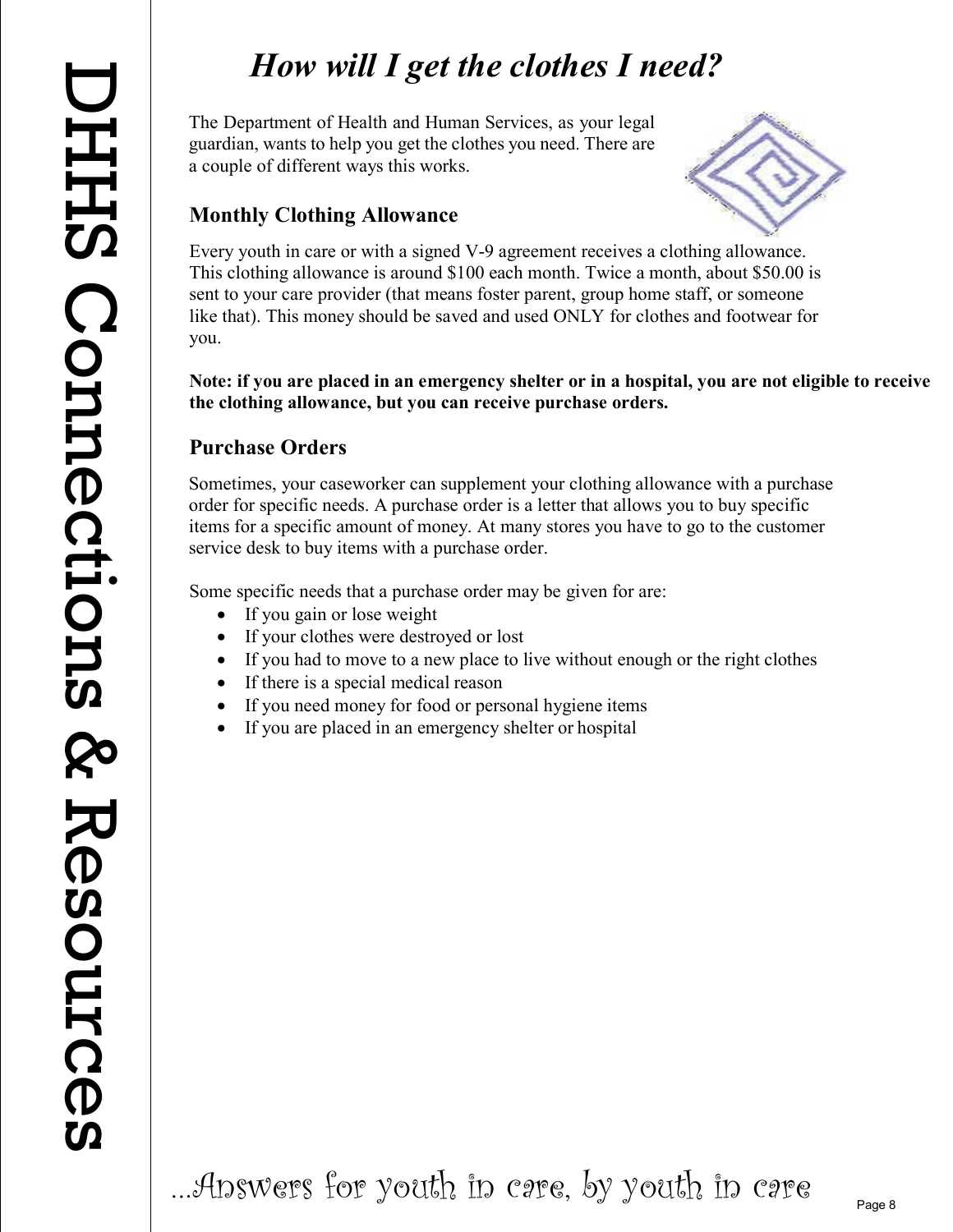# *What is a Family Team Meeting?*

All young people in care have the right to have their voices included in case planning with a team of people that advocates with them and for them. Youth are encouraged to participate in their family team meetings.

# **What is a family team meeting (FTM)?**

"Life in foster care is challenging. Success is derived from challenges."

Jesse R., age 19

A family team meeting is a meeting that is focused on your safety, well-being, and family connections. Family team meetings are typically 1-2 hours. They are scheduled at a time and place that is convenient and accessible for all members of the team.

Meetings happen at least every 6 months, although any team member can bring together the team on request. **Remember**, you have the right and the power to ask your caseworker for a family team meeting when you feel it is necessary.

# **Who attends a family team meeting?**

You get to help decide who attends your family team meeting, and you have the right to invite up to two **informal supports** to your family team meeting. *An informal support person is someone who is not part of your professional team (i.e. not a caseworker), and is someone who you have a connection with in your every day life (i.e. a friend or coach).* Examples of people who may be at the meeting include your biological family members, caseworker, supervisors, transition specialist, friends, coaches, teachers, church members, treatment agency staff, doctors, and others.

Remember, conflicts are a natural part of any group process. If you are having a hard time with one of your supports, a family team meeting is a great place to work out these issues. Even though it may seem easier to ask that person to not attend, you may miss out on an important part of your planning.



"Don't be like a leaf, moving only when blown by the wind. Instead, be like the wind, moving all obstacles from your path."

Corey M., age 19

The person who runs the meeting (the facilitator) is responsible for making sure that meetings feel safe and are productive for you and for all members of the team. You have the option to lead your family team meetings as well; connect with your caseworker if you are interested in this.

# **Why should you attend your family team meeting?**

The purpose of the family team meeting is to support you in achieving your goals.

When you participate in your family team meeting, you have the opportunity to use your voice and to share what goals you are setting for your family connections, education, employment, health, and other areas. You also get to ask questions, share and learn information, and to celebrate your achievements.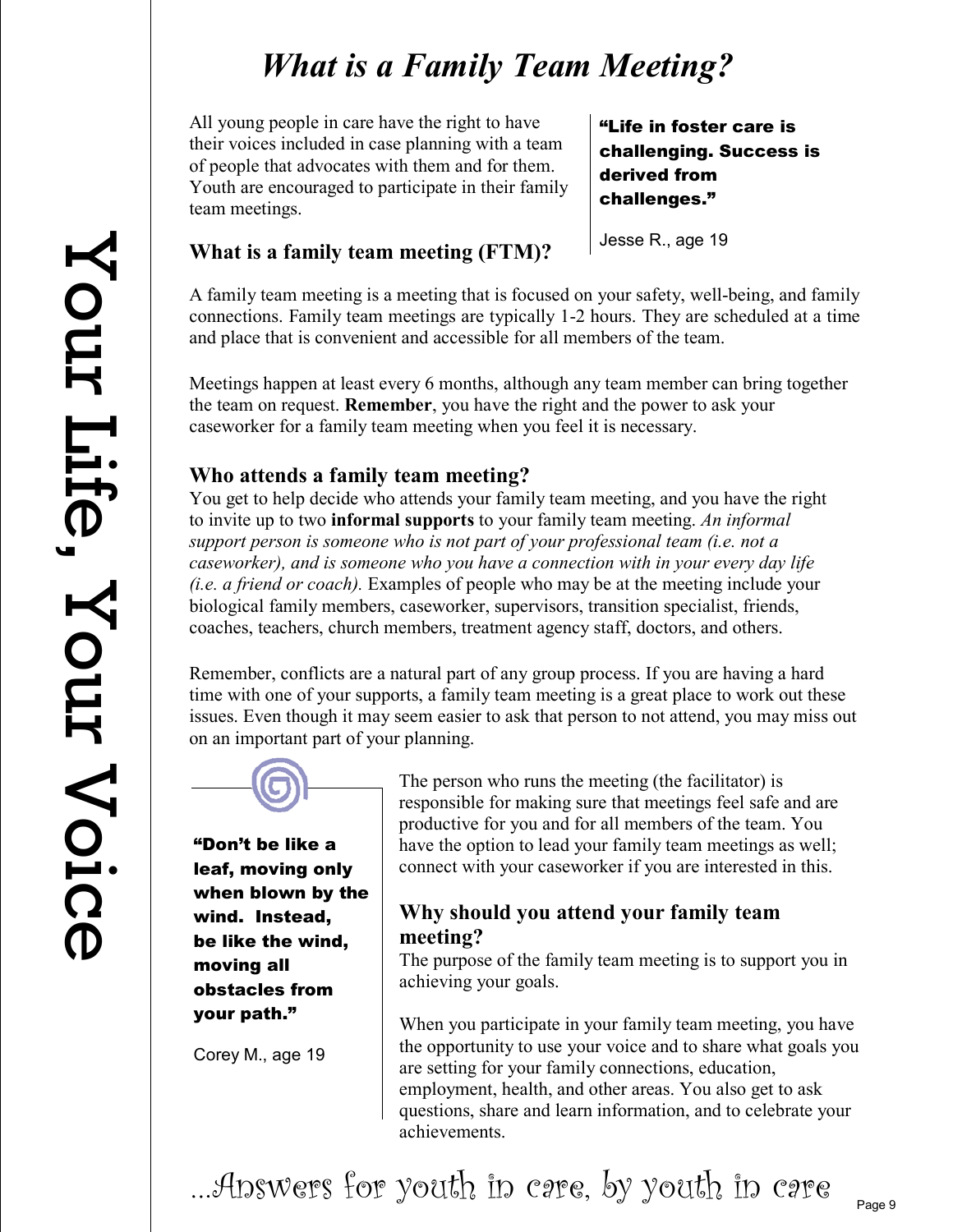During family team meetings, you may be a part of making important decisions for your current situation and future.

Preparing for these meetings is very important. Think about who will be at your meeting and how each person can help you to reach your goals. Ask your caseworker or a caring adult to help you plan what kinds of information, stories, and opinions that you want to share with the group. Write them down or have someone help you record these thoughts on paper.

You may want to use an outline to help you get your thoughts together. Include your ideas, preferences, and goals about school, family and friend connections as well as jobs, health, and life in general. A helpful tool to help you prepare can be found at [https://www.ylat.org/advocating-for-yourself,](https://www.ylat.org/advocating-for-yourself) titled "Family Team Meeting Prep Tool".

# **Making a Choice**

One helpful tool for discussions about medications in your family team meetings is, "Making a choice: A guide to making a decision about using antipsychotic medication", which can be found at [https://www.ylat.org/advocating-for-yourself,](https://www.ylat.org/advocating-for-yourself) under the title "Making a Choice".

This is a guide developed by young people in partnership with adult providers. It is a guide to make sure you are provided with the information you need in order to have 'informed consent' when making decisions about your medications.

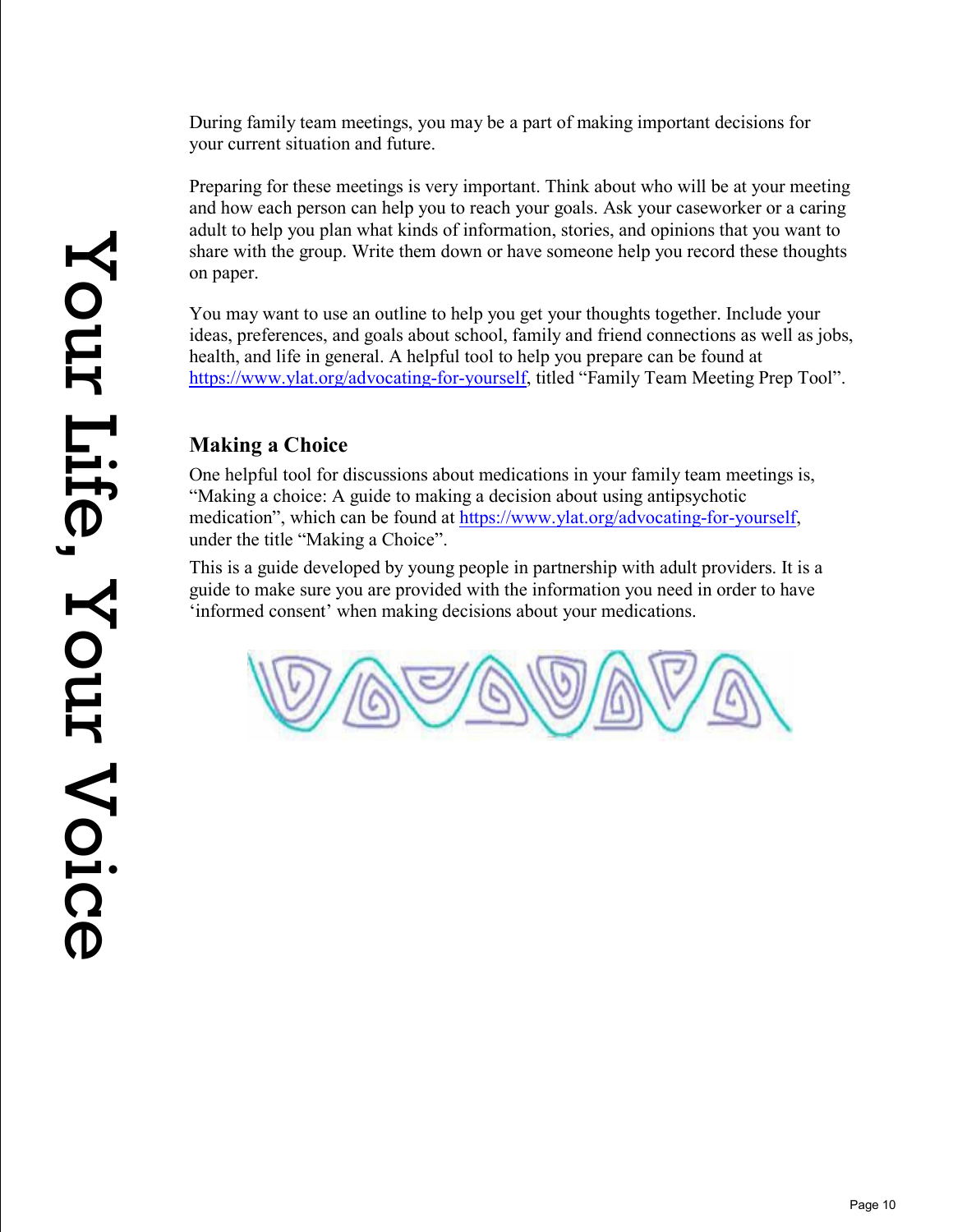# *Should I go to Court? (While in foster care)*

While you are in care, you will be invited and encouraged to go to court for your Judicial Review. If you haven't heard about your court dates, talk with your caseworker to make sure that you know about them in advance. Work with your family team meeting members, your caseworker, or your GAL/CASA to plan what and how you want to talk about your life.

By going to court, you:

- Provide important information about your situation.
- Hear what is actually said in court and take part in the decision-making process.
- Share your feelings, ideas and needs.
- Advocate for yourself.
- Gain a sense of control over your life.

The Judge really wants to hear from you. Your Judicial Review is a great time for you to speak for yourself about what you need and to participate in decisions being made on your behalf. In fact, the Judge may offer to talk with you privately in his/her office in order to learn more about your wishes.

The Judicial Review happens every 6 months and usually takes 15-30 minutes. There will be a Judge, DHHS caseworker, Assistant Attorney General (AAG) who represents the state, your **You should know that going to court can be exciting, empowering and sometimes a little scary…but with preparation, it can be GREAT!**

parents' attorney(s), maybe your parents, and a Guardian ad litem (GAL) or Court Appointed Special Advocate (CASA) there to represent your best interests. Sometimes a foster parent may attend. There will also be a Bailiff, or law enforcement officer who maintains order and security in the courtroom, assisting the Judge, but not participating in your review.

The Judge will read the GAL Report and review the DHHS proposed court order. The Judge will allow anyone present to speak about what has gone on since the last review. It's important to remember that you do have control over some things, even though it feels like everyone else has control. You can:

- Brainstorm different solutions and back up plans.
- Be straightforward and truthful.
- Ask questions and avoid making assumptions.
- Be ready to listen and negotiate.

Here are some things to remember for the court room:

- Speak only when you are called on to speak. If you wish to speak, make sure that your caseworker, GAL/CASA or AAG know.
- Speak clearly and calmly. Never yell or use swear words.
- Do not chew gum.
- Look your best. Wear clean clothes without words and holes.
- Treat everyone with respect.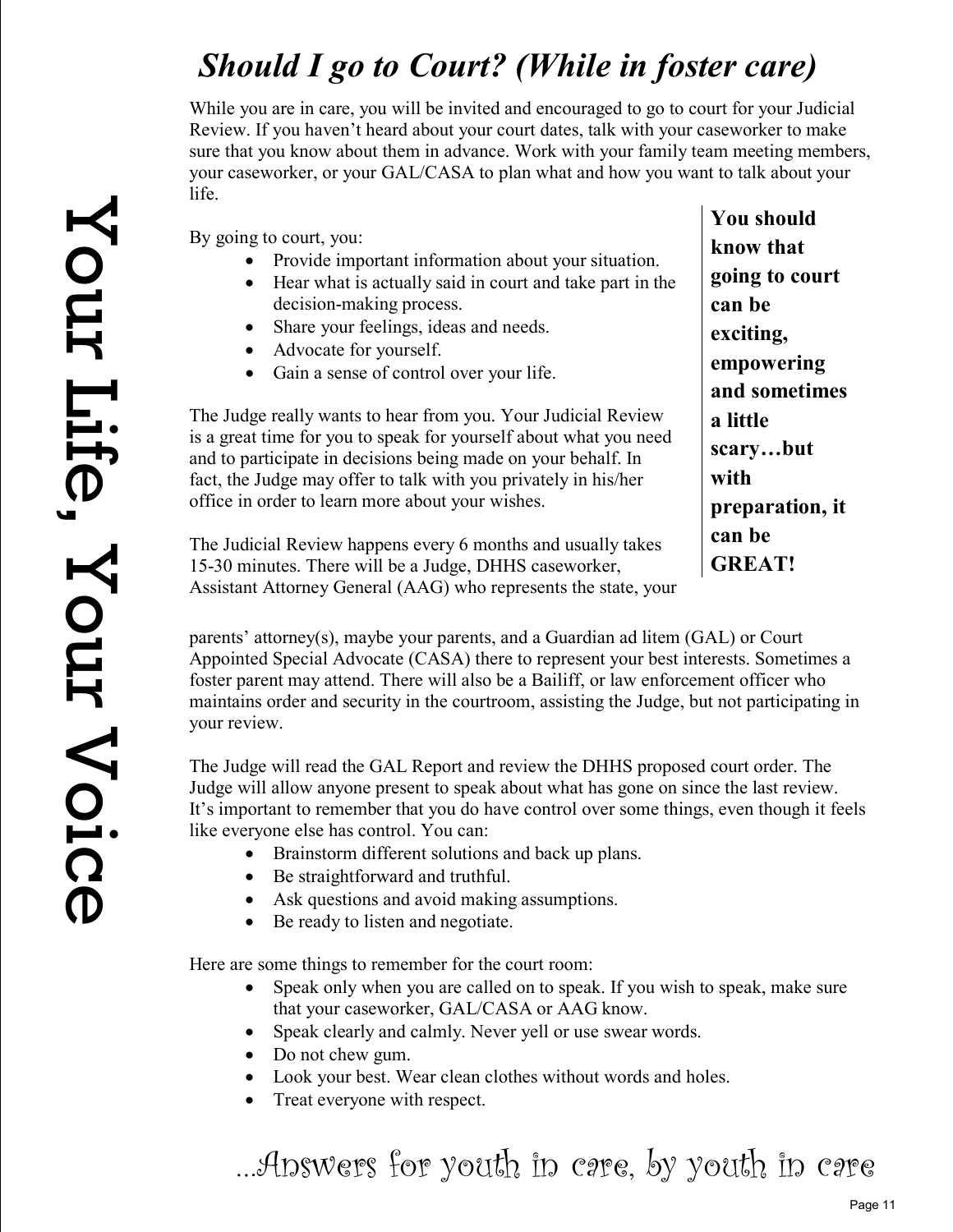# *Who's Who in the Court Room?*

While you are in care, you will work with many adults. Knowing the roles and responsibilities of the different people will help you.

As a youth in care, you are represented by a Guardian ad litem (GAL) or a Court Appointed Special Advocate (CASA) who is appointed by the court.

**Guardian ad litem (GAL):** A lawyer or a trained adult volunteer, assigned by the court to study and protect the best interests of a youth in a civil or criminal abuse or neglect case.

**Court Appointed Special Advocate (CASA):** A CASA is like a GAL. A CASA is a trained community volunteer that speaks in court for the best interest of the child.

**Remember to keep track of the contact information for your GAL or CASA.**

| <b>GAL/CASA Name</b> |                                                                                    |
|----------------------|------------------------------------------------------------------------------------|
| Address              |                                                                                    |
| Office Phone #       | Toll Free #                                                                        |
| E-Mail               | Cell Phone $#$                                                                     |
|                      | $\bf \Omega$<br>$_{\textstyle\odot}$<br>( (၁)<br>$\mathbf\Xi$<br>$\mathbf{C}$<br>ල |

# **Who else will be in court?**

**The Judge:** The Judge decides what is best for the youth. The Judge reads reports, hears arguments, decides whether the youth should be placed in the custody of the state, and issues court orders.

**Maine Office of the Attorney General:** Your DHHS caseworker is represented by an Assistant Attorney General (AAG). The Child Protection Division of the Office of the Maine Attorney General represents the state in civil child abuse and neglect proceedings throughout Maine.

**Attorneys**: Biological parents have the right to be represented by attorneys in court hearings.

**Bailiff:** The Bailiff is an officer of the court who helps out the Judge.

**Court Clerk:** The clerk sits next to the Judge and takes notes about what happens in court.

**Foster parents:** Depending on your situation, your foster parents may attend.

**Birth Parents**: Depending on your situation, your birth parents may be a part of the child protection case and may be at most case hearings.

**YOU:** You have the right to be heard during court. Remember…The members of your family team meeting can help you prepare for this day.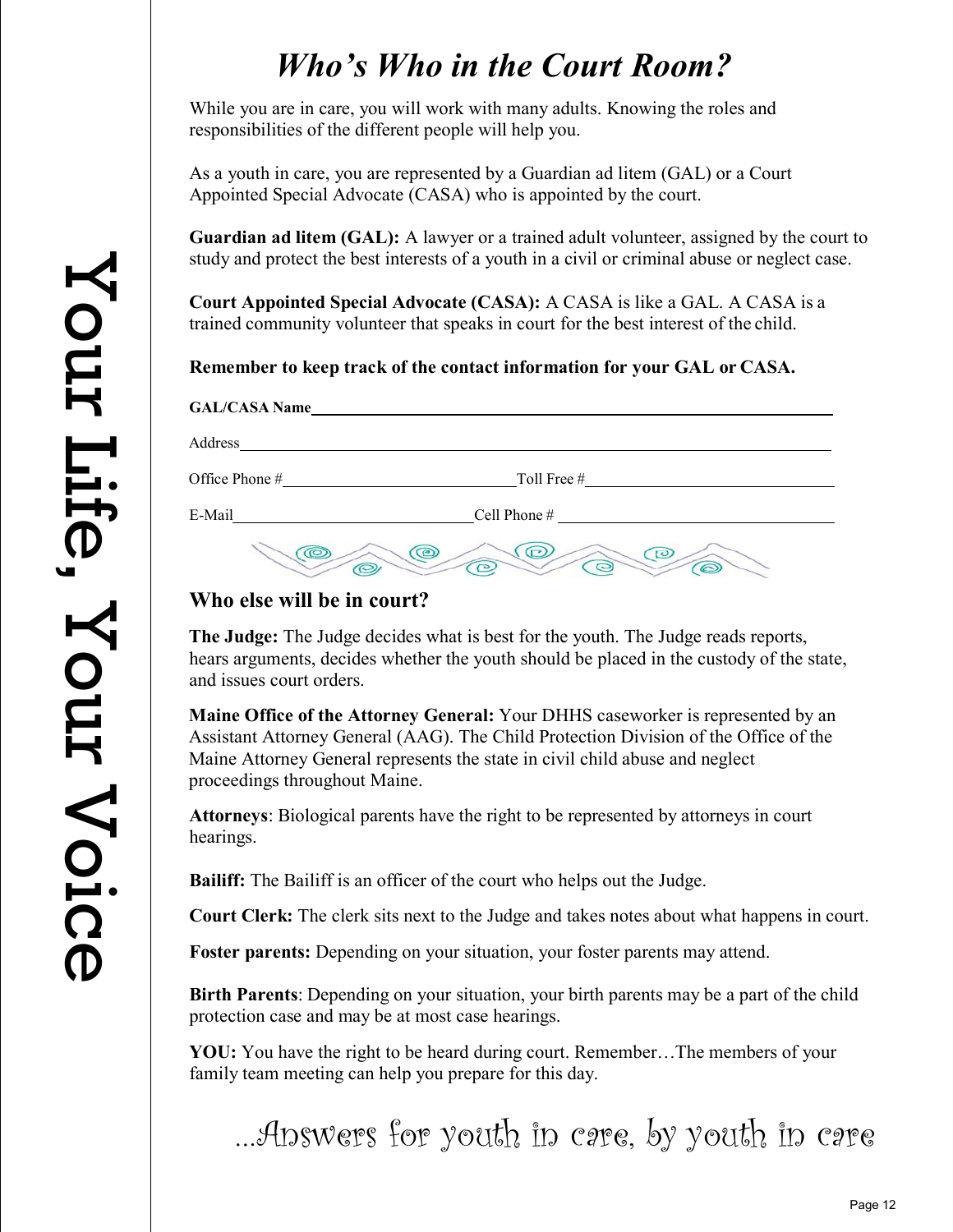# *What are all these legal terms??*

When a child/youth is placed in the custody of the State of Maine, there is a meeting at court, or a **hearing**. Here are some legal terms that you may hear while you are talking with adults about court.

**Adjudication:** A hearing to figure out if there has been a crime.

**Appeals:** Someone asks for a hearing to change the court's decision. Any court decision is subject to an appeal. Appeals can take several months to resolve.

**Arraignment:** The court hearing which gives an individual a chance to admit or deny the crime or to let the judge decide.

**Cease Reunification:** The court decides that since the biological parents did not do what was required of them for the child to go home, the Department is no longer required to provide services for the purpose of the child returning to their biological parent's home.

**Disposition:** This is the decision about the youth custody status (such as in state custody), as well as what the parents, DHHS and the youth must do to change the problems.

**Judicial Review:** A court review that looks at the progress of the parents and the youth in order to decide the safest place for the youth to live. There must be a Judicial Review at least every 6 months. At least every 12 months, the Judicial Review must identify your permanent plan.

**Juvenile Court:** A district court or another court that only addresses matters affecting children younger than 18.

**Notice of Hearings:** Everyone involved in the case (the "Parties") must be served with a notice telling them when and where there's going to be a court hearing. "Parties" include people like the youth, parents, attorneys, GALs and the caseworker.

**Termination of Parental Rights:** If family reunification has been ruled out and adoption is a possibility for the child, the Department may petition (request) for termination of parents' rights to the child. If the court terminates parental rights, it means the child is free for adoption. It also means that your biological parents have no legal rights pertaining to you anymore. (They don't have access to information about you; they don't work with your caseworker anymore, etc.)

**Remember to ask questions if you do not understand what is going on.**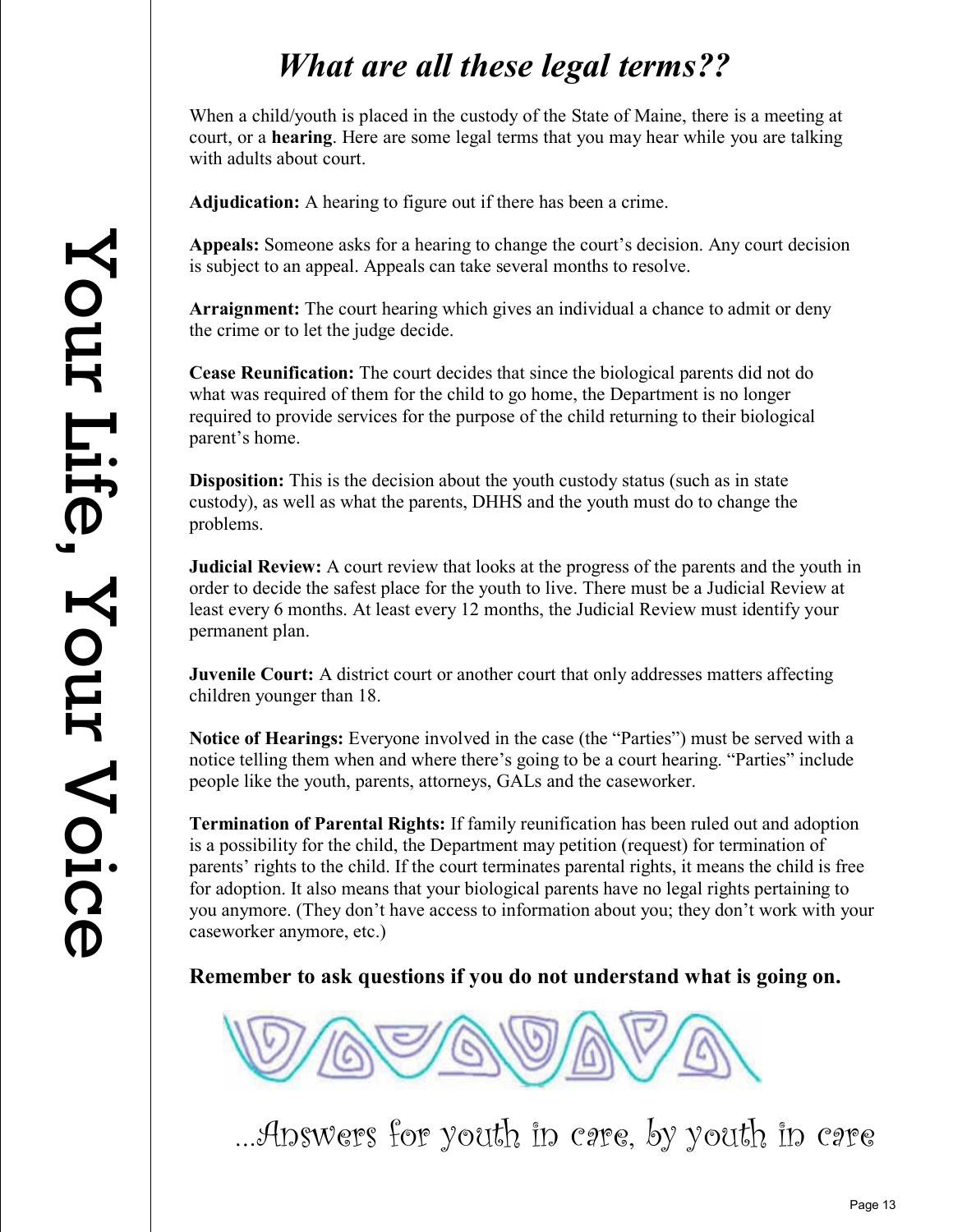# *What? Even more legal terms?*

The Department of Health and Human Services (DHHS) assigns codes to represent the legal status of children in care. You may hear some of these codes while you are in court.

# **Children who are in the state's custody under the Child and Family Services and Child Protection Act:**

- **C-1** The Superior Court, District Court or probate court has made a preliminary protection order giving temporary custody to the DHHS because it has decided that the child or youth is at immediate risk of serious harm. A hearing on the child protection petition (the papers the judge first signs) must be held within ten days of the time the judge gives temporary custody to DHHS in an emergency situation.
- **C-2** A hearing is held on the child protection petition and the court has ruled that the child is in jeopardy (put in danger). The child is then placed in full custody of DHHS by a District Court. (Unless you have come into custody through the Juvenile Court, you probably fit into this category.) At the C-2 hearing the judge may also decide that the child is not unsafe and can go home.
- **C-3** The court has terminated the rights of the child's parents and the child is available for adoption.
- **C-5** Children are placed in the custody of DHHS by a juvenile court because they have committed a crime and it would not be in their best interest to stay at home.

# **Children who are in the state's custody under the Divorce Laws:**

- **C-6** Children are placed in the custody of DHHS until a divorce is final.
- **C-7** Children are placed in the custody of the Department of Health & Human Services in a divorce judgment by the Superior or District Court.

# **Children who are in the state's custody by the Probate Court's Acceptance of the Parents' Surrender and Release of a Child:**

• **V-5** Children are placed in DHHS' custody because they have been voluntarily surrendered and released by their parents for the purpose of adoption in probate court.

# **Children who are on Child Welfare Voluntary Status:**

- **V-2** Children are placed in DHHS' care through a voluntary agreement between DHHS and the parent; parents keep custody.
- **V-9** Young adults between 18 and 21 agree to be in DHHS' extended care program and are provided services to continue their education.



Please understand that sometimes court hearings are continued and changed to another date for various reasons. For instance, someone may not show up, or everyone at the court may feel it's a good idea.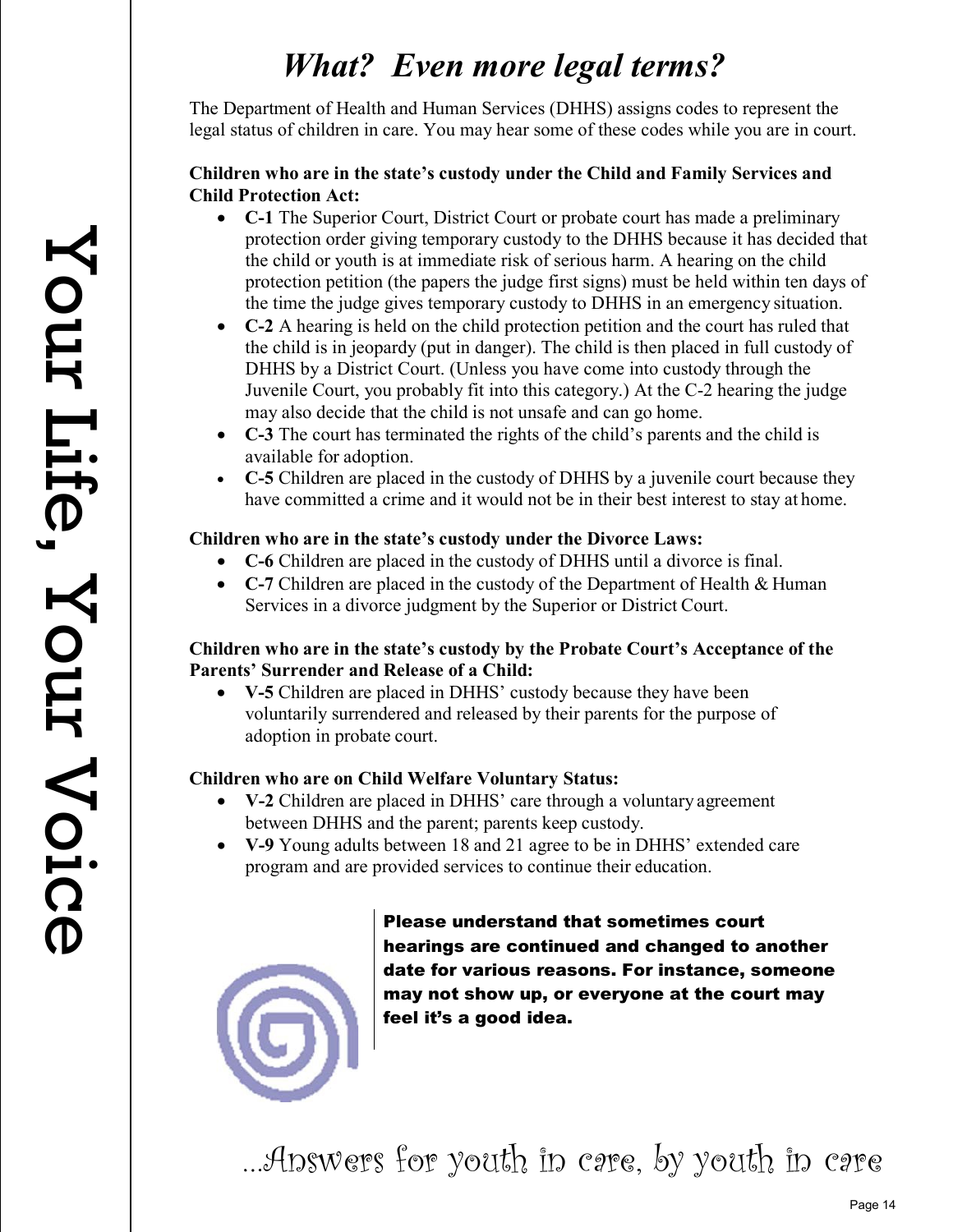# *What is the Youth Leadership Advisory Team? (YLAT)*

Maine's YLAT is a dynamic group of young people and adult partners from across the state working together to make sure that youth in care have the best possible experience. YLAT is a team effort involving young people, the Muskie School of Public Service at the University of Southern Maine, the Department of Health and Human Services, and the wider community.

### **Who can participate in YLAT activities?**

- Youth, ages 14-21, who have experienced foster care, either currently or in the past
- Alumni who have been in care, aged 22+
- Adult Partners who are committed to supporting young people

### **How can young people join YLAT?**

- Visit the YLAT webpage, [www.ylat.org](http://www.ylat.org/) to find a meeting near you, or to get more information and stories about what happens at YLAT
- Contact Ahmen Cabral at 207-228-8548 or toll-free at 1-877-792-YLAT or at [ahmen.cabral@maine.edu](mailto:ahmen.cabral@maine.edu)
- Follow YLAT on Facebook at: [www.facebook.com/MaineYLAT](http://www.facebook.com/MaineYLAT) or download their APP at: [www.ylat.goodbarber.com](file://fs05.ad.usm.maine.edu/data5/MSPS/common/Cutler/CYF/YLAT%202019-2021/ANSWERS%20Handbook/www.ylat.goodbarber.com)

### **What happens in YLAT?**

- **District YLAT meetings.** Youth, Alumni, and Adult Partners gather for monthly meetings statewide to build connections, develop leadership and advocacy skills and address critical issues youth in care face.
- **Alumni Co-Facilitators**. Dedicated YLAT Alumni may serve as co-facilitators. They are community leaders and serve as role models for YLAT youth, encourage positive relationships between group members, and foster an environment that promotes learning.
- **Panel presentations and speaking engagements.** Youth leaders share their experiences to train, educate, and inform audiences including: foster parents, OCFS caseworkers and staff, GALs/CASA's, and other committed community partners.
- **Advisory groups and committee work.** Through other youth initiatives, YLAT members work with adult partners and state agencies to help create and improve policies and practices that impact youth and families.
- **Teen Conference.** An Annual Statewide conference for all youth in care. A day full of connection, skill building and resource sharing.
- **Statewide trainings.** Youth are invited to attend statewide trainings that will deepen their skills and confidence around leadership, advocacy and public speaking.

# **What are the benefits to young people?**

- Connect with other youth in care and caring adults in a supportive, safe environment.
- Help to change the child welfare system.
- Make a difference in the community by speaking out and participating.
- Learn new skills in leadership, communication, advocacy, public speaking, and team work, while building confidence and gaining resume experience.
- Connect with additional programs, advanced leadership opportunities, and statewide resources.
- Get a stipend for speaking engagements and project work.

# …Answers for youth in care, by youth in care

"I'm very proud to be a part of YLAT, I am very proud to say that I was a youth in care because I know that the things that I have done with YLAT have impacted somebody else's life in a good way".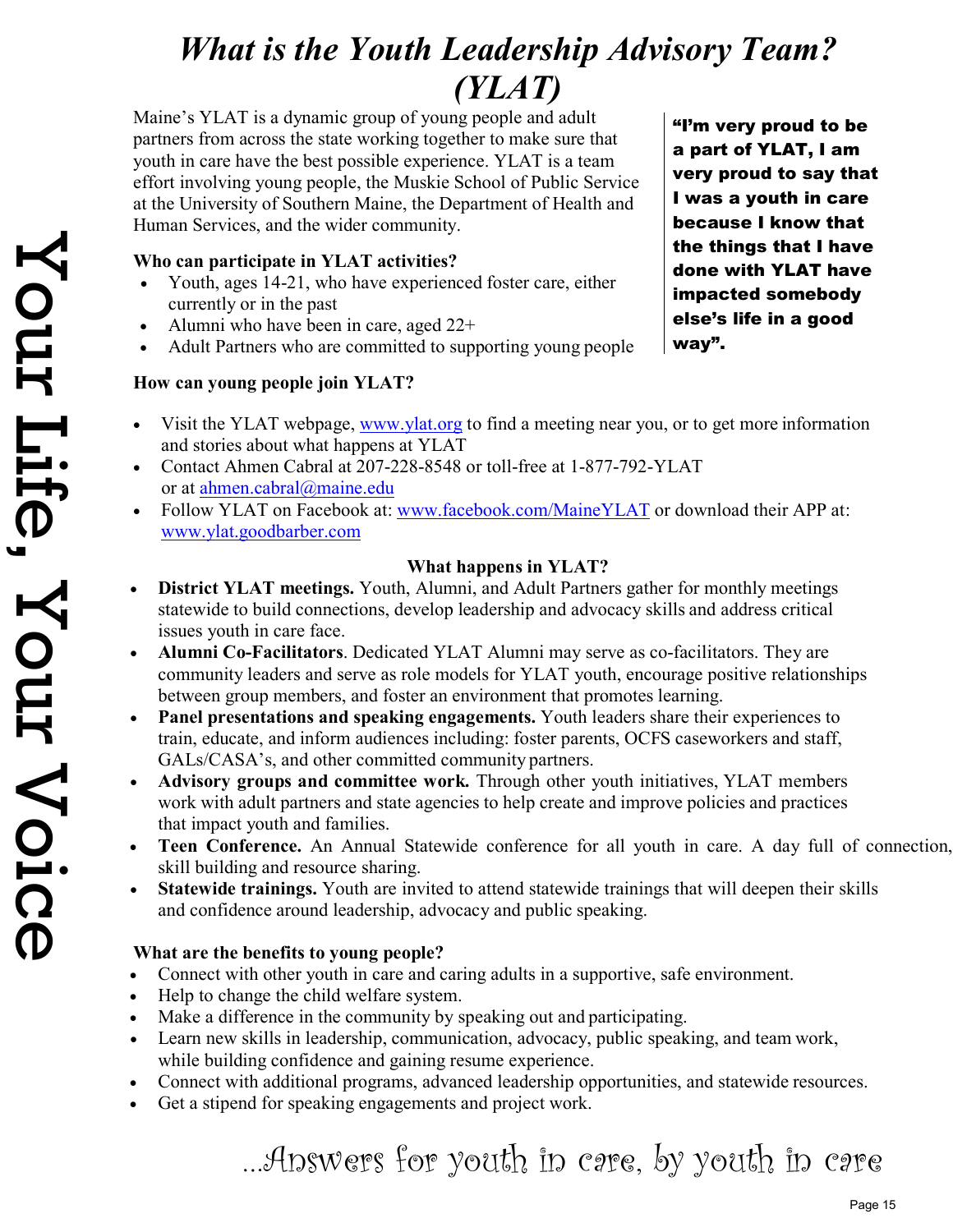# *What is the Teen Conference?*

### **Teen Conference**

Every summer since 1991, Maine has held a statewide conference for teens in foster care. The Teen Conference Planning Committee (TCPC) comprised of YLAT staff from the Muskie School, youth and alumni of foster care and OCFS staff plan the Teen Conference. Participants include youth in care, foster and adoptive parents, OCFS staff, and agency staff. This day is a great chance for youth to get together, play, learn, and talk about their experiences in the foster care system.

# "Regardless of your beginnings, we can change",

Youth participant at a Teen **Conference** 

The Teen Conference offers a keynote speaker, large group activities, and exciting workshops that cover topics such as creative arts, movement and dance, planning for your future, financial tips, and well-being.

During the Teen Conference, youth and adults celebrate their personal achievements for the year and honor those who have made significant contributions to systems-change through a variety of leadership awards.

**Brad Levesque Youth Leadership Award:** Since 2000, The Brad Levesque Youth Leadership Award is given to a young person in care who demonstrates great leadership and meets the other criteria that Brad helped to develop.

**Foster Care Alumni Award:** Each year, we recognize an alumnus of foster care for their ongoing commitment to making positive change in the child welfare system.

**Friend of Youth in Care Award:** Contributions can be small or large, public or private. This award started in 1994 and is given to someone or an agency that is doing great things on behalf of youth in foster care. This award is nominated and determined in YLAT meetings.

# *What's the Teen Conference Planning Committee?*

The Teen Conference Planning Committee (TCPC) offers the chance for young people and adults to come together and plan the Teen Conference. The TCPC meets every other month to discuss important aspects of the conference such as: theme, t-shirt design, workshops, keynote speaker, and other parts of the day to ensure that it is youth friendly and fun! If you would like to be involved with the TCPC please connect with your transition worker or Cheri Crossman at [cheri.crossman@maine.edu](mailto:shannon.saxby@maine.edu) or 207-780-5832.

If you'd like to attend the Teen Conference, talk with your caseworker or transition worker. You can also visit [www.ylat.org](http://www.ylat.org/) or [www.facebook.com/MaineYLAT](http://www.facebook.com/MaineYLAT) for more information.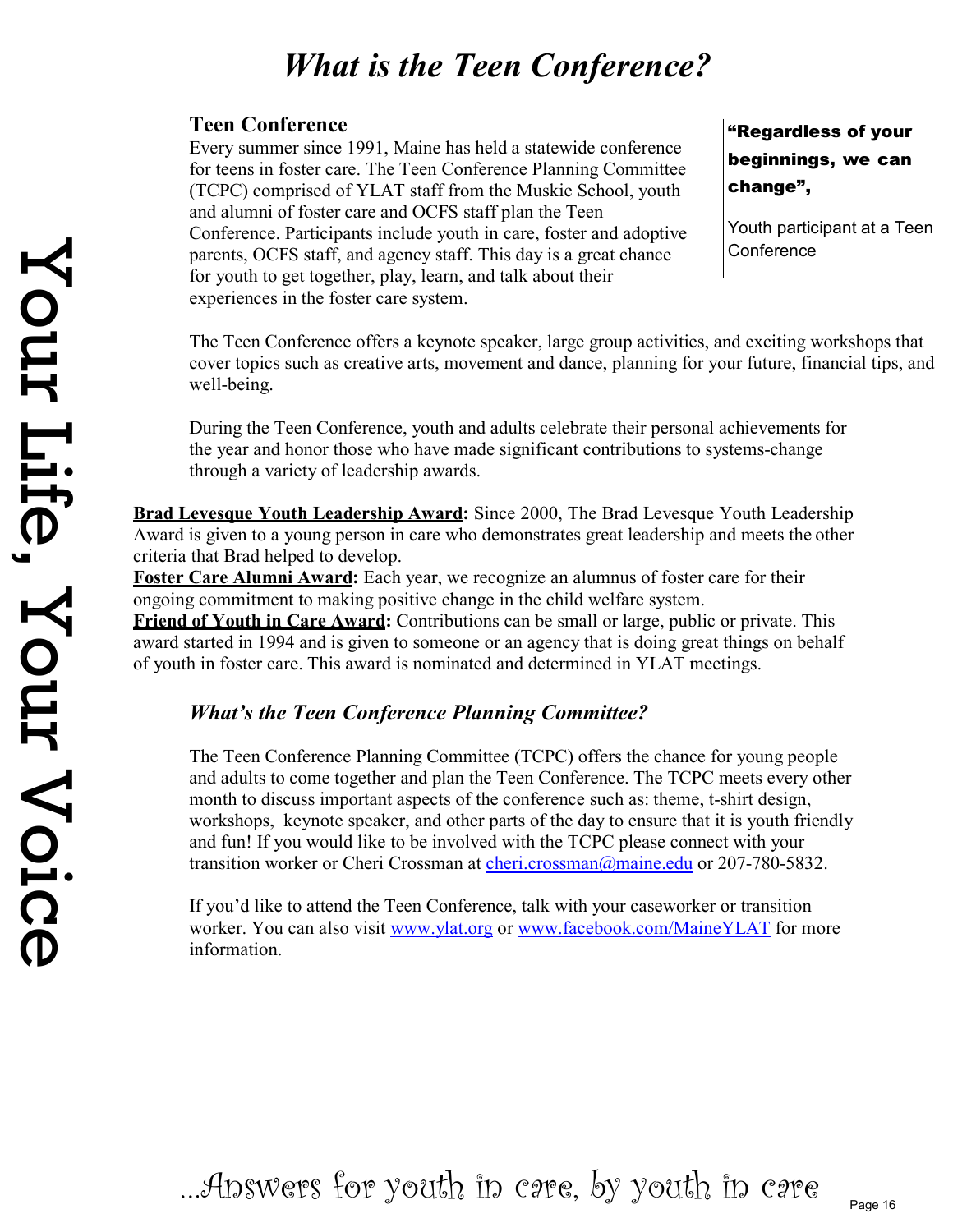# *How do I visit with my family?*

All children and youth in foster care have the right to have lifelong family connections, with siblings, grandparents and extended family. You have a right to visits, ongoing contact with and/or knowledge of your parents, siblings, extended family, friends, and pets.

When you enter foster care, the Department of Health and Human Services will work with you and your family with the goal of returning you home safely. Visits with family, siblings, and relatives are an important part of this process to maintain and to strengthen your relationships.

# "A little hope is all you need."

Lizz M., age 17

Let your caseworker and/or family team know your wishes regarding visitation. It is the caseworker's role to schedule all visits and to provide support to you and your family so that visits are successful. Visits should be relaxed and in a normal setting.

# Family

If you're scared, it's OK. You're not the only one."

Muriel G., age 17

Your caseworker will want to hear from you about how visits are going. Please talk with your caseworker if you are not comfortable with visitation at any time. You have the right to choose whether or not to participate in a visit.

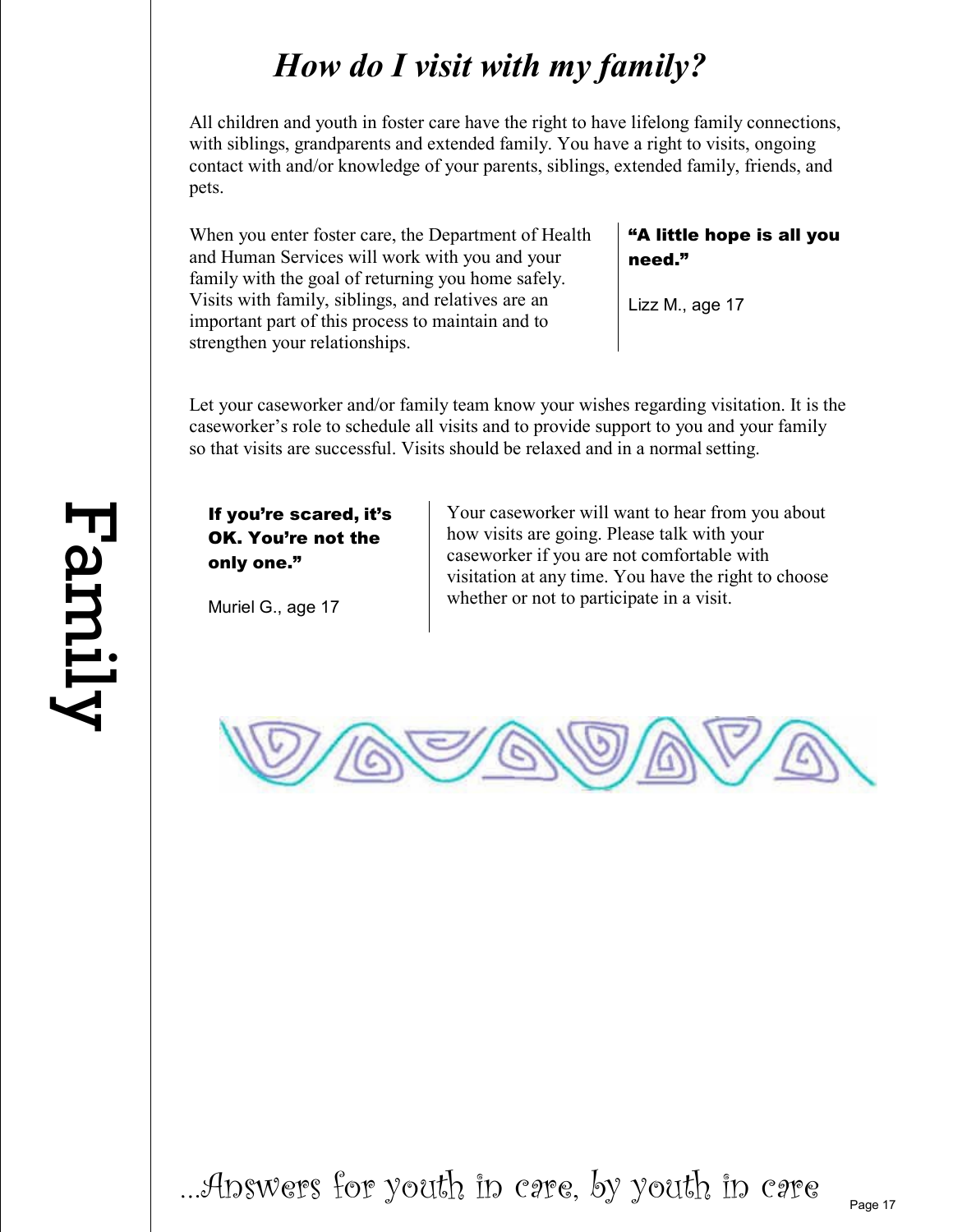# **Sibling Policy**



In 2001, youth in care met with the Office of Child and Family Services Director to express their concerns about how often siblings (brothers and sisters) become separated in the foster care system. The Director asked them to help develop the first ever DHHS policy for siblings in care. They did, and it became formal policy in 2002! Some of the guidelines in the policy include:

- Respecting the importance of sibling relationship
- Making placement of siblings together a priority and making sure that each child gets to express their opinion about this
- Placing siblings near one another when they cannot live together
- Maintaining contact between siblings through visitations, phone contact, letter writing, and e-mail

These guidelines apply to preparing a child to be adopted, too.

# **Sibling Visitation Law**

In 2005, YLAT member Kala Clark succeeded in getting sibling visitation legislation passed. The law allows judges to order sibling visitation when one child comes into foster care and another remains at home, requires DHHS to work hard to make sure that siblings can visit when one has been adopted, and allows a child's wishes for sibling visits to be included in court hearings. You can find the law at this website link - [www.mainelegislature.org/legis/statutes/22/title22sec4068.html.](http://www.mainelegislature.org/legis/statutes/22/title22sec4068.html)

# **Camp To Belong Maine**

Camp To Belong Maine (CTBM) is an organization that connects and reunites siblings who have been separated because of foster care or other out-of-home care. CTBM has been hosted at Camp Wigwam in Waterford, Maine since 2004. Check out <https://www.camptobelongme.org/> to see what is going on!

# **Maine Youth in Care Bill of Rights**

YLAT members created a Bill of Rights for youth in care in 2009. It identifies the rights of siblings.. In 2012, YLAT enacted a Sibling Bill of Rights, and in 2016 a Normalcy Bill of Rights. You can find these documents at <https://www.ylat.org/youth-rights>

# **Maine State Adoption Reunion Registry**

The Maine Adoption Reunion Registry assists siblings, parents, grandparents or other relatives separated by adoption when they want to be in contact with one another. For more information call Vital Records: (207) 287-3181



"Siblings can bring support to each other, especially during trauma."

Kala C., age 15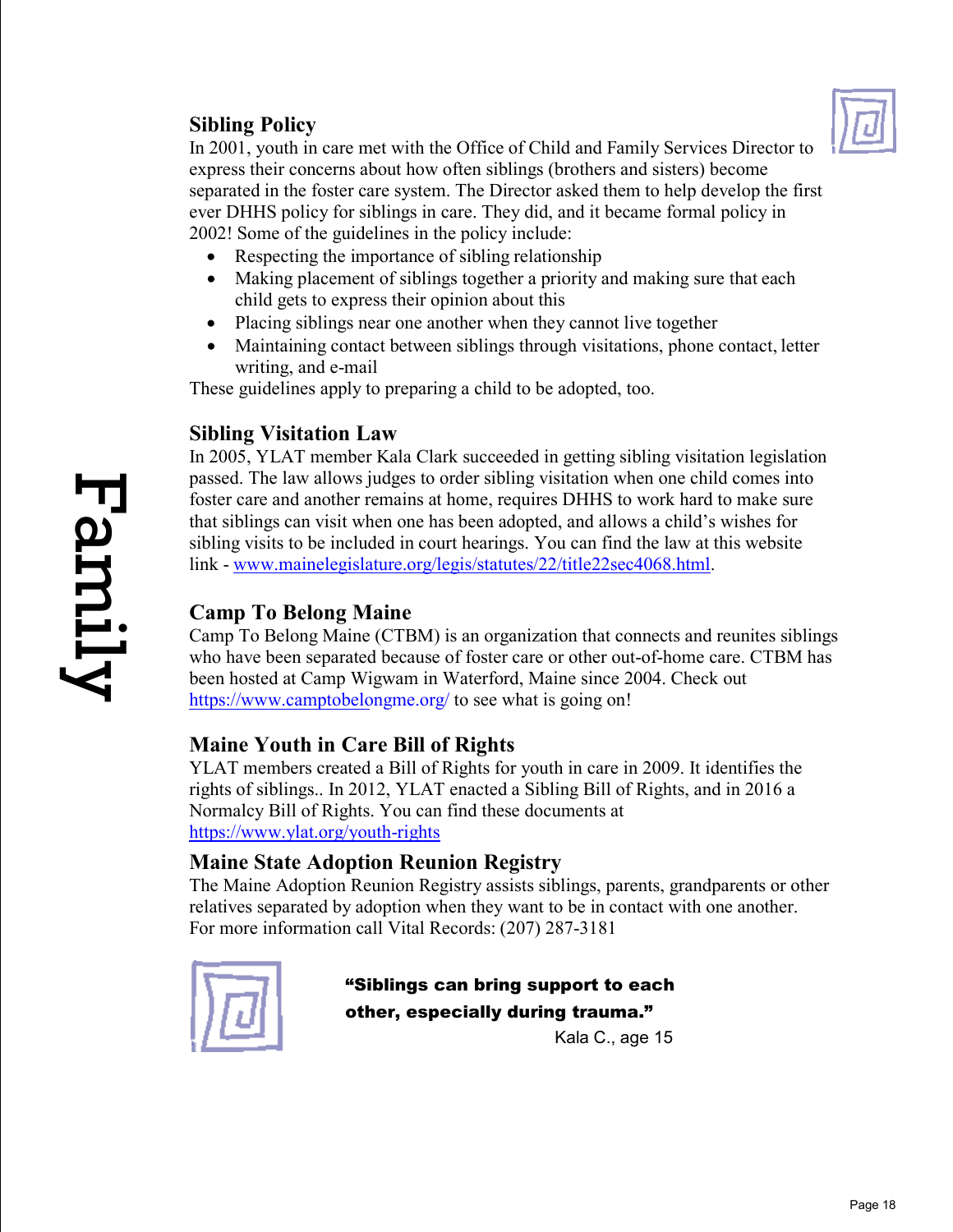# *What is "permanency"?*

You might hear the word "permanency" from your caseworker, your transition worker, your GAL or CASA, or during your family team meeting.

Your voice is very important in developing what you want permanency to look like for you. You are the best source of information in knowing who you want in your life and who you can rely on.

Young people have written this definition to help other young people and adults understand what permanency can mean and look like for each individual person.

**Permanency** is a safe, committed, loving relationship that is intended to last forever between a young person and an adult. This can include birth family, extended kin, friends, foster and adoptive parents and/or other caring adults identified by the youth.

This is a relationship where the young person receives:

- Consistent emotional support,
- Nurture and acceptance based on trust and respect,
- Access to physical, emotional and spiritual well-being,
- Legal rights and social status of full family membership.

A permanency plan includes supporting lifelong connections with a young person's extended family, siblings and other significant relationships in their life. Please work with your support team to talk about the people in your life who are important to you and who you want as part of your permanency plan.



FosterClub, the national network for young people in foster care, has a 'Permanency Pact' that has helpful resources and questions that may help you in creating your plan. [https://www.fosterclub.com/sites/default/files/Permanency%20Pact\\_0.pdf](https://www.fosterclub.com/sites/default/files/Permanency%20Pact_0.pdf)

**Remember...** Permanency is not just a process, a plan, a foster care placement or a family relationship that lasts only until you turn age 18, but should be about finding and supporting **life-long family connections**.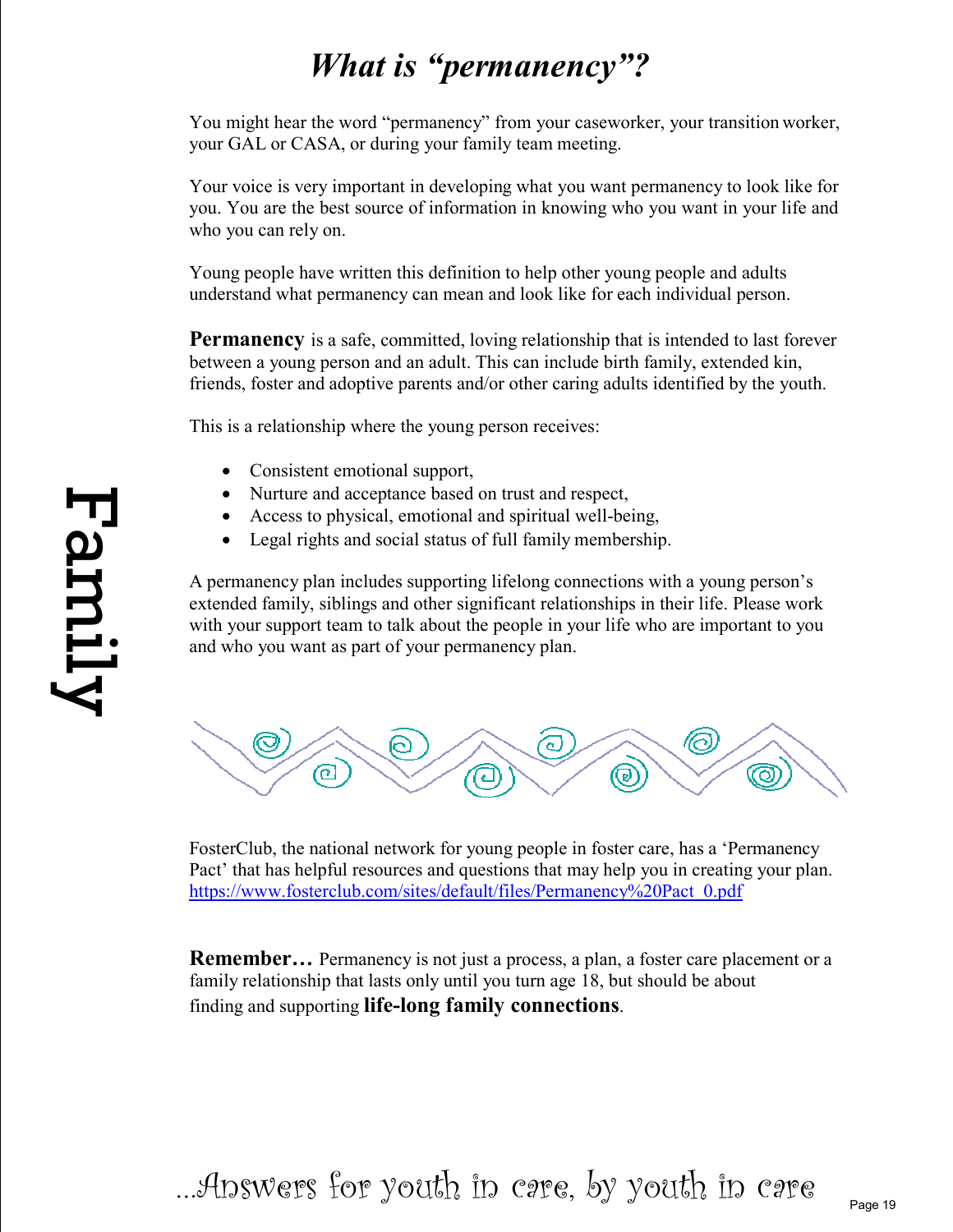# *What are the rights and responsibilities …Of youth?*

Listed below are some of your rights and responsibilities while in foster care:

- To be protected from physical, emotional and sexual abuse and/or neglect.
- To be placed in a substitute care setting that can best meet your needs.
- To be told why you came into foster care and why you're still in foster care.
- To be placed with siblings, if at all possible, unless it's not safe.
- To visit and talk with biological parents, siblings, relatives, and other individuals important to you unless restricted by the court and/or DHHS, or if you don't want to do so. Many factors are taken into consideration about visits.
- To learn about and participate in court reviews and case planning conferences. You can attend these reviews/conferences or you can have input by writing or calling your caseworker.
- To receive honest information about the decisions DHHS is making that affect your life.
- To be listened to, respected and heard; and to listen to, respect and hear others.
- To have visits and talk privately with your caseworker at least once every month.
- To be able to talk with an adult you trust about any type of abuse or neglect by your biological parents, foster parents, other caregivers or any other person.
- To work with your social worker and care provider to make rules and to responsibly follow them.
- To help make a visitation plan.
- To keep scheduled appointments or if you need to cancel, call ahead of time.
- To get regular medical, dental and eye exams.
- To be placed in the least restrictive setting that will meet your needs.
- To participate in religious, cultural and other activities you desire.
- To have information in your individual and family case kept confidential.
- To go to school.
- To have privacy and to respect others' privacy.
- To write a formal complaint to DHHS about any services with which you are unhappy.
- To have a plan for a permanent family within twelve months of coming into custody and to take part in developing and committing yourself to this plan.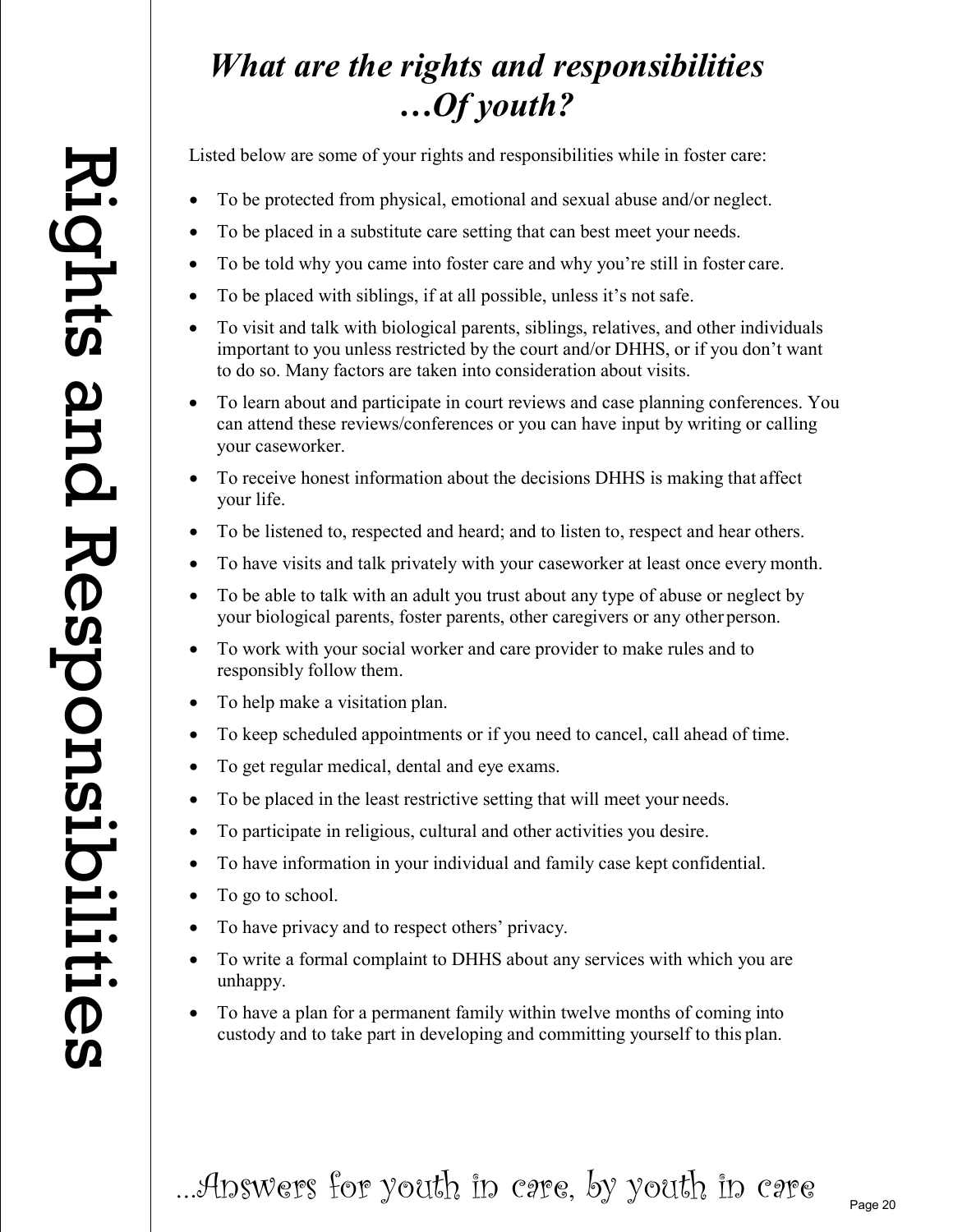# *What are the rights and responsibilities …Of your care providers?*

Listed below are some of the rights and responsibilities of your care providers while you're in foster care:

- To keep you safe and provide for your day-to-day care.
- To treat you with dignity and respect.
- To keep information about you and your family confidential, sharing only what is in your best interest to professionals who work with you.
- To show understanding, to give guidance and to provide unconditional acceptance.
- To prepare you for moving to your next placement whether it be going home, to another placement, or to independent living.
- To help you in your growth and development by encouraging your success in areas such as school and developing day-to-day life skills (not only things like cooking and laundry, but also good communication skills and "hanging in there" through difficult times).
- To make sure you get medical, dental and eye care.

Rights and Responsibilities

 $\mathbf 0$ 

Rights and Responsibiliti

- To help you, or provide access to help in dealing with your thoughts and feelings about being in foster care.
- To get enough training to be a care provider for youth who have been abused and/or neglected.
- To make their home ready to welcome you.
- To help you in continuing to learn about your culture and heritage.
- To support your contact and visits with your family (including parents, siblings, and other relatives).

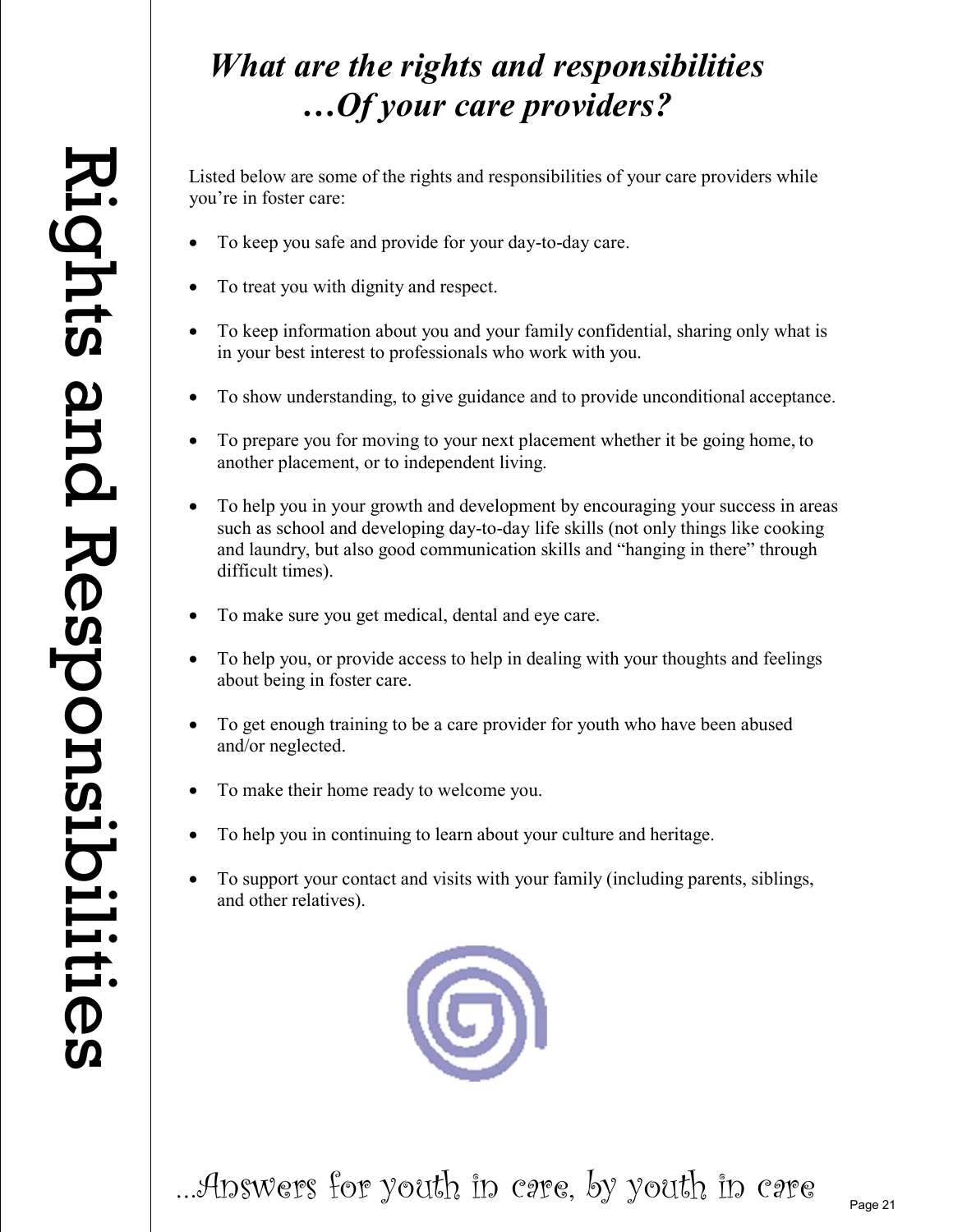# *What are the rights and responsibilities …Of your caseworker?*

Your caseworker will work with you, your biological parents, your care providers and other individuals involved in your life. Listed below are some of the rights and responsibilities of your caseworker:

- To tell your parents what changes need to occur so you can go home.
- To set up visits between you, your family and/or other individuals important to you, unless it's not safe for you.
- To give or find services to meet you and your family's needs.
- To keep information about you and your family confidential, unless sharing the information helps to meet you and/or your family's needs. For instance, giving some background information to therapist is important.
- To provide services to help your care providers meet your needs.
- To meet with you to talk face-to-face at least once every month (you can still call and/or email as often as needed).
- To tell the court of you and your family's progress, and to make recommendations to the court regarding reunification with your family.
- To get you independent living services if you are 16 years of age or older.
- To work with you on choosing the least restrictive placement that is best able to care for you. Your caseworker can explain your placement options so you can help choose.
- To keep you and siblings in care together, unless it's not safe.

# **Remember…**

If you feel your needs are not being met, review the page called *"What if I Can't Get What I Need?"* in the DHHS Connections and Resources section of *Answers* and start working your way up the chain.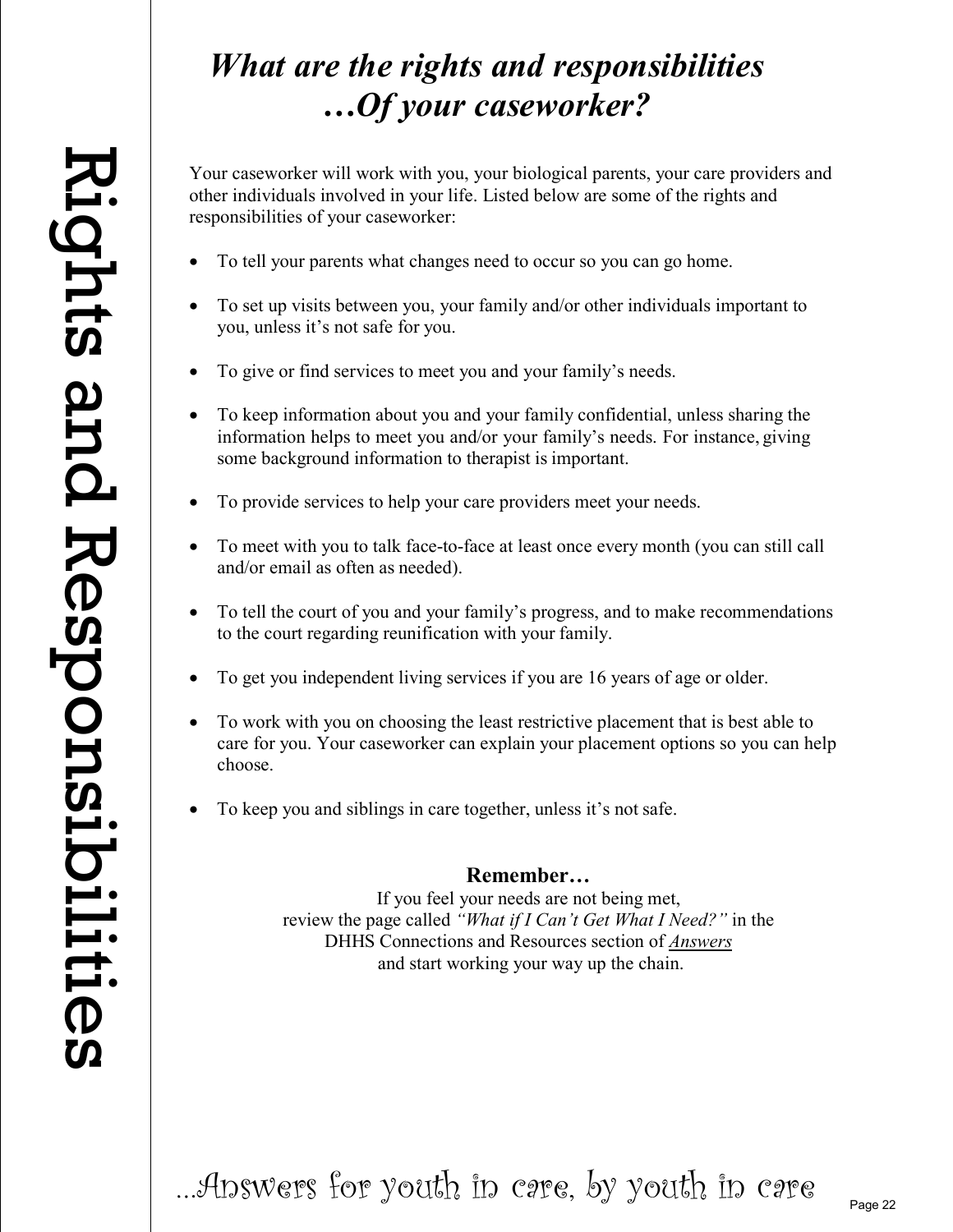# *What are the rights and responsibilities …Of your biological family?*

Listed below are some of the rights and responsibilities of your biological family while you're in foster care:

- To tell you why you're in foster care and what changes need to be made so you can go home. If your family does not do this, your caseworker can explain things to you.
- To be informed and take part in court reviews and case planning meetings.
- To keep scheduled visits with you and contact you through phone calls and letters, unless restricted by court, DHHS, or you.
- To work with DHHS and you to develop a permanent plan.
- To tell DHHS of their address, telephone number, living arrangements and any other changes that may affect your case.
- To give financial support to the state for your care, depending on their ability to pay.
- To be part of your life through activities, such as school meetings, as long as it is safe for you.
- To make a written formal complaint to the Department about services they are unhappy about.
- To be informed of your health, education and placement.
- To terminate their parental rights if they are not able or willing to make it safe for you to return home.
- To support visits between siblings when they do not live together.

"No one better knows oneself than oneself." Nate P., age 17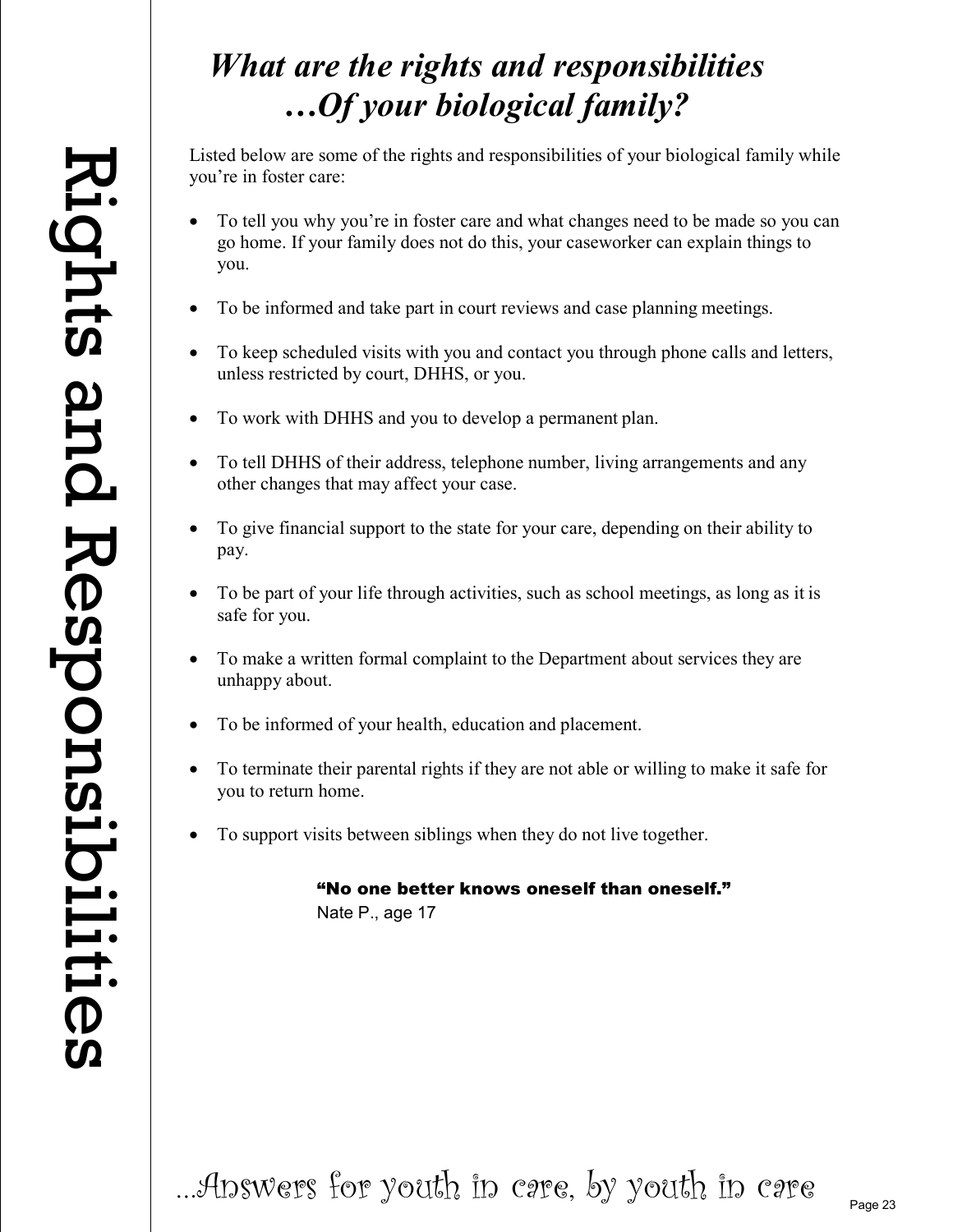# *What are my community resources?*



**MAINE 2-1-1:** This is a statewide directory of over 1000 Health and Human Services, staffed by trained 2-1-1 specialists, 24 hours a day, 7 days a week. To call, dial 2-1-1 or visit online, [www.211maine.org](http://www.211maine.org/)

**Department of Health and Human Services, Office of Child and Family Services:**  DHHS provides help when applying for MaineCare, Food stamps, TANF, Aspire, and other support. Visit [www.maine.gov/dhs/ocfs/index.shtml](http://www.maine.gov/dhs/ocfs/index.shtml)

**Adoptive and Foster Families of Maine:** AFFM provides support and services for adoptive, foster parents and kinship providers as well as training, guidance, knowledge and resources needed to handle complex issues. [www.affm.net/](https://www.affm.net/)

**Camp To Belong Maine (CTBM):** CTBM is dedicated to reuniting brothers and sisters separated in foster care, adoption, or any other out-of-home care. <https://www.camptobelongme.org/>

**Job's for Maine's Graduates (JMG):** JMG identifies students who face barriers to education, and guides each one to a successful path toward continued education, a meaningful career and productive adulthood. You can also sign up for Opportunity Passport<sup>TM</sup>. [www.jmg.org](http://www.jmg.org/)

**Pine Tree Legal:** This agency provides free legal services to people with low incomes. [www.ptla.org](http://www.ptla.org/)



# **National Resources**

**Foster Club:** This is a **s**ocial networking site for youth in care, [www.fosterclub.com](http://www.fosterclub.com/)

**National Resources Center for Youth Services:** This is a national organization that helps youth in care to improve child welfare through media resources. [www.nrcys.ou.edu](http://www.nrcys.ou.edu/)

**Congressional Coalition for Adoption Institute Foster Youth Interns:** This is an opportunity to work in Washington D.C. on behalf of issues facing youth in foster care. Read more at<http://www.ccainstitute.org/programs/view/foster-youth-internship-about>

**Foster Care Alumni of America:** This is a national organization that works to connect the foster care alumni community and to transform policy and practice, ensuring opportunity for people in and from foster care. [www.fostercarealumni.org](http://www.fostercarealumni.org/)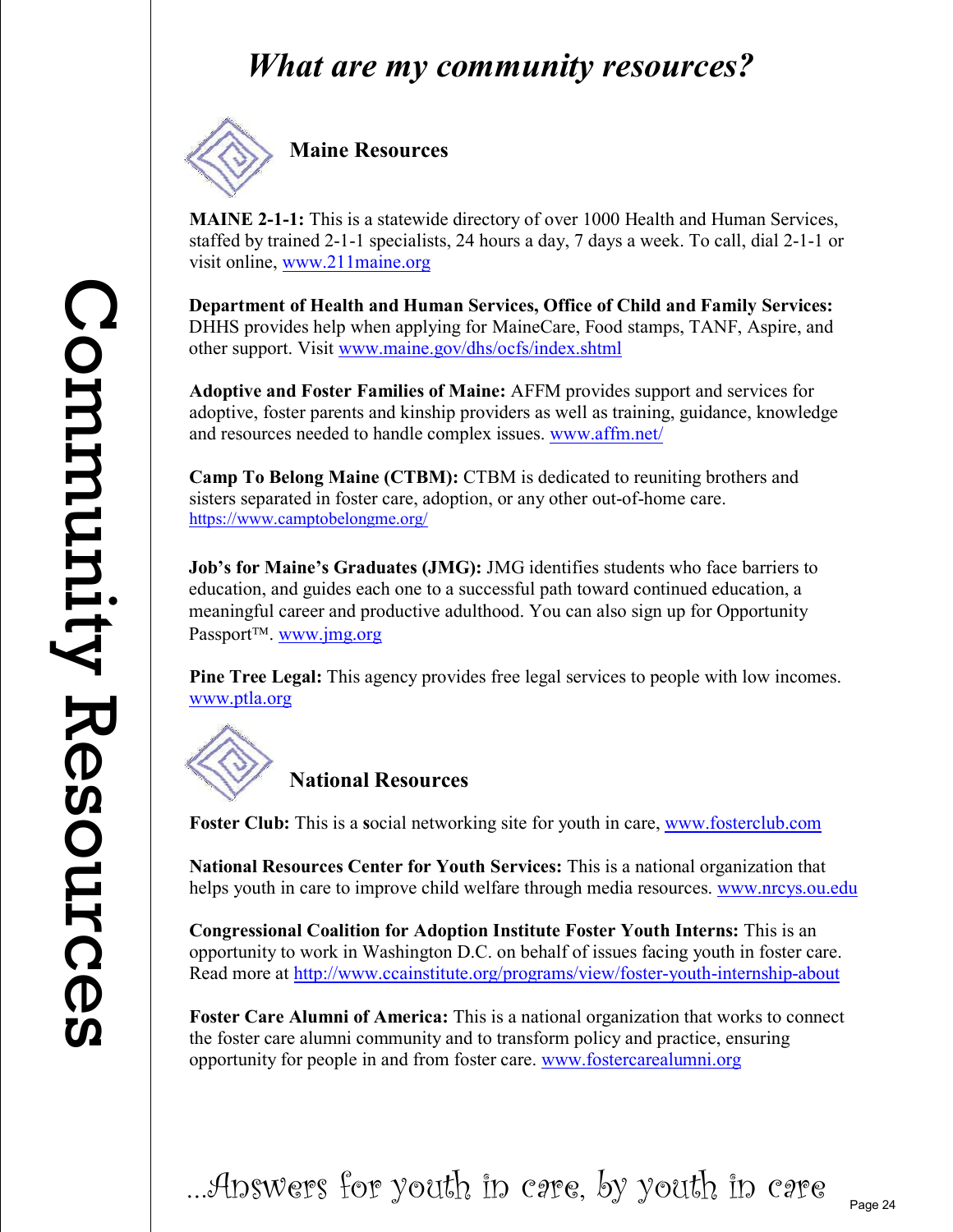# *What are my volunteer opportunities?*



**AmeriCorps –** AmeriCorps addresses critical needs in communities nationwide, and there is an opportunity to get financial assistance for college, in return for your service. You can learn more at [www.americorps.gov](http://www.americorps.gov/)

There are three different programs offered through AmeriCorps:

- **AmeriCorps State & AmeriCorps National**: Members of this program help local service programs.
- **AmeriCorps VISTA**: Members work in community organizations and public agencies with the mission of creating and expanding programs to bring individuals out of poverty.
- **AmeriCorps NCCC (National Civilian Community Corps)**: Members of this program must be men and women between the ages of 18-24 who develop leadership through direct and team-based national and community service.

**Habitat for Humanity (HFH)** – This is a nonprofit organization whose mission is to provide every person with a decent, safe and affordable place to live. Volunteers build houses with people in need. Whenever possible, HFH chooses to build sustainable, energy efficient, healthy housing. They have great programs for youth including the Collegiate Challenge which is an alternative spring break; youth  $16+$  are eligible to participate. Learn more at: [www.habitat.org](http://www.habitat.org/)

**United Way –** The United Way has a strong focus on education, income, and health as well as advancing the common good in communities nationwide. United Way strives to promote and create positive change with lasting results. There are opportunities for both groups and individuals to volunteer, and they also have advocacy work by helping to improve education, income and health through changing public policies.

- United Way of Kennebec Valley, Augusta: 207-626-3400
- United Way of Eastern Maine, Bangor: 207-941-2800
- United Way of Androscoggin County, Lewiston: 207-795-4000
- United Way of Mid Coast Maine, Bath: 207-443-9752
- United Way of the Tri-Valley Area, Farmington: 207-778-5048
- United Way of Greater Portland, Portland: 207-874-1000
- United Way of Aroostook, Presque Isle: 207-764-5197
- United Way of York County, Kennebunk: 207-985-3359
- United Way of Oxford County, Inc., South Paris: 207-743-5833
- United Way of Mid-Maine, Waterville: 207-873-0686

**Volunteer Maine –** This is a site devoted to volunteer opportunities in the state of Maine. There are also possibilities to participate in special trainings and in emergency response teams across the state. Learn more at [www.volunteermaine.org.](http://www.volunteermaine.org/)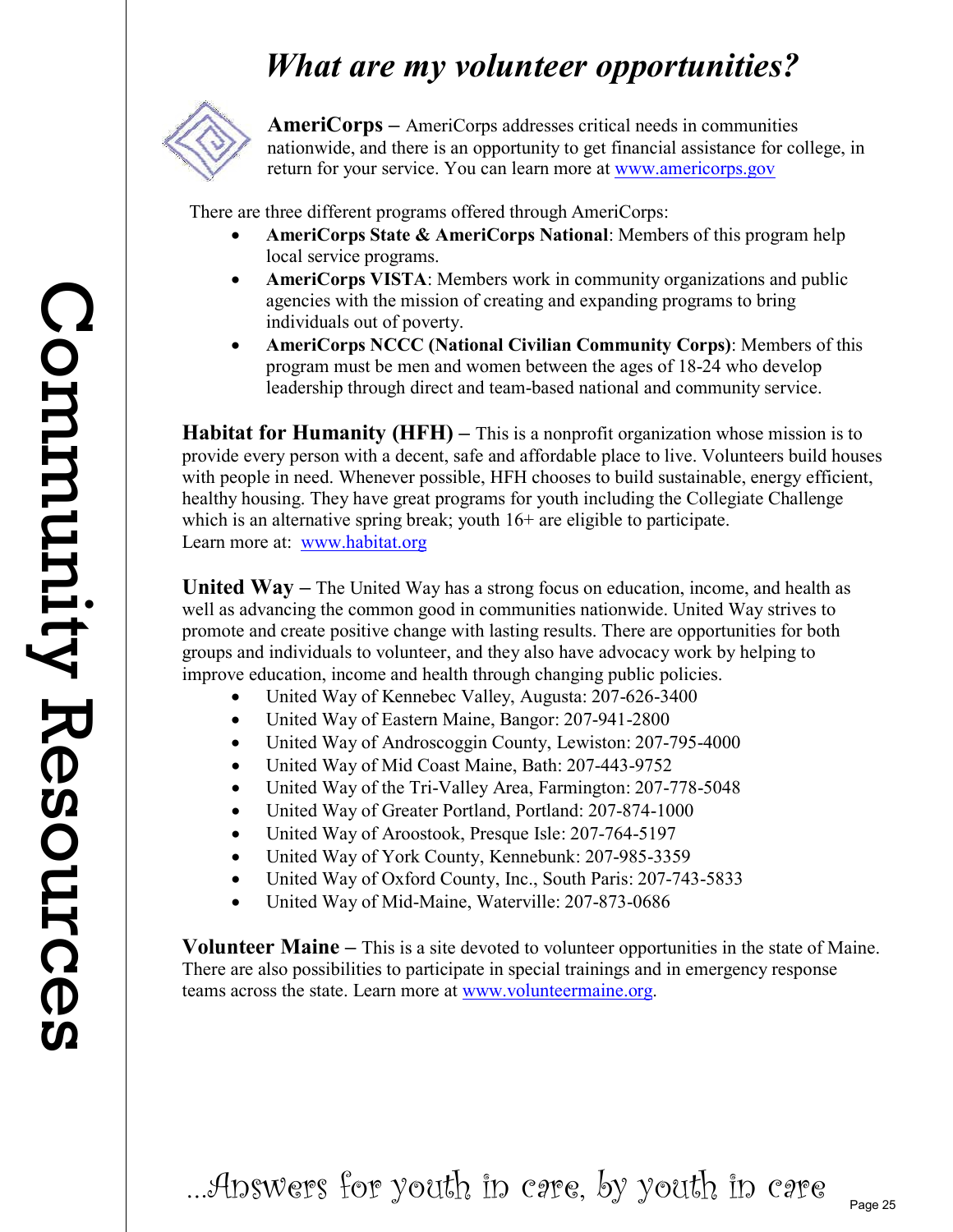# *Who are the Youth Transition Specialists?*

Transitioning to adulthood is a big deal, whether you're in state custody, or not.

Family, foster/adoptive parents, counselors, teachers, adult friends and caseworkers are some of the people who can help you. In addition to all of these people, there are Youth Transition Specalists for every region of the state. Their job is to be part of the team to help you to navigate family and community connections and to gain the knowledge and skills you need as you become an adult. Youth Transition Specialists can help you to identify and meet your goals in areas such as family connections, housing, employment, relationships, school, health, money, getting to and paying for college, and making good decisions. Your Youth Transition Specialist is an additional support person and member of your family team.

**Dulcey Laberge**

Youth Transition Specialist DHHS Central Office, Augusta 207-624-7928 [Dulcey.laberge@maine.gov](mailto:Dulcey.laberge@maine.gov)

### **David Girard**

Youth Transition Worker DHHS Biddeford/Sanford District 1 – Southern Maine YLAT 207-286-2499 OR 1-800-322-1919 [David.girard@Maine.gov](mailto:David.girard@Maine.gov)

### **Pamela Goodwin**

Youth Transition Worker DHHS Portland District 2 – Southern Maine YLAT 207-822-2256 OR 1-800-482-7520 [Pamela.goodwin@Maine.gov](mailto:Pamela.goodwin@Maine.gov)

### **Loretta Larrabee**

Youth Transition Worker DHHS Lewiston District 3 – Lewiston YLAT 207-795-4687 OR 1-800-482-7517 [Loretta.larrabee@maine.gov](mailto:Loretta.larrabee@maine.gov)

### **Chris Hunninghaus**

Youth Transition Worker DHHS Rockland District 4 – Rockland YLAT 207-596-4348 OR 1-800-432-7802 [Christina.h.hunninghaus@maine.gov](mailto:Christina.h.hunninghaus@maine.gov)

### **Tammy Richardson**

Youth Transition Worker DHHS Augusta District 5 – Waterville YLAT 207-624- 5573 OR 1-800-452-1926 [Tammy.richardson@maine.gov](mailto:Tammy.richardson@maine.gov)

# **Amie Howard**

Youth Transition Worker DHHS Bangor & Downeast District 6 and 7 – Bangor YLAT Bangor: 207-561-4288 OR 1-800-432-7825 Downeast: 207-667-1637 OR 1-800-432-7823 [Amie.howard@maine.gov](mailto:Amie.howard@maine.gov)

# **Angela DeLong**

Youth Transition Worker DHHS Houlton District 8 – Aroostook/ Houlton YLAT 207-532-5105 OR 1-800- 452-1926 [Angela.delong@Maine.gov](mailto:Angela.delong@Maine.gov)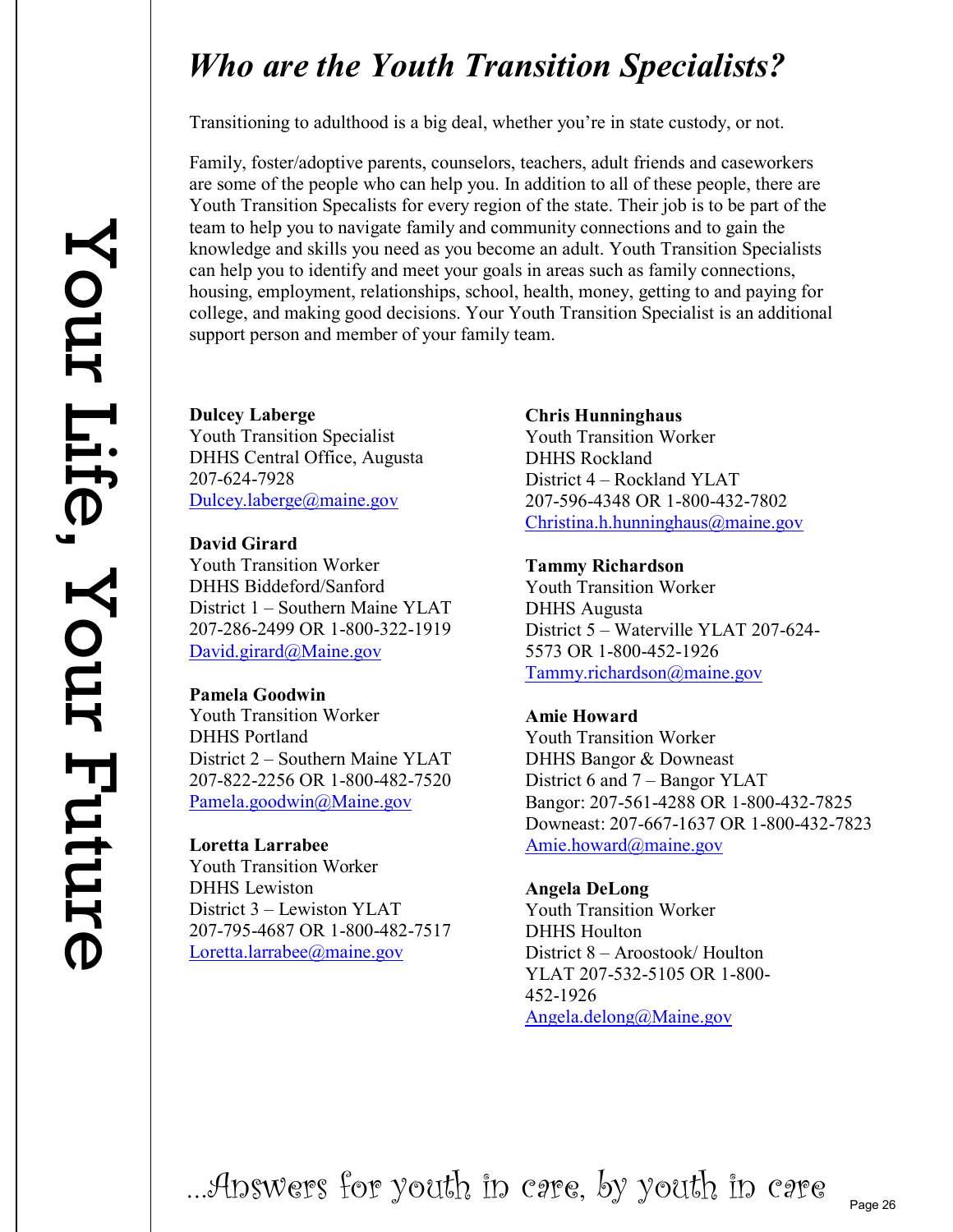# *What is the Extended Care (V-9) Agreement?*

# **The Extended Care (V-9) Agreement**

A V-9 is a voluntary agreement between you and DHHS that allows you to stay in DHHS care and receive supportive services past your  $18<sup>th</sup>$  birthday.

Generally, this agreement is created to help young people continue with their education or to help care for youth with extreme health issues.

"Trust someone. You have to start somewhere."

Muriel G., age 17

Being in the care of DHHS through a V-9 does not mean that you stay in the custody of DHHS. It does mean that you may continue to get services or financial support up to your  $21<sup>st</sup>$  birthday.

One agreement can look very different from another. It is a negotiation between you and DHHS for things like how much financial support DHHS will provide, how much financial support you will provide, where you will live, your education/training goals, and your overall life plans.

You may choose to sign the V-9 contract *before* your 18<sup>th</sup> birthday.

If you have a plan, it is possible to get a V-9 reopened after it has been closed.

Ask your caseworker or a transition worker for more information.

So, you will need to talk with your caseworker *before* your 18<sup>th</sup> birthday about signing the V-9 agreement. If you do not sign a V-9, your DHHS case will be closed on your 18th birthday. *If you decide after* your 18<sup>th</sup> birthday that you want to sign a V-9, you may be able to do so by connecting with your caseworker or Transition Specialist.

A V-9 is a very individual agreement between you and your caseworker. A V-9 is a completely voluntary program and can be ended by you or by DHHS at any time.

If your V-9 Agreement ends, you can request to reopen and negotiate a new V-9 Agreement anytime, up to age 21.

# **Ask your caseworker for more information.**

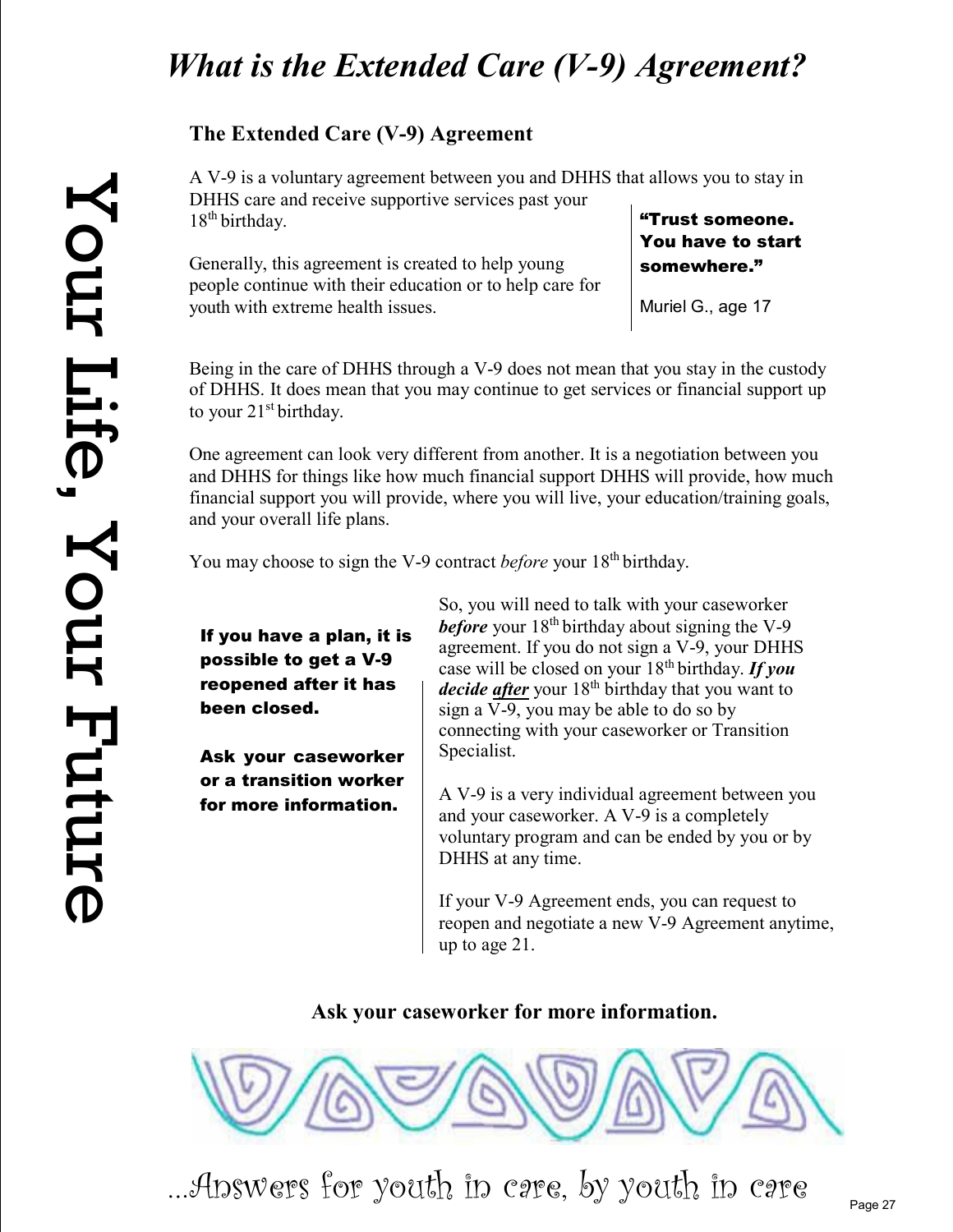# *If you are 15 or older, read this page!*

# **If you are 15 years old or older**…

You can get the help of the Youth Transition Specialist in your area. Talk to your caseworker about meeting this person who specializes in supporting older youth in care.

# **Here are some things you may want to talk with your caseworker about doing:**

- $\Box$  Get ready to use the youth transition planning tool with your caseworker to look at what you may need and how your strengths can help you achieve your goals.
- $\Box$  Know about your rights as a youth in foster care by receiving a copy of the Youth in Care Bill of Rights.



- $\Box$  Find out the schedule for meetings of the Youth Leadership Advisory Team (YLAT) in your area. Visit their website: [www.ylat.org](http://www.ylat.org/)
- $\Box$  Ask about having a Lifebook so you can keep information about your life, family and events that are important to you.
- □ Review the **"**[Making a Choice](https://c0813ee5-b9d5-416c-a232-bb13f6f6a54b.filesusr.com/ugd/367d17_63649ec169f548f7aaa636a4d34a027c.pdf)**"** document so you can understand how you can be involved in your medication management.
- $\Box$  Get a State of Maine identification card (A "State ID").
- $\Box$  Explore driver's education with your caseworker and in your family team meeting.
- $\Box$  Learn about resources and opportunities in your community.
- $\Box$  Talk with your caseworker about the V9 Agreement.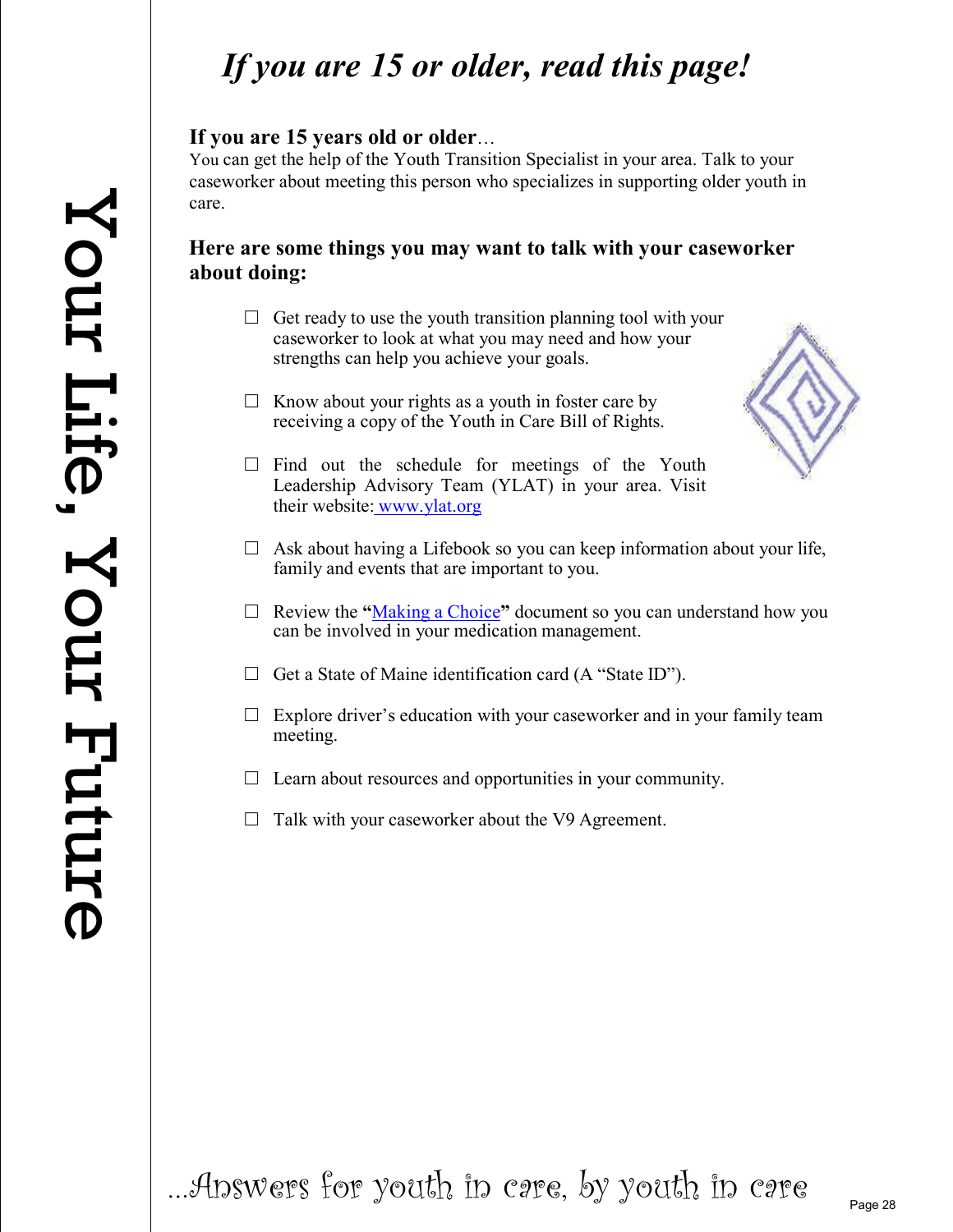# *If you are turning 18, read this page!*

At 18, you become a legal adult. You will then have all of the legal responsibilities of an adult, including making your own decisions and being responsible for them.

**Voting**: You can register at the Department of Motor Vehicles, your city or town hall, or by mail, once you turn 18. If you change your address, you will need to reregister.

**Selective Services**: All males between the ages of 18-25 are legally required to register for the selective service (the draft). You can do this at your local post office. You cannot receive financial aid for college unless you register.

**Personal Records**: You have the right to obtain your own copies of these items: 1) your birth certificate (from the town hall where you were born or from Vital Records, 244 Water Street SHS #11, Augusta 04333-0011); 2) your Social Security Card (Social Security Office); and 3) a photo ID (Department of Motor Vehicles)

**MaineCare**: MaineCare is health insurance for all youth in custody who do not have other medical coverage. Youth who age out of foster care are eligible for MaineCare up to their  $27<sup>th</sup>$  birthday. You must reapply for MaineCare each year or you may be closed out! If your income is under a certain amount, you can continue to receive MaineCare. Ask your caseworker for help. You can apply for MaineCare at your local DHHS office, or you may call the member services toll-free number, 1-800-977-6740 (TTY 1-800-977-6741).

**Driver's License**: If you are under 18, you will need permission from DHHS to get your driver's license. Your caseworker and care provider must agree that you are ready for this huge responsibility. Maine requires that everyone under 18 take Driver's Education before getting a permit or license. You must be covered by insurance on the car you will be driving, and this is your responsibility. If you are under 18 and in custody, you may not own a car, motorcycle, snowmobile, or other off-road vehicle.

**Free Credit Report**: It is important to know if you have good credit. By state and federal law, you can access your free credit report by calling 1-877-322-8228 or online at [www.AnnualCreditReport.com, o](http://www.annualcreditreport.com/)r by sending your request by mail to: Annual Credit Report Request Service, PO Box 105283, Atlanta, GA 30348-5281.

# **Here is a checklist of things you may want to do:**

- $\Box$  Sign the V-9 contract or talk with your caseworker about it.
- $\Box$  Get a copy of your Social Security Card.
- $\Box$  Get a copy of your birth certificate.
- $\Box$  Register for the Selective Service (if you are a male).
- $\Box$  Ask your caseworker if you eligible for social security/disability.
- $\Box$  Apply for MaineCare or other health insurance.
- $\Box$  Apply for SSI and other benefits.
- □ Get a picture ID.
- $\Box$  Register to vote.
- □ Check your free credit report.
- $\Box$  Make a list of important phone numbers and addresses (doctors, friends, family).
- $\Box$  Think about designating a Health Care Proxy by visiting the website: [www.caringinfo.org](http://www.caringinfo.org/)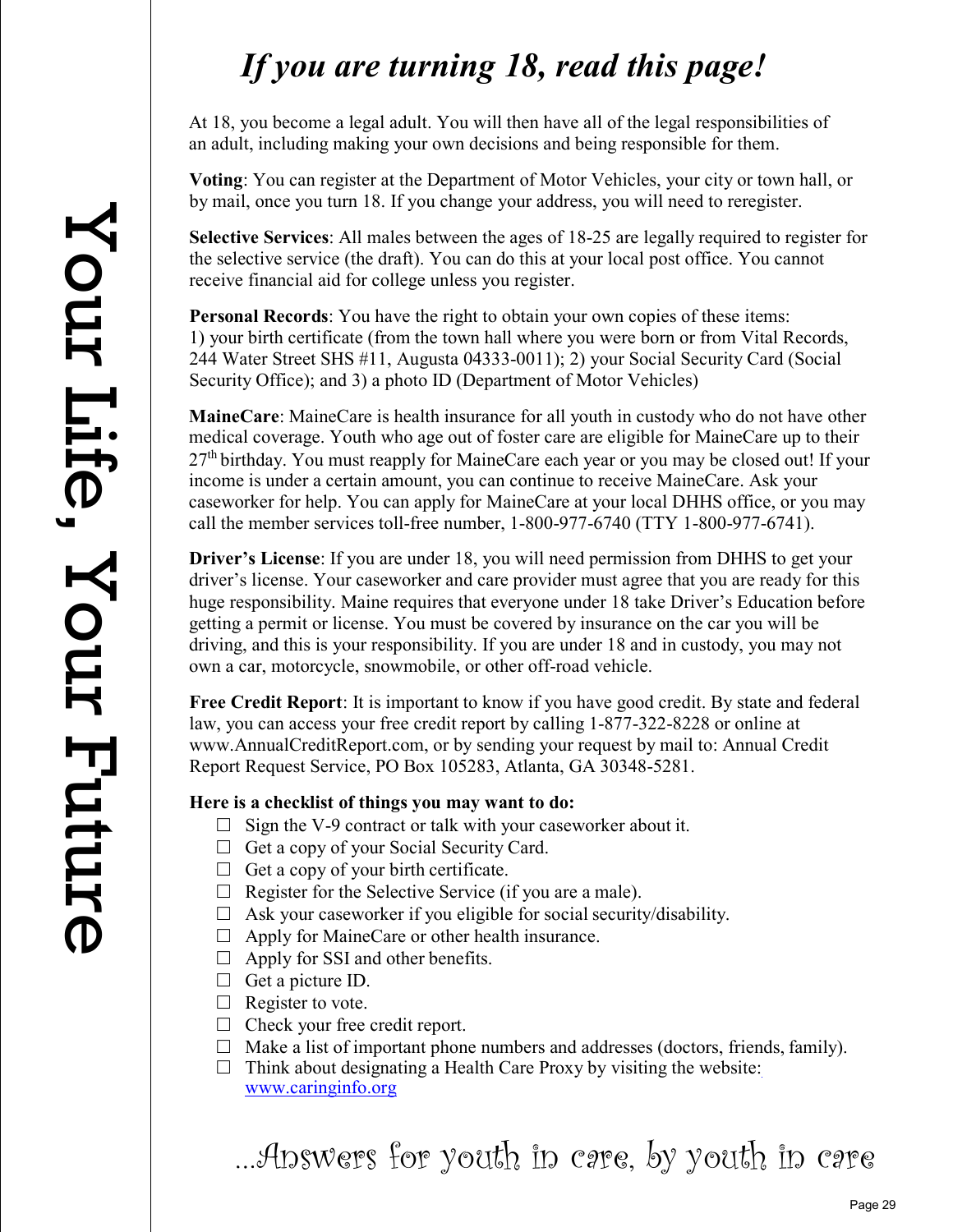It's important for you to take an active role in your good health.

**Medical Providers**: You should be sure to schedule a physical exam each year with your primary care provider (doctor). Ask your caseworker for help. If you choose, you may invite an adult to be there for all or part of the exam. Make a list of your concerns and questions before going to see your doctor for a routine check-up so you don't forget to ask something. Be sure to follow through on the suggestions of the doctor regarding diet, exercise, and additional tests.

Be sure to schedule a dental appointment every six months. Under MaineCare, youth under age 21 are covered for preventive, routine, and some specialized dental services. If you need braces or other orthodontic treatment, there is additional paperwork.

You can get help with arranging transportation, setting up medical and dental appointments, finding a physician or a dentist, and answering questions about MaineCare benefits by calling MaineCare Member Services at 1-800-977-6740. Ask your caseworker for help.

Your local family planning clinic can help you get answers about your sexual health, birth control, pregnancy, and sexually transmitted diseases. You do not need parental or DHHS permission to receive services, information, or condoms from family planning clinics. Your records will be confidential. However, if you are facing a life-threatening situation or are in physical or emotional danger from abuse, the staff will need to share your information to make sure you are safe. For a clinic listing, call 207-622-7524 or visit [https://mainefamilyplanning.org/for-patients/find-a-clinic/.](https://mainefamilyplanning.org/for-patients/find-a-clinic/)

**Health Records:** You may get a copy of your immunization (shots) record from your doctor or caseworker. All schools, even colleges, require you to have this and you should keep track of when you need to schedule your next set of shots.

**Health Care Proxy:** When you turn 18, it is important to consider choosing someone in your life (a trusted individual) who could make health care treatment decisions on your behalf if you should ever become unable to make decisions for yourself.

You can choose a *health care proxy* or *healthcare power of attorney*, by completing an **advance directive document**. You can create one by visiting the following website when you turn 18: [www.maine.gov/ag/dynld/documents/AHCD\\_Form\\_July20\\_2004.pdf](http://www.maine.gov/ag/dynld/documents/AHCD_Form_July20_2004.pdf)

# **Remember to take good care of yourself!**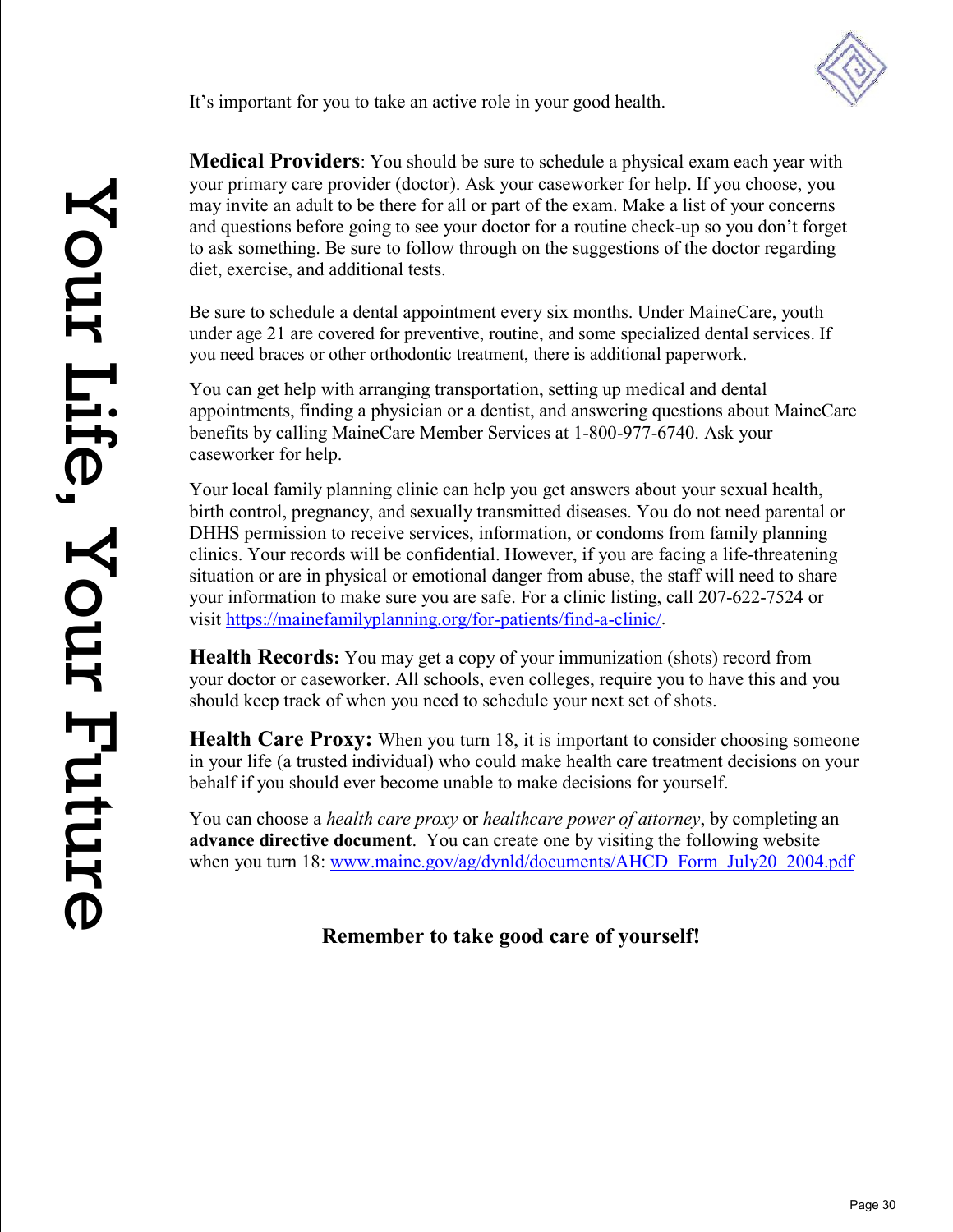# *How do I take good care of my mental health?*

# **Difficult times**

Sometimes it's really hard to ask for help, especially if you're already not feeling so strong. Talking with your caseworker, family team members, or a supportive adult can help.

Here are some resources to call if you are in crisis.

| 2-1-1 Maine, for all services and resources | <b>Maine Crisis Helpline</b> |
|---------------------------------------------|------------------------------|
| Dial 2-1-1 or visit www.211 $maine.org$     | 1-888-568-1112               |

| <b>National Teen Dating Abuse Helpline</b>   | <b>National Suicide Prevention Lifeline-</b> |
|----------------------------------------------|----------------------------------------------|
| $1-866-331-9474$ , $1-866-331-8453$ (TTY)    | 24 hours, 1-800-273-TALK                     |
| <b>Statewide Domestic Violence Helpline,</b> | For an online resource list, visit:          |
| $1-866-834$ -HELP (4357)                     | www.accessmaine.org/living teens.htm         |

If you are in school, your guidance counselor or school social worker may help you to get connected to services. If you are in college, your campus may have many resources that can help you through difficult times. Look through your directory for offices that offer counseling or ones that support student success.

Sometimes, you may become worried about a friend or family member. You may use the above resources to get help for the people you care about, too.

# **Mental Health Services**

When you choose to have a counselor, psychologist, or psychiatrist involved in your life, decisions about your mental health treatment are very important. You have the right to know all your treatment and support options. You, your doctors, and your caregiver should discuss all your treatment options and create a plan that works for you.

There are two documents created by youth for youth that may help you as you navigate the mental health system.

**[Making a Choice:](https://c0813ee5-b9d5-416c-a232-bb13f6f6a54b.filesusr.com/ugd/367d17_63649ec169f548f7aaa636a4d34a027c.pdf) A guide to making a decision about using antipsychotic medication,** This guide offers helpful questions to ask when you are working with your team and you are making choices about your mental health care.

### **[The Maine Youth in Care Bill of Rights](https://c0813ee5-b9d5-416c-a232-bb13f6f6a54b.filesusr.com/ugd/e96e93_f7f6e7cc67bb4386bfa0640b0a4f982d.pdf)**

This document lists important things for you to know about your rights in the mental health care system.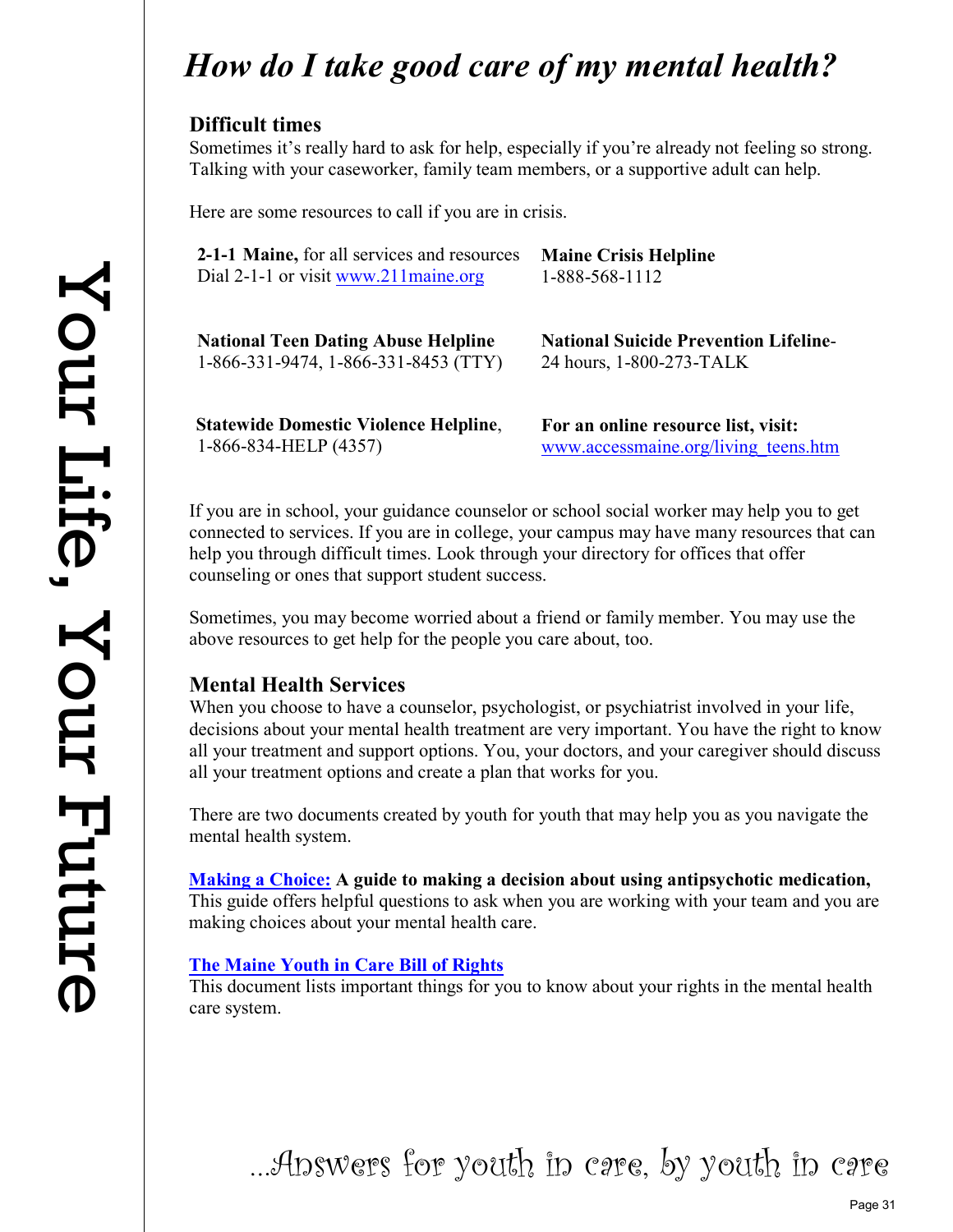Your caseworker and the people involved in your family team meetings can support you as you move through the mental health care system. Talk about your concerns and questions with your caseworker or during your family team meeting.

Here is an excerpt from **Maine's Youth in Care Bill of Rights**, specific to mental health:

- You have the right to have an informed choice in the types of physical, dental and mental health care you receive.
- You have the right to have a choice and options when a treatment provider is being assigned to them.
- You have the right to see and understand your treatment plans, to be informed about and to have a say in treatment decisions being made.
- You have a right to be informed about medications, medication options and to have a voice in decisions about prescription of medication.
- You have a right to not be overmedicated, to not be punished for refusal to take medications, and to be made aware of the possible risks that come from refusing to take medication.
- You should be able to have visitation with people that are important to you while receiving treatment.
- You should be able to receive care and services that are fair, respectful, safe, confidential and free from discrimination.
- You have a right to access to your medical records.



If you feel your rights have been violated, you should speak up to your caseworker and say that your rights have been violated. Tell them which one(s).

If you are still having trouble, you can speak to your caseworker's supervisor, your Guardian ad litem (GAL) or a trusted adult. Be specific and provide examples.

If you don't have success there, you can contact the Ombudsman's office. The Ombudsman will try to get more information, notify DHHS of problems and work with people to help fix the problems. Call the Ombudsman's Office at (866) 621-0758 OR (207) 623-1868 and visit: www.cwombudsman.org/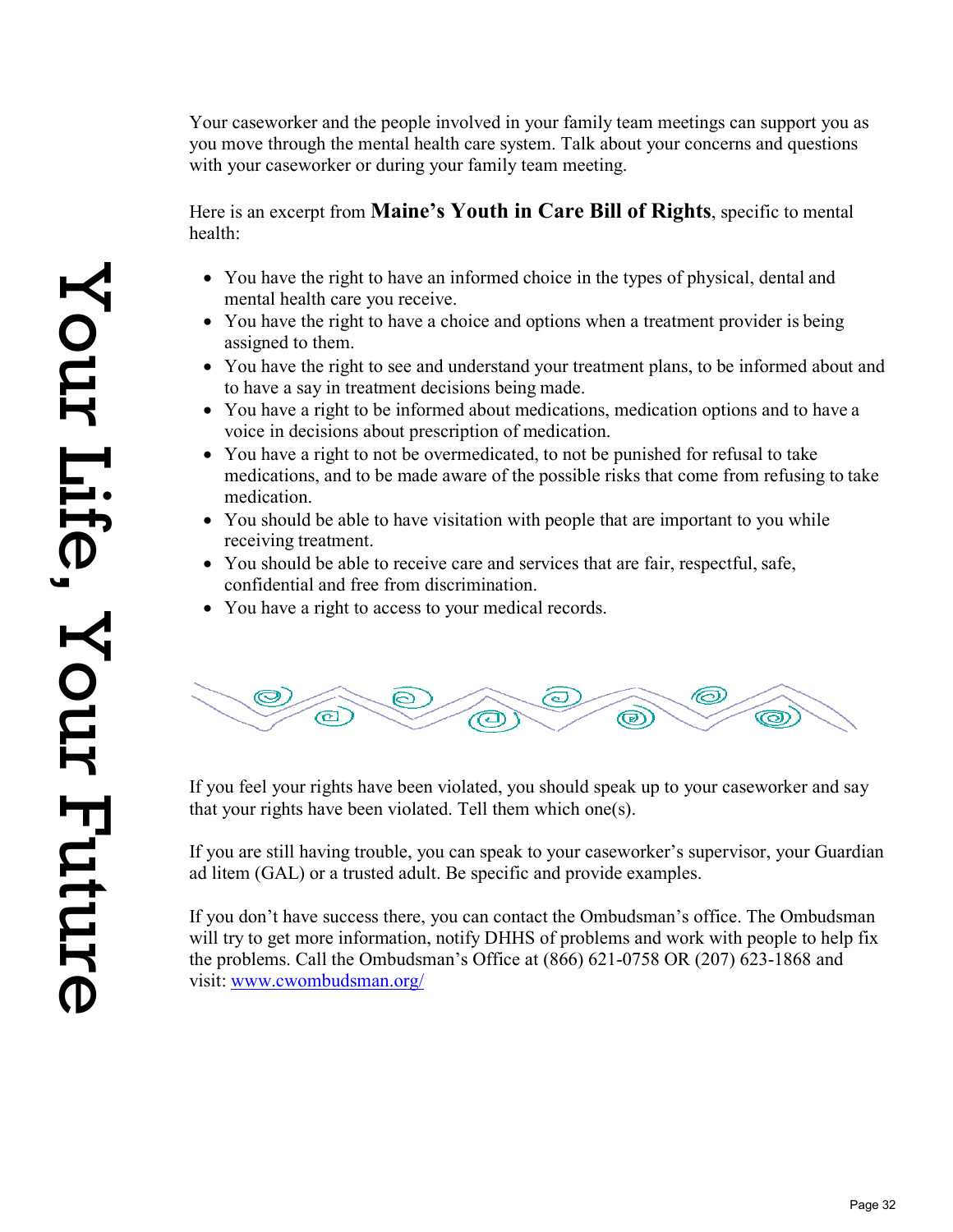# *What information should I keep safe?*

Here is a checklist of important documents, information and items that can help you in a lot of ways.

Keep the following documents with you in your wallet or purse.

- **□** MaineCare Card
- **□** Driver's Permit or License
- **□** Photo Identification

Keep these personal documents in a safe place, such as a lockable drawer or cabinet at your house. Do not keep these important documents in your wallet or purse!

- **□** Birth Certificate
- **□** Social Security Card
- **□** Family Tree
- **□** Life Book
- **□** Family medical history
- **□** Immunization/Shot Records
- **□** Address Book with contact information for important people (family, friends, others).
- **□** Resume
- **□** Certificates, Awards, and Letters of reference
- **□** Portfolio
- **□** Educational Transcripts
- **□** Photos

Copy or scan these documents before you submit them. Be sure to record the date when these applications are submitted. Keep a copy in your safe place.

- **□** MaineCare application
- **□** FAFSA or scholarship application
- **□** College applications

Electronic records should be saved on a computer AND backed up on an external hard drive.

# **Remember to keep these documents in a safe place.**

…Answers for youth in care, by youth in care

Page 33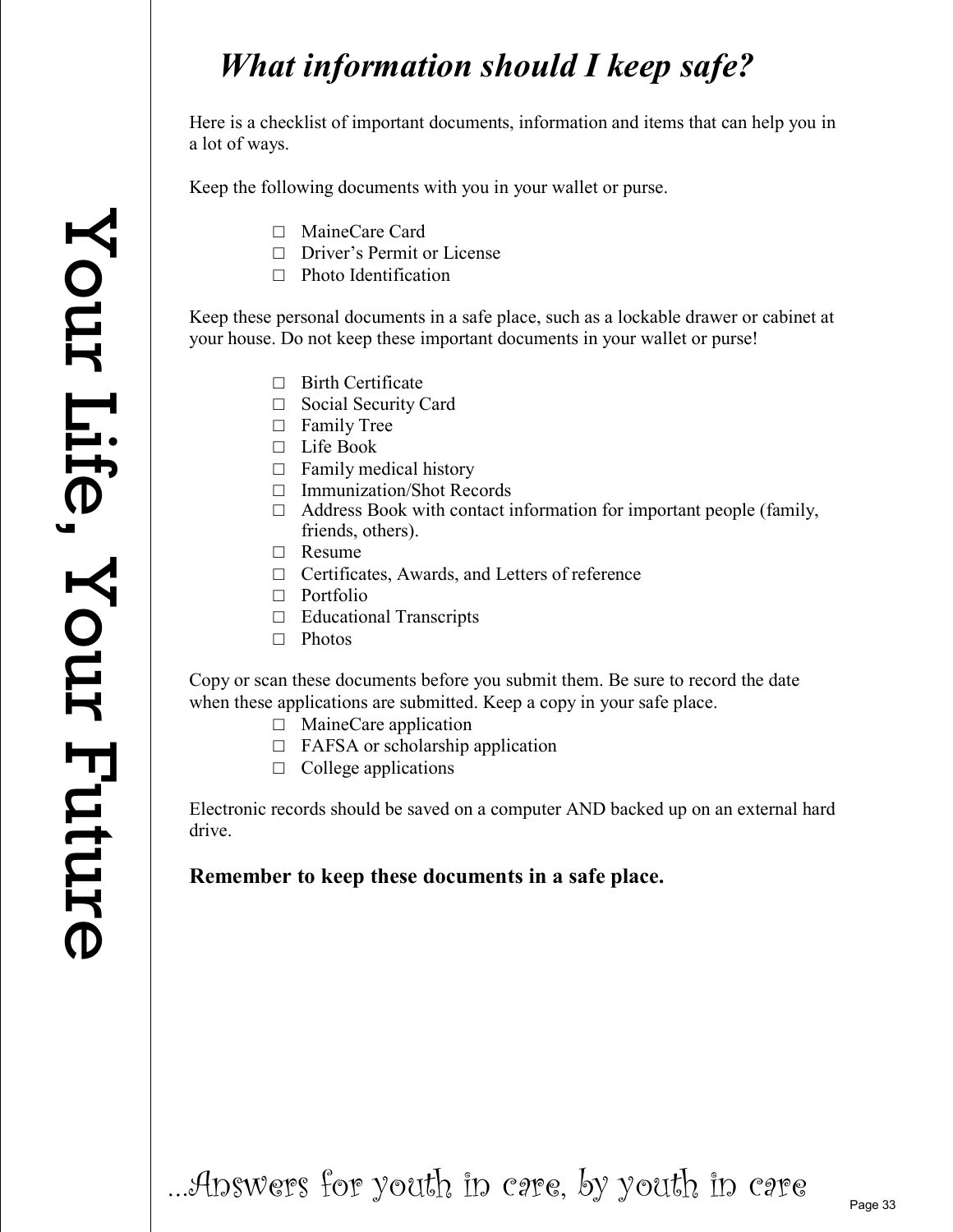# *What supports & services are available to help me in high school?*

Every youth has the right to be in school and to be learning! Sometimes youth benefit from additional supports during high school. You may need to do an assessment at school to set you up with a school program that will help you succeed.

You should attend your IEP meetings and let them know what is important for you to succeed in your educational program!

If you qualify for special education services, the school will set up meetings called **Individual Evaluation Plan (IEP)**  meetings. These meetings include teachers, foster parents, social workers, your caseworker and others who want to help you succeed in high school. You can learn more about Maine's Special Services in schools [here.](https://www.maine.gov/doe/learning/specialed)

If you receive special education services, you will be assigned a "Surrogate Parent"—someone designated by the Department to advocate for you and your education plans this is usually your foster parent.

To view DHHS's Education Policy visit: https://www.maine.gov/dhhs/ocfs/cw/policy/v -d-5 [education-policy.html](https://www.maine.gov/dhhs/ocfs/cw/policy/v_-d-5_-education-policy.html)

Maine also has policies and laws in place to help you get your high school diploma if your experience has been considerably disrupted by homelessness, hospitalization, foster care, out-of-district placement, or youth development center placement. Learn more at this site: [www.maine.gov/education/disruption/index.shtml](http://www.maine.gov/education/disruption/index.shtml)

You might be able to get additional help with tutors, special education classes, social workers' support, modified work load, and classes that better meet your needs. Remember, it is very important that you talk with your caseworker, foster parents, teachers, or other trusted adults if you are struggling in school.

"Every kid in care who has graduated from high school has worked just as hard, if not harder to succeed. We all deserve the same opportunity as any other kid, and we need the help of the state to make this happen."

Josh B.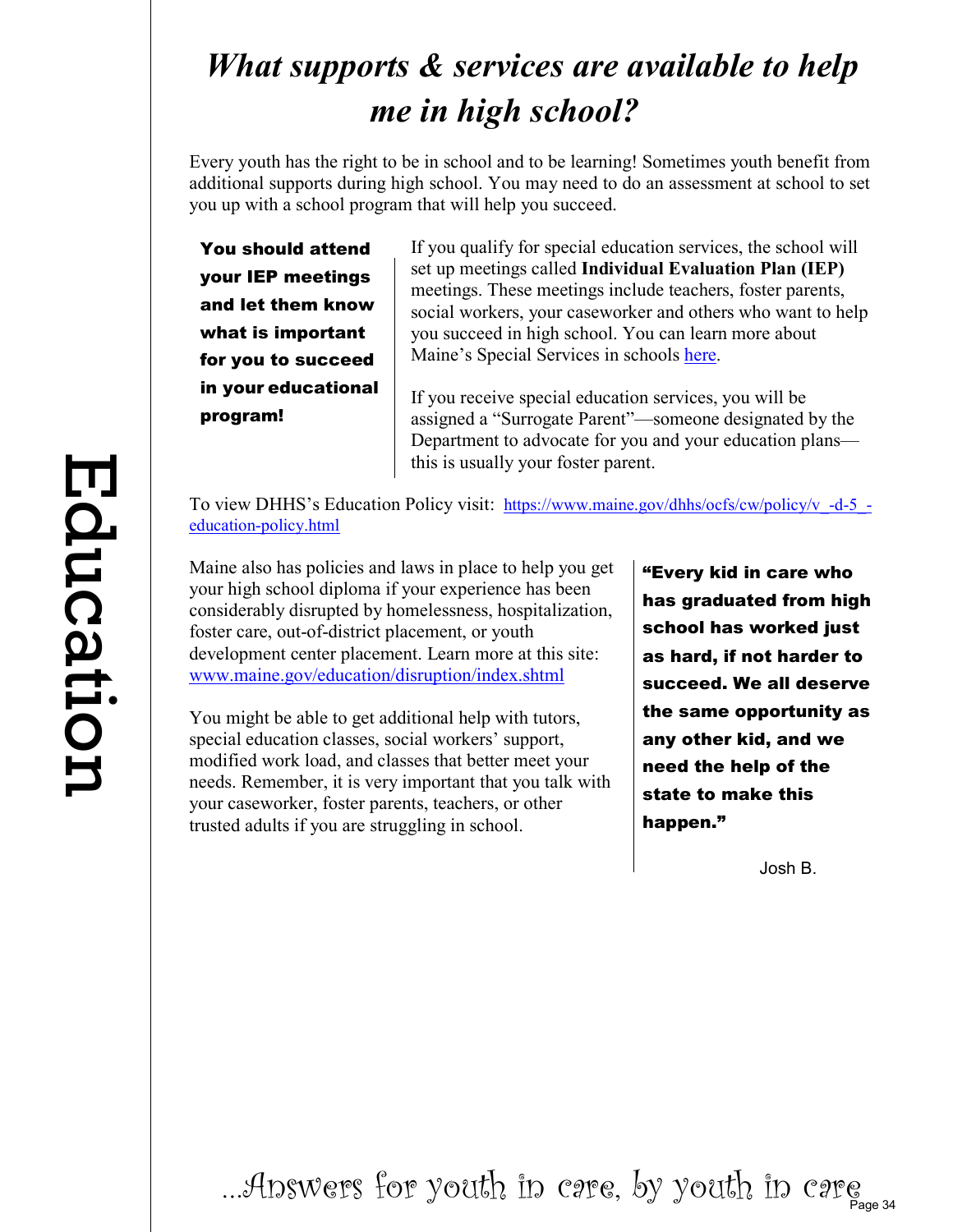# *What happens if I have to change schools?*

# **Do I have to change schools if I move?**

Education Stability—Maine passed a law in 2010 that allows a youth who enters foster care, or changes placement while in foster care, to attend either the school where they resided prior to the placement or to attend the school where they resided during the placement, based on the youth's best interests. DHHS will determine the school that meets your best interests, and will notify the school in writing. When it is in your best interest to attend the school where you previously resided, your caseworker will arrange and pay for your transportation to and from the school. For more information on this law visit: [http://www.mainelegislature.org/legis/statutes/20-A/title20-](http://www.mainelegislature.org/legis/statutes/20-A/title20-Asec5205.html) [Asec5205.html](http://www.mainelegislature.org/legis/statutes/20-A/title20-Asec5205.html)

# **Moving to a New School**

If you move to a new school, you can connect with your caseworker or Transition Specialist to create a checklist about topics to ask school staff. This could include everything from class credits to teachers to your new lunchroom.

# **School Records**

If you transfer to a different school while in foster care, the school must send your records to the new school no later than 5 days after you enroll. For more information visit: <http://www.mainelegislature.org/legis/statutes/20-A/title20-Asec6001-B.html>

# **Homelessness**

The McKinney-Vento Homeless Assistance Act protects the educational rights of youth who are homeless by allowing you to remain in your school, help with transportation, or to enroll in a new school where you are living. Each school district has a Homeless Liaison. You can ask your school social worker or guidance counselor for help connecting with this person, or you can learn more at [http://www.maine.gov/education/homeless\\_ed/liaisoncontacts.htm#liaison](http://www.maine.gov/education/homeless_ed/liaisoncontacts.htm#liaison)

# **Department of Education Diploma**

The Commissioner of the Department of Education (DOE) can issue you a Department of Education diploma if you are unable to obtain a diploma from a high school due to disruptions in your education and a shortage of credits. You will still be required to complete all the diploma requirements that every other student in Maine must meet, but the Department of Education will work with you and support the process. You can get additional information from DOE at the following website: <http://www.maine.gov/education/disruption/process.html>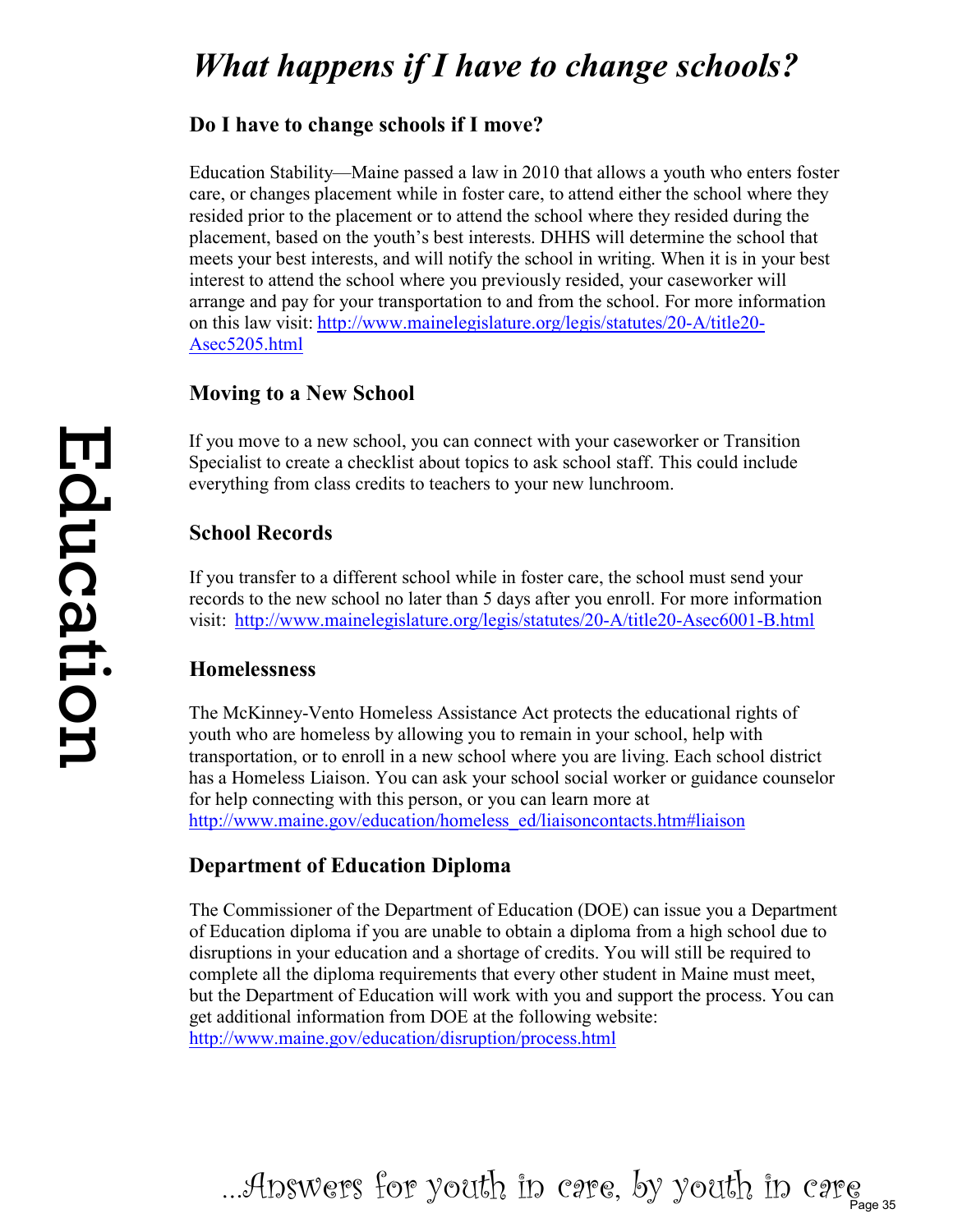# *If you are heading to a new school*

This is a list of things that may help you as you transition to your new school.

### **School Work/Credits**

- **□** Records Transferred: A member of school staff has received myprevious school records/transcripts, progress reports.
- **□** Confirm Acceptance: A member of school staff has talked with me about my previous school work and/or credits/credit equivalency.
- **□** Review Academic Expectations: A member of school staff has talked with me about academic expectations and my credit status.
- **□** Previous School Contact: I have shared the name of someone from my old school who helped me.

### **Who's Who at School**

I have been introduced to school staff:

Principal and/or Assistant Principal

| Guidance Counselor or Social Worker                                               |
|-----------------------------------------------------------------------------------|
| School Nurse and/or School Health Coordinator __________________________________  |
|                                                                                   |
|                                                                                   |
| Coaches, players, and afterschool activity leaders_______________________________ |
| Homeless Liaison                                                                  |
| Other                                                                             |
|                                                                                   |

### **Schedule and Tour**

- $\square$  I have received a class schedule and someone has gone over it with me
- $\square$  I have received a tour of the school:
	- $O$  Bathroom(s)  $O$  Nurse's Office  $O$  Trash and Recycling  $O$  Classrooms O Gym O Outdoor Areas O Cafeteria O Lunch Lines
- $\square$  My lunch time is  $\_\_\_\_\_\_\_\_\_\_\_\_\_\_\_\_\_\_\_$
- $\Box$  My locker is
- $\Box$  My bus number is
- □ School starts: AM
- □ School ends: PM
- $\square$  Late bus leaves at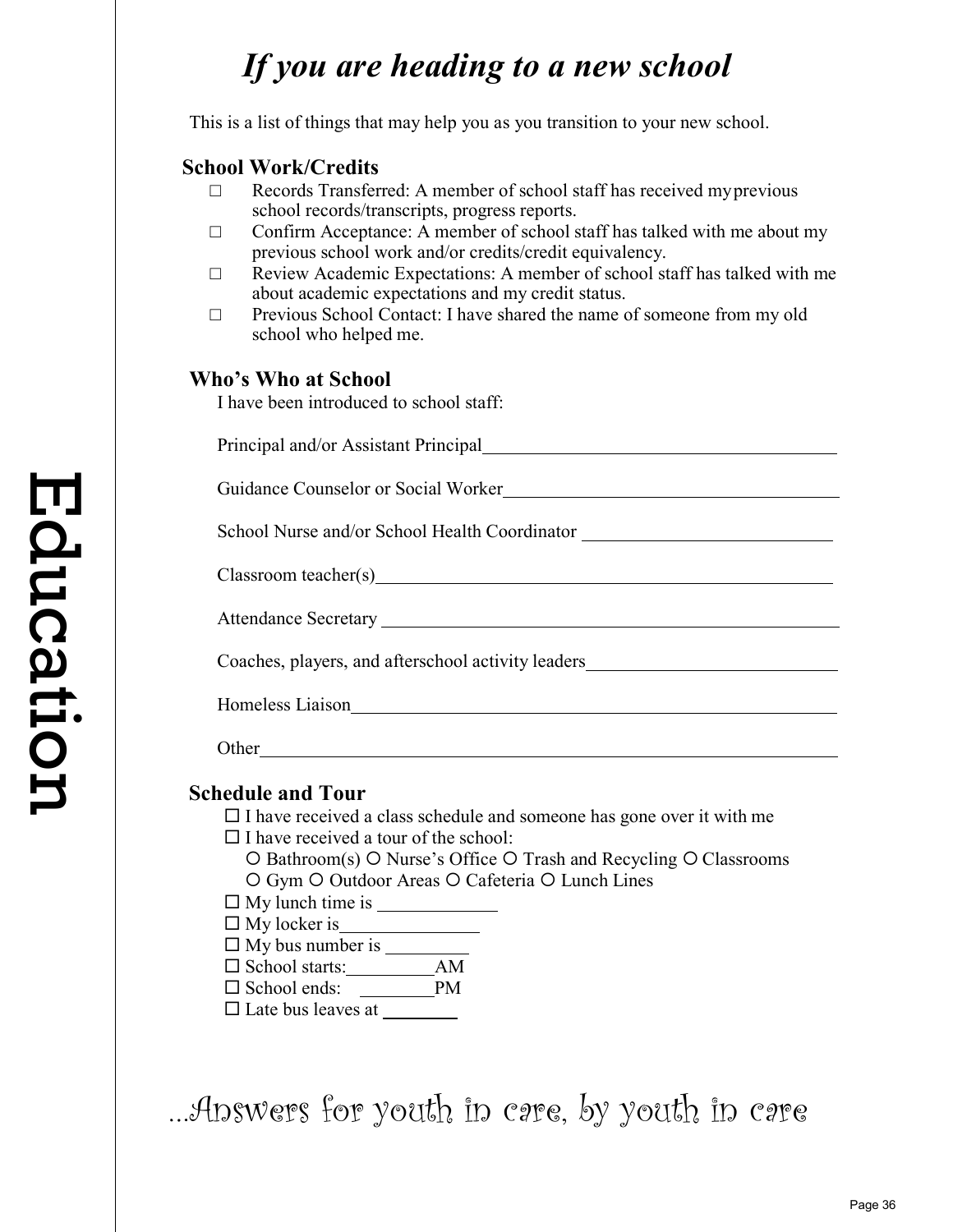# *If you are thinking about college*

This timeline can help you plan and prepare for college. Remember to work with your guidance counselor and youth transition worker about getting the help you'll need to choose a school and go through the college application process.

# **Your Junior Year**

- **□** Explore college/career options with your supportive adults.
- **□** Take a career interest inventory.
- **□** Attend a college fair and/or visit with college recruiters at your high school.
- **□** Take a Practice SAT exam (PSAT).
- **□** Send away for college catalogues or research options on the internet.
- **□** Make a tentative top 5 or top 10 choices list for your favorite colleges.
- **□** Arrange for a college tour.
- **□** Register to take the SAT your senior year.
- **□** Sign up at your local adult education office for a Financial Aid workshop.

# **Your Senior Year**

### **September**

- **□** Register to take the SAT, if you haven't already.
- **□** Review your transcripts with your guidance counselor.
- **□** Visit with college representatives at your school and tour prospective colleges.

### **October**

- **□** Begin your applications and essay.
- **□** Ask your guidance counselor and teachers for letters of recommendation.
- **□** Let your caseworker and youth transition worker know you are planning to go to college to talk about DHHS financial assistance

### **November**

- **□** Get your FAFSA ID that is required to complete the FAFSA. You can apply for a ID here: <https://fsaid.ed.gov/npas/index.htm>
- **□** Take the SAT exams
- □ Complete your applications and essays and check application deadlines.

### **December**

- **□** Get your W2 or any income information in order to complete the FAFSA (you can use last year's and update the info later).
- **□** Fill out a FAFSA Worksheet: [http://www.fafsa.gov](http://www.fafsa.gov/)*.*
- **□** Submit your college applications for processing.

### **January**

- **□** Complete the FAFSA application: [http://www.fafsa.gov.](http://www.fafsa.gov/) **The earlier the better—aim for January 1<sup>st</sup>!** Financial Aid is awarded on a first-come-firstserved basis. You can also ask questions by calling: 1-800-433-3243. You cannot apply for the tuition waiver (see March) without completing this step.
- **□** Complete your scholarship search. [www.famemaine.com](http://www.famemaine.org/) an[d](http://www.orphan.org/) [www.orphan.org](http://www.orphan.org/) are very helpful resources.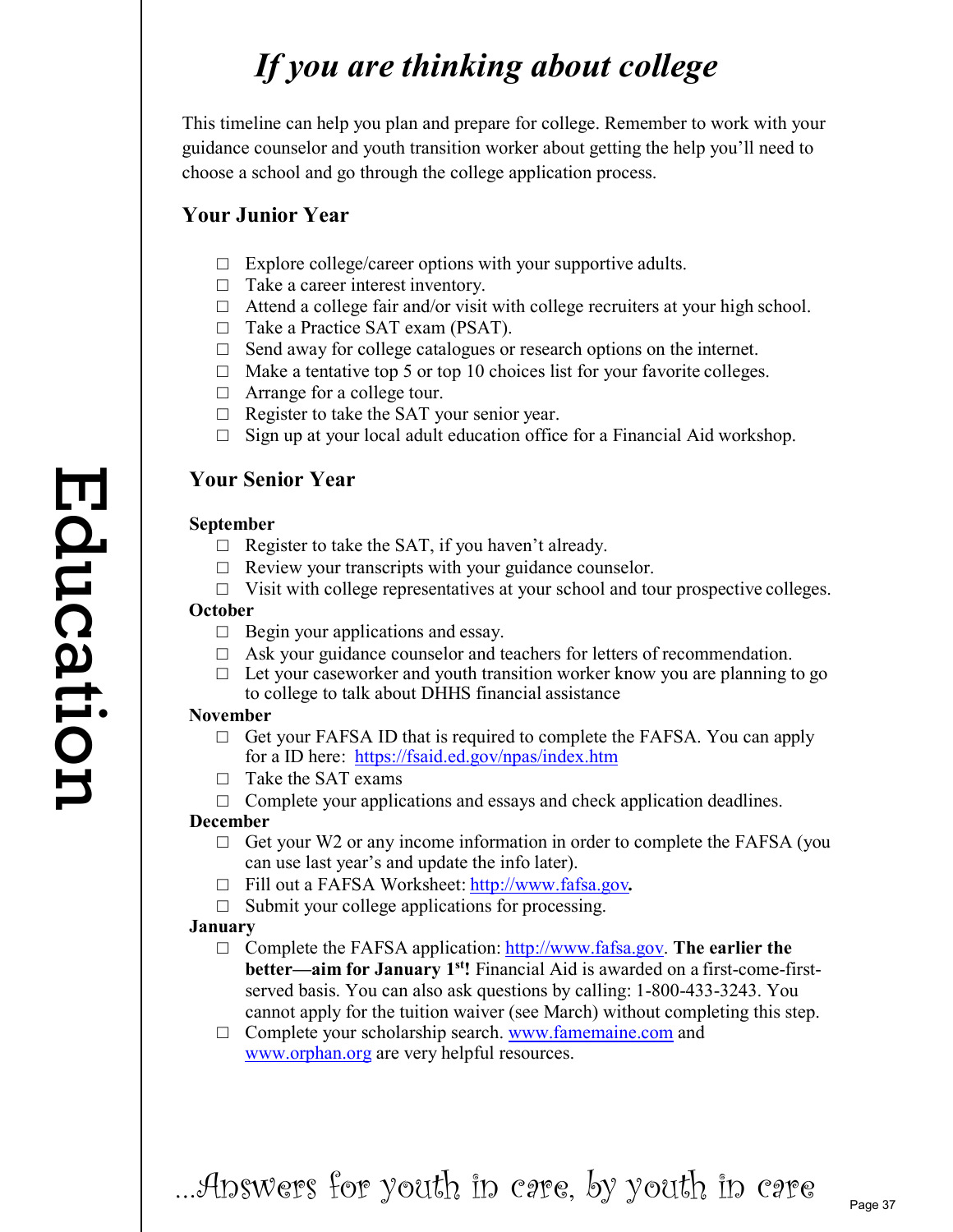# *If you are thinking about college*

### **February**

**□** Complete additional scholarship applications

### **March**

- □ Applications for the Tuition Waiver are available on March 1<sup>st</sup>. You must complete the Tuition Waiver paperwork. (See "How do I apply for the Tuition Waiver" or [https://www.maine.gov/dhhs/ocfs/cw/post.htm\)](http://www.maine.gov/dhhs/ocfs/cw/post.htm)) This process is very competitive. Your application must be mailed. The application can be downloaded directly from the Finance Authority of Maine's [website.](https://www.famemaine.com/maine_grants_loans/tuition-waiver-program/)
- **□** When you receive the Student Aid Report (SAR), make sure to read through it and follow the instructions if corrections need to be made

### **April**

- **□** College acceptance letters, along with financial aid award letters, start to arrive. Be sure to go over any paperwork you receive from the college with your transition worker and return all necessary forms in a timely fashion! It is likely that you will need to fill out additional forms for housing and financial aid. This is very important!!
- **□** Review your options to make your final decision
- **□** Send in deposits to hold your spot in the college of your choice (request funding from your DHHS Caseworker if needed)
- **□** Make sure the youth transition worker knows you will be attending a college or training program (funds are limited—there may not be money for you if the youth transition worker does not know you will need financial help).

# **May**

- **□** Start your summer job hunt so that you will have money for college expenses and other things.
- **□** Take pre-placement tests, if required

### **June**

**□** Attend college orientation. You will likely register for classes at the orientation—so going will help you get the courses you want at the time that best meets your schedule. Ask a trusted adult, your caseworker, or Youth Transition Worker to help you get there.



**And remember….Everyone wants you to succeed!**

…Answers for youth in care, by youth in care

# Education Education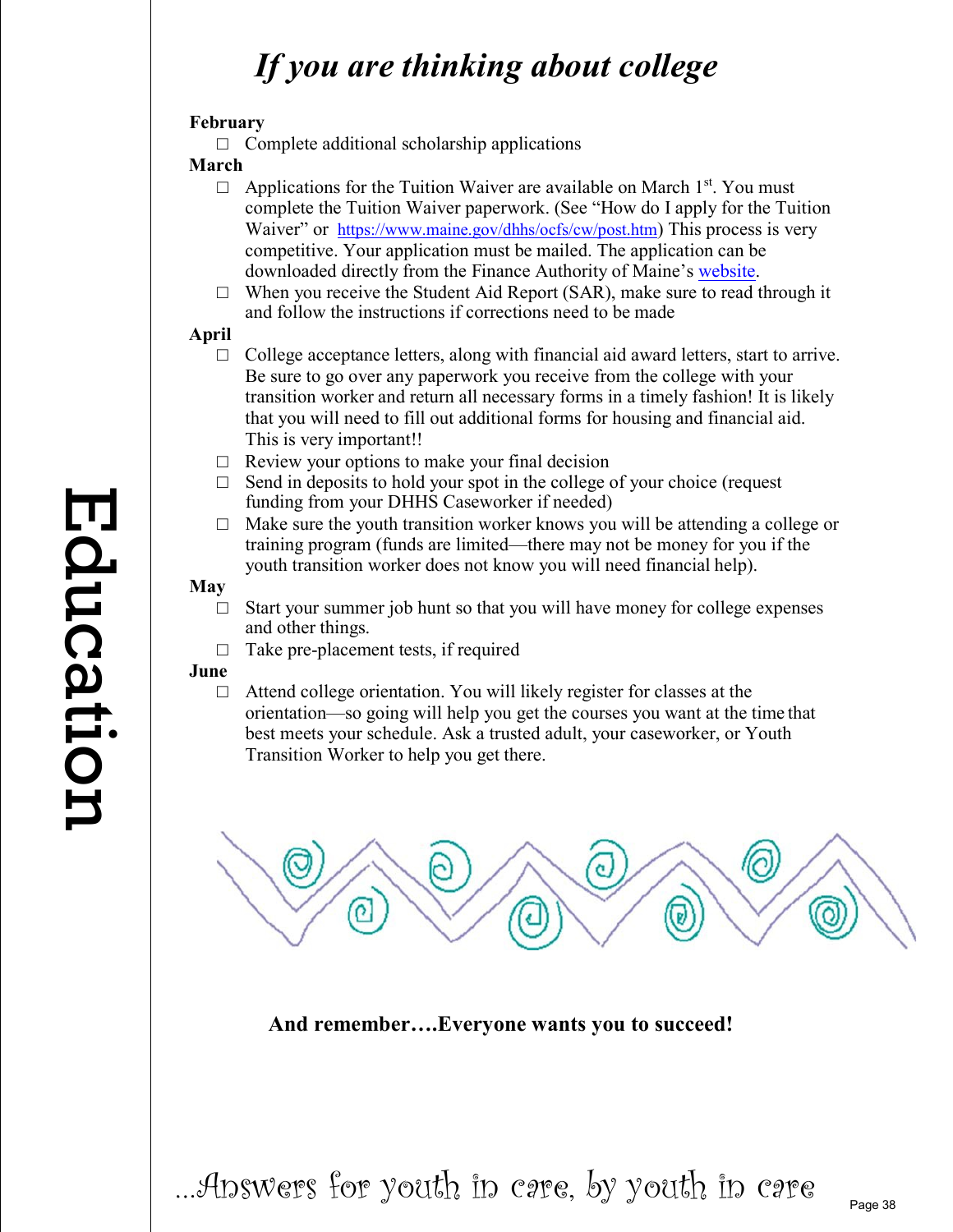# *How do I apply for the Tuition Waiver?*

Remember to talk with your caseworker and transition worker about your plans to attend college.

The Tuition Waiver program is for youth who were in foster care when they graduated from high school or obtained their GED, who were adopted from foster care or entered

permanent guardianship through DHHS and whose parent or guardian currently receives an adoption or permanent guardianship subsidy with DHHS.

There are 30 waivers available and these are competitive awards through the Finance Authority of Maine (FAME). This means that the cost of the tuition for State of Maine System schools and the Maine Maritime Academy will be waived, meaning entirely taken care of.

To receive the tuition waiver, you must be a resident of Maine and must have been accepted into the school at the time of application.

# **Tuition Waiver**

EducationEducation

If you are an incoming freshman, you apply for the tuition waiver by submitting:

- **□** An application from the Finance Authority of Maine, [https://www.famemaine.com/maine\\_grants\\_loans](https://www.famemaine.com/maine_grants_loans/tuition-waiver-program/)
- [/tuition-waiver-program/](https://www.famemaine.com/maine_grants_loans/tuition-waiver-program/) **□** A letter from your caseworker indicating that you were in care at the time you graduated from high school or got your GED.
- **□** A letter from your college's financial aid office where you plan to attend indicating that you have applied for federal financial aid (FAFSA form) or a copy of your FAFSA award letter
- **□** A copy of your high school transcript or GED certificate
- **□** A copy of your college admissions acceptance letter

### **After you are a freshman year, you re-apply by submitting:**

- **□** A re-application form to the Finance Authority of Maine
- **□** A copy of a letter from the Registrar's Office of the college you are attending indication that you are a student in good academic standing
- **□** A letter from the college's financial aid office indicating that you have applied for federal financial aid (FAFSA form) or a copy of yourFAFSA award letter

### **Whom do I call for an application?**

Any questions that you have about applying for the tuition waiver should be directed to the Financial Authority of Maine at 1-800-228-3734.

# **Remember…**

You can apply for the Tuition Waiver next year if you are attending an eligible college or university. Remember that applications are available on March  $1<sup>st</sup>$  and the process is very competitive. Get your application in as early as possible.

"I hope to represent Maine's youth in foster care by showing that Maine's youth who are in care are able to go to college, to show that we can do anything that we want to in life as long as we believe in it."

Maria G, age 20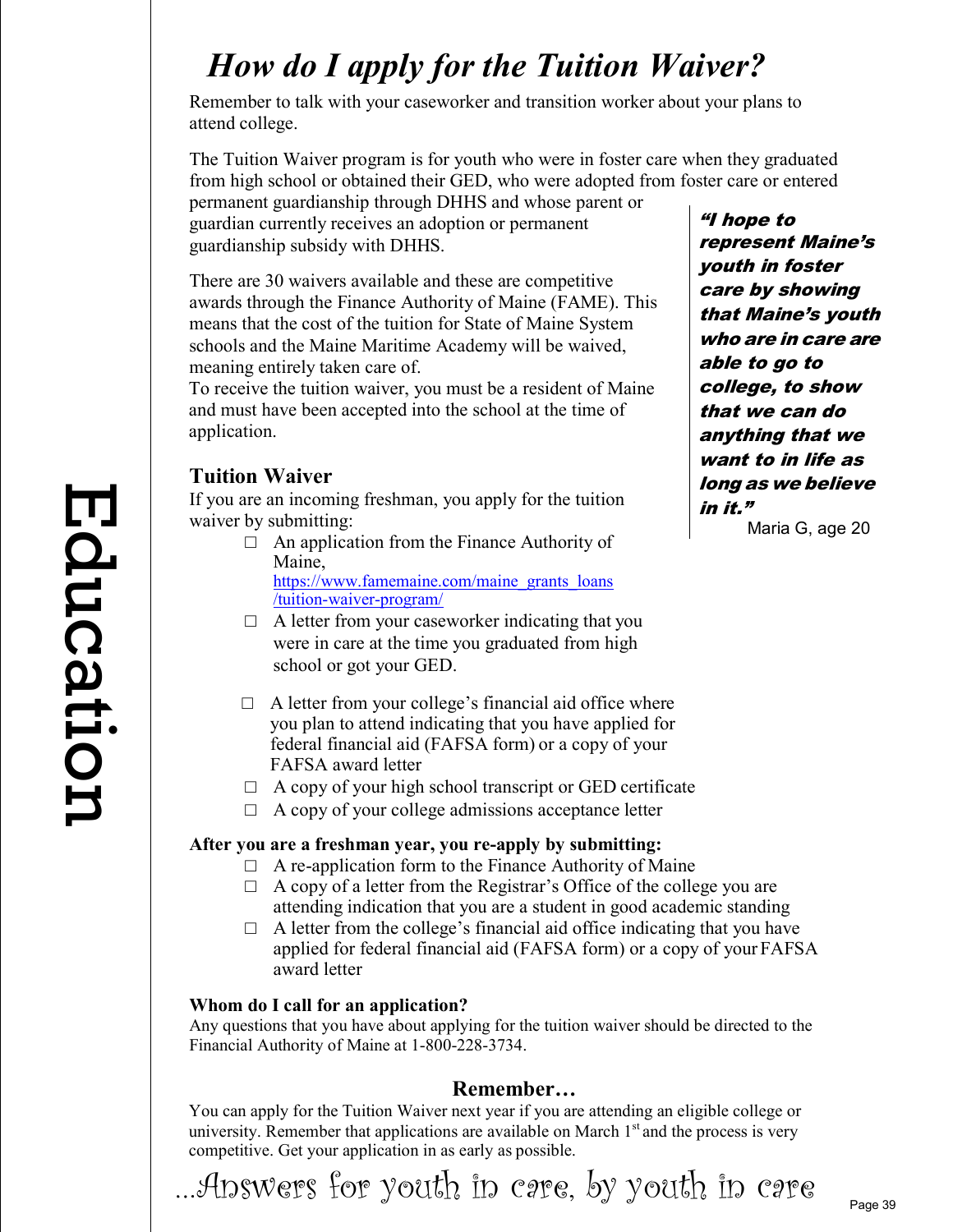# *What if I am not eligible for the tuition waiver?*

# **What if there are more than 30 new students?**

If there are more than 30 "new students" (freshmen) in an academic year who are planning to attend one of the schools covered by the tuition waiver, DHHS will provide financial assistance for those students, if the following conditions are met:

- Complete the Free Application for Federal Student Aid (FAFSA) for each academic year.
- Remain in good academic standing (i.e. not failing courses, or on academic probation).
- Complete the DHHS application for college financial assistance. (This form may be obtained through your DHHS caseworker or Transition Worker).

# **What if I am attending a college that is not covered by the tuition waiver?**

If you are attending a college that is not covered by the tuition waiver, the Department of Health and Human Services will continue to provide post-secondary education financial assistance if you meet the conditions described above. Please also see the page, "What are additional ways to pay for college?"

# **What are the Educational and Training Voucher (ETV) funds?**

The Office of Child and Family Services is provided with Federal Educational and Training Voucher (ETV) funds to assist eligible youth in paying for accredited college and training programs. ETV funds are made available to youth from foster care who:

- were adopted or entered permanent guardianship from care at age 16, or older
- are on a Voluntary Extended Care (V-9) Agreement with DHHS.

Youth must be complete their FAFSA and must be attending an accredited college or training program to receive ETV funds—in state or out-of-state. Youth must also be making satisfactory progress toward completing their program (as determined by the institution—usually that means a minimum GPA of 2.0)

Youth who are receiving ETV funds at age 21 are eligible to continue to receive funds until age 26 if they continue to make satisfactory progress in an accredited program. ETV regulations allow for a maximum of \$5000 per academic year (that includes fall, spring, and summer) after all other financial aid (except loans) is applied. The amount available to each student will depend on available funds and the number of students each year, and could be less than \$5000 in a given year.

# **Remember…**

If you plan to spend a semester of college abroad as an exchange student, talk with your worker in advance in order to make financial plans!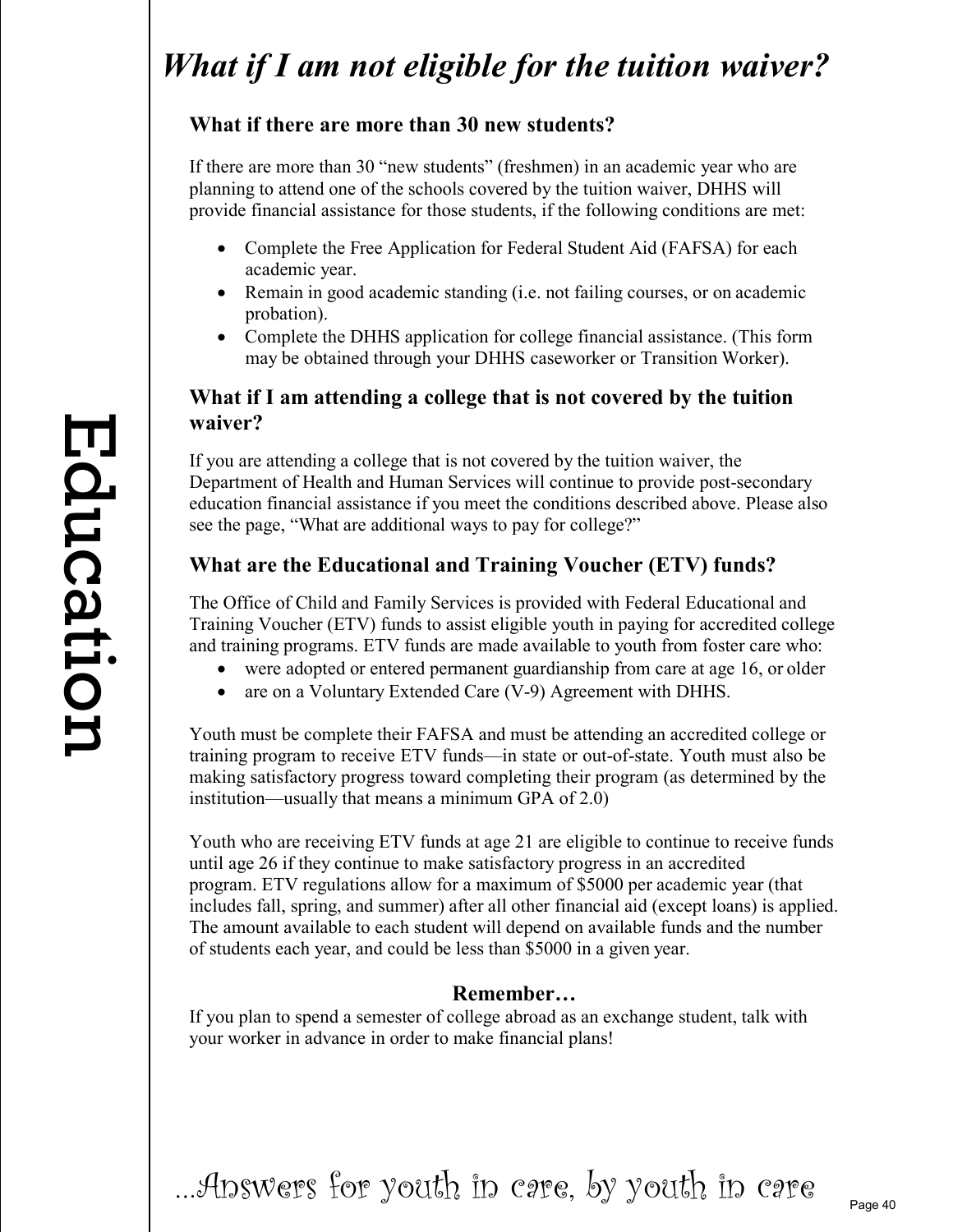# **Financial Supports For College, An overview**

**FAFSA—**must be completed to access other funds. **Financial Aid given on a first come/first served basis**. Must be completed every year. Must get a PIN before or during the application process. Can apply beginning in October for the following year. **[\(http://www.fafsa.ed.gov/\)](http://www.fafsa.ed.gov/))**

### **Independent Student Status**

(FAFSA)—through the College Costs Reduction Act, any youth adopted on or after their 13<sup>th</sup> birthday is considered "independent" on the FAFSA and do not have to provide parent info (income) or signatures.

**ETV Funds—** for youth adopted through Maine DHHS on or after their 16th birthday. Must complete FAFSA. College or training program must be accredited. Student must be in good academic standing. Some restrictions apply. **Awards vary depending on available funds & student need after other financial aid scholoarships and student refunds are applied--**up to \$5000 per academic year. There is a maximum lifetime limit of ETV for 5 years. Youth who receive ETV funds at age 21 can receive them until age 26. Contact Dulcey Laberge 624-7928, [Dulcey.laberge@maine.gov](mailto:Dulcey.laberge@maine.gov)

**Tuition Waiver**—youth who were adopted from Maine's foster care AND whose parents are receiving an adoption subsidy from Maine DHHS at the time of graduation **can apply for one of 30 waivers** that can be used at State of Maine Universities, Community Colleges, or Maine Maritime. **Awarded on first come, first served basis—apply early.** Must be a Maine resident. Must renew each year. Available for undergraduate degrees only, up to 5 years. Application available March 1. Administered through FAME [\(www.famemaine.com\)](http://www.famemaine.com/)

### **Adoption Permanent Guardianship V9 Agreement**

**FAFSA—**must be completed to access other funds. **Financial Aid given on a first come/first served basis.** Must be completed every year. Must get a PIN before or during the application process. Can apply beginning in October for the following year. **[\(http://www.fafsa.ed.gov/\)](http://www.fafsa.ed.gov/))**

### **Independent Student Status**

(FAFSA) — through the College Costs Reduction Act, any youth in Permanent Guardianship on or after their 13<sup>th</sup> birthday is considered "independent" on the FAFSA and do not have to provide parent info (income) or signatures.

**ETV Funds—**available through DHHS for youth who enter permanent guardianship on or after their  $16<sup>th</sup>$ birthday. Must complete FAFSA. College or training program must be accredited. Student must be in good academic standing. Some restrictions apply. **Awards vary depending on available funds & student need after other financial aid scholoarships and student refunds are applied--**up to \$5000 per academic year. There is a maximum lifetime limit of ETV for 5 years. Youth who receive ETV funds at age 21 can receive them until age 26. Contact Dulcey Laberge 624-7928, [Dulcey.laberge@maine.gov](mailto:Dulcey.laberge@maine.gov)

**Tuition Waiver**—youth who entered Permanency Guardianship from Maine's foster care system AND whose guardian received a Permanency Guardianship subsidy from Maine DHHS at the time of graduation or GED/HiSet **can apply for one of 30 waivers** that can be used at State of Maine Universities, Community Colleges, or Maine Maritime. **Awarded on first come, first served basis—apply early.** Must be a Maine resident. Must renew each year. Available for undergraduate degrees only, up to 5 years. Application available March 1. Administered through FAME (www.famemaine.com)

**FAFSA—**must be completed to access other funds**. Financial Aid given on a first come/first served basis.** Must be completed every year. Must get a PIN before or during the application process. Can apply beginning in October for the following year. **[\(http://www.fafsa.ed.gov/\)](http://www.fafsa.ed.gov/))**

### **Independent Student Status**

(FAFSA) — through the College Costs Reduction Act, any youth in foster care on or after their 13<sup>th</sup> birthday is considered "independent" on the FAFSA.

**ETV Funds—**for youth on a V9 through Maine DHHS. Must complete FAFSA. College or training program must be accredited. Student must be in good academic standing. Some restrictions apply. **Awards vary depending on available funds & student need after other financial aid scholoarships and student refunds are applied--**up to \$5000 per academic year. There is a maximum lifetime limit of ETV for 5 years. Youth who receive ETV funds at age 21 can receive them until age 26. Contact your local youth Transition Specialist or Caseworker.

**Tuition Waiver**— youth who were in Maine's foster care at the time of graduation or GED/HiSet **can apply for one of 30 waivers** that can be used at State of Maine Universities, Community Colleges, or Maine Maritime. **Awarded on first come, first served basis—apply early.** Must be a Maine resident. Must renew each year. Available for undergraduate degrees only, up to 5 years. Application available March 1. Administered through FAME (www.famemaine.com)

**Alumni Transition Grant Program (ATGP)** - provide financial assistance and support to eligible young people who have aged out of foster care to complete their postsecondary education (Associates Degree, Bachelor Degree, Accredited Job Training Program).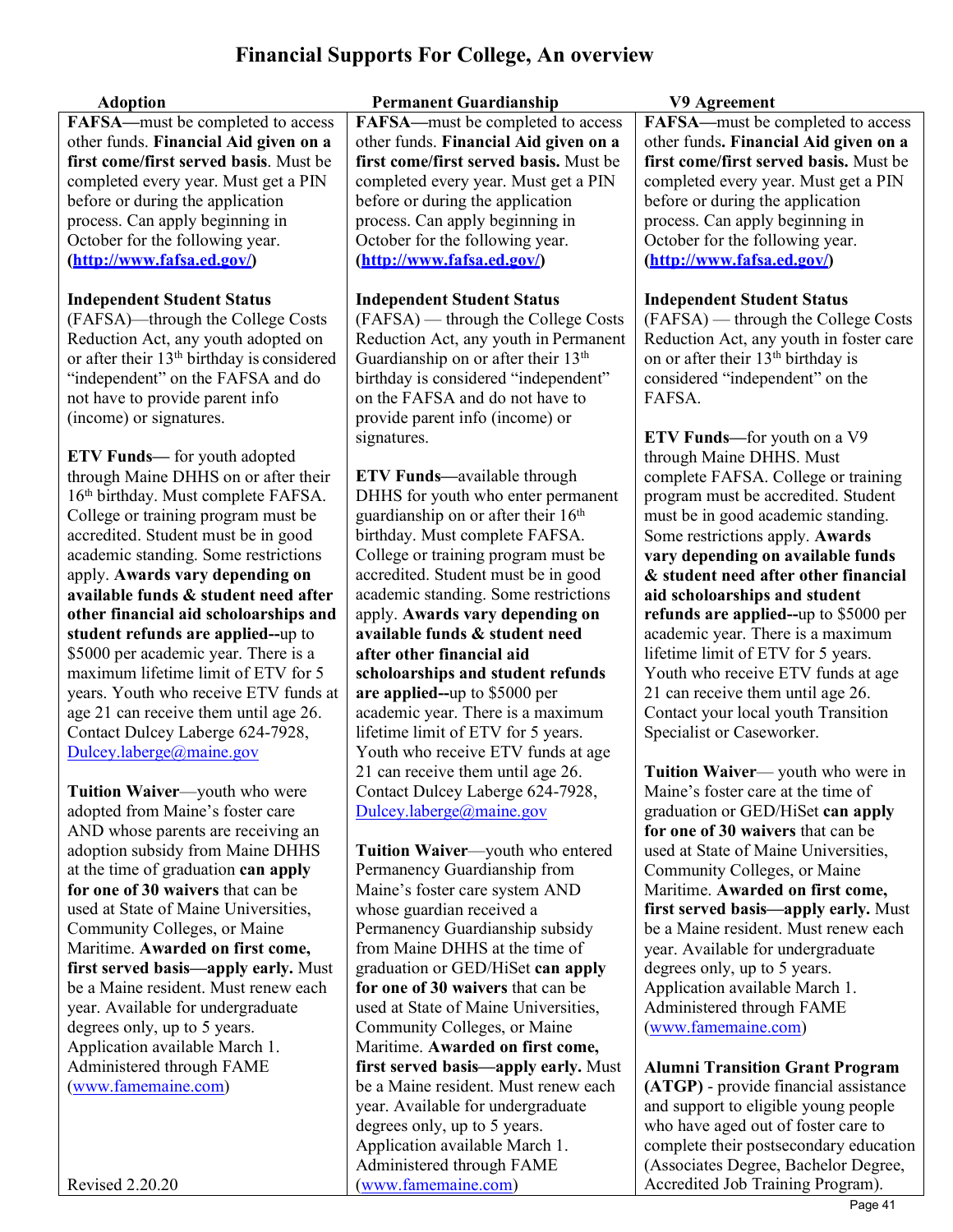# *What are additional ways to pay for college?*

# **Free Application for Federal Student Aid (FAFSA)**

This application must be completed every year. The FAFSA application is available on or about October 1 each year. You can find out more at [http://www.fafsa.ed.gov](http://www.fafsa.ed.gov/)

Effective July 1, 2009, *The College Costs Reduction Act* allows young adults who aged out of foster care, who were adopted after the age of 13, or who entered permanent guardianship after the age of 13 to claim themselves as an "independent student" on their FAFSA form, without having to claim the income of a parent or guardian.

# **Scholarships**

Scholarships are awarded on various criteria usually reflecting the values and purposes of the donor or the founder of the award. There are many different types of scholarships from merit and need-based, to student- and career-specific. Scholarships do not need to be paid back. For more information on how to apply for scholarships, check out the links below or talk to your guidance counselor.

Maine Community Foundation (MCF) at<https://www.mainecf.org/find-a-scholarship/>lists scholarships available to Maine students, by county. The College Board at [http://apps.collegeboard.com/cbsearch\\_ss/welcome.jsp](http://apps.collegeboard.com/cbsearch_ss/welcome.jsp) lists scholarships available, as well resources dedicated to helping you through the process of applying for scholarships.

# **Grants**

Grants, much like scholarships, do not need to be repaid. However, grants are usually awarded from the federal government and not from a private donor. To be eligible for grants, you must fill out the application form for the FAFSA. You may find these grant listed at the federal grant site, [http://www.grants.gov](http://www.grants.gov/)

# **Work-Study**

Work-study helps students earn funding through a part-time work program. The work- study program is federally funded and the money earned does not need to be paid back.

# **Student Loans**

Student loans allow students to borrow money to help cover the costs of tuition, room and board, and books at a reduced interest rate. Student loans don't usually have to be repaid until after you have graduated from school. Some loans are available from the federal government. To be eligible for these loans you must apply for the Free Application for Federal Student Aid (FAFSA).

# **Alumni Transition Grant Program (ATGP)**

This program can provide financial assistance and support to eligible young people who aged out of foster care at 21 to complete their postsecondary education (Associates Degree, Bachelor Degree, Accredited Job Training Program). You can fill out an application for the ATGP [here.](https://c0813ee5-b9d5-416c-a232-bb13f6f6a54b.filesusr.com/ugd/e96e93_7f3e8a00e0c345398d7c2b2c5a9c24d2.pdf)

# **Questions?**

If you have any questions about college financial assistance from DHHS, contact your Youth Transition Specialist or Dulcey Laberge, at (207) 624-7928, or email her at [Dulcey.Laberge@maine.gov](mailto:Dulcey.Laberge@maine.gov)